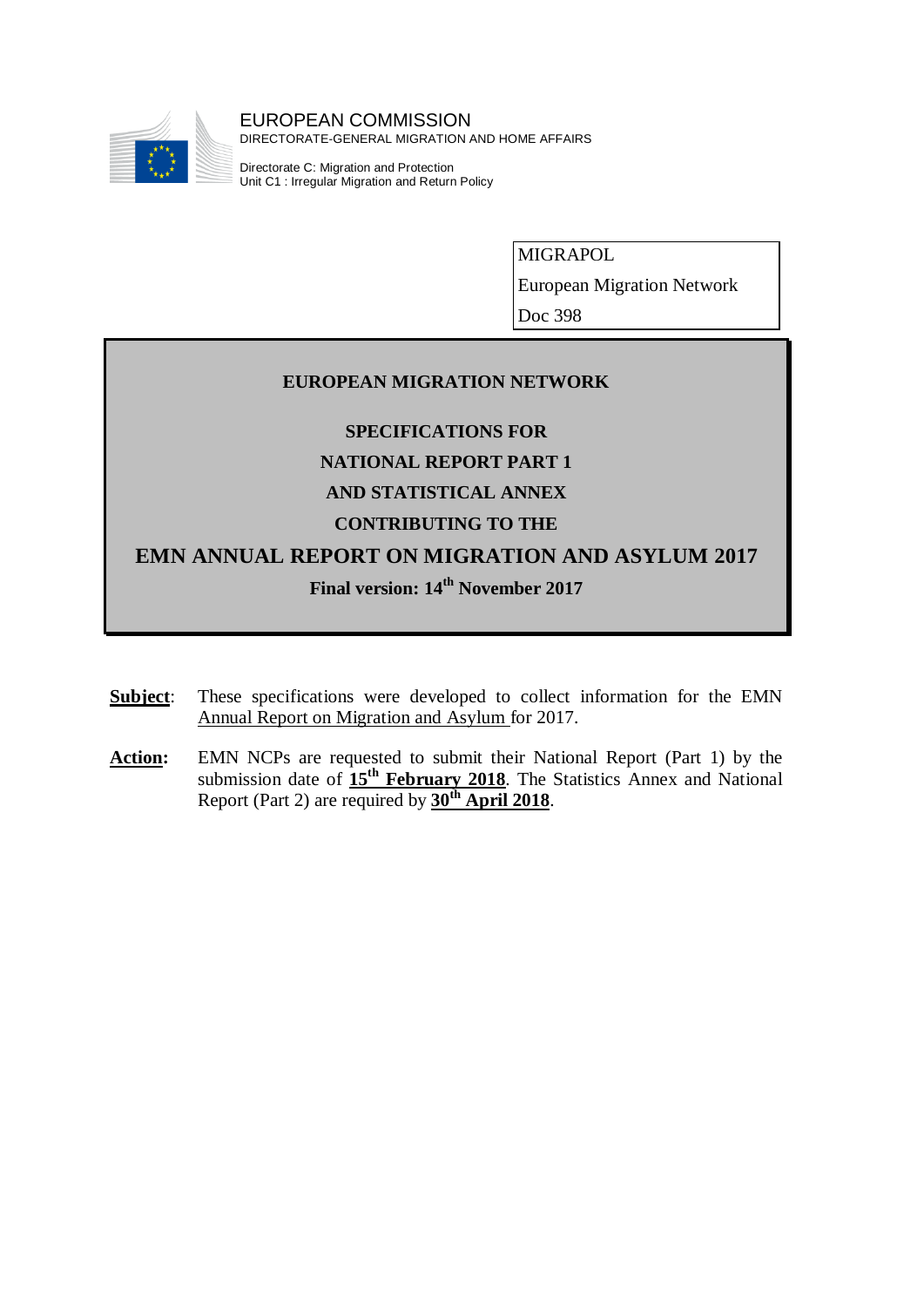# **I. Introduction**

In accordance with Article 9(1) of Council Decision 2008/381/EC establishing the EMN, each EMN NCP is required to provide an annual report describing the migration and asylum situation and developments in the (Member) State as well as statistical data.

# **II. Aim, Scope and Outputs of the EMN Annual National Reports 2017**

- a) **Aim:** The main aim of the EMN Annual National Reports is to:
- $\triangleright$  Provide information and contribute to:
	- The EMN Annual Report on Migration and Asylum 2017
	- EASO's Annual Report on the Situation of Asylum in the EU
	- EMN Country Factsheets 2017
- $\triangleright$  To reflect current EU policy priorities for migration and asylum, including:
	- European Commission's Communication on the Delivery of the European Agenda on Migration (COM(2017) 558 final
	- Action Plan on the Integration of third-country nationals (COM(2016) 377 final)<sup>1</sup>
	- Council Conclusions on migrant smuggling (6995/16) of March 2016
	- Communication on a more effective return policy in the EU and enclosed Recommendations (COM(2017) 200 final)
	- European Agenda on Migration (COM(2015) 240 final)
	- EU Action Plan on Return (COM(2015) 453 final)
	- EU Action Plan against migrant smuggling (2015-2020) (COM(2015) 285 final)
	- Council Decisions on 14 September and 22 September 2015 providing for the mandatory relocation of 160,000 asylum seekers from Greece and  $\text{Italy}^2$

Norway's contribution should aim to inform on relevant aspects linked to the EU's migration *acquis*, (e.g. Schengen and the long-term residents' Directive) and to provide any relevant information to the extent possible.

In view of taking into account the **gender dimension and specific challenges** of EU policies, EMN NCPs are requested to provide, whenever possible, the possibility of differentiating between genders (e.g. men/women, boys/girls) in both National Reports and the Statistics Annex. A breakdown by age should be provided (wherever relevant and possible) and fundamental rights issues should also be highlighted wherever relevant.

- b) **Scope**: The report shall cover the period  $1<sup>st</sup>$  January 2017 to 31<sup>st</sup> December 2017.
- **c) Output:** The completed replies to the questionnaire in this document (National Reports (Part 1)) will feed into the EMN Annual Report on Migration and Asylum (Synthesis Report) and will also be the basis for the development of the Country Factsheets. Individual Member State replies can also be published on the EMN website, at the NCPs request.

# **III. Structure**

The reporting process for 2017 will be split into four separate activities:

 **The National Report (Part 1)**: aimed at contributing fully to the EMN Annual Report on Migration and Asylum and to EASO's Annual Report on the situation of asylum in the EU.

<sup>&</sup>lt;u>.</u> <sup>1</sup> Commission, 2016. [Action Plan on the Integration of third-country nationals,](http://ec.europa.eu/dgs/home-affairs/what-we-do/policies/european-agenda-migration/proposal-implementation-package/docs/20160607/communication_action_plan_integration_third-country_nationals_en.pdf) COM(2016) 377 final.

<sup>&</sup>lt;sup>2</sup> [Council Decision \(EU\) 2015/1523](http://eur-lex.europa.eu/legal-content/EN/TXT/PDF/?uri=CELEX:32015D1523&from=EN) of 14 September 2015 establishing provisional measures in the area of international protection for the benefit of Italy and Greece an[d Council Decision \(EU\) 2015/1601](http://eur-lex.europa.eu/legal-content/EN/TXT/PDF/?uri=CELEX:32015D1601&from=EN) of 22 September 2015 establishing provisional measures in the area of international protection for the benefit of Italy and Greece and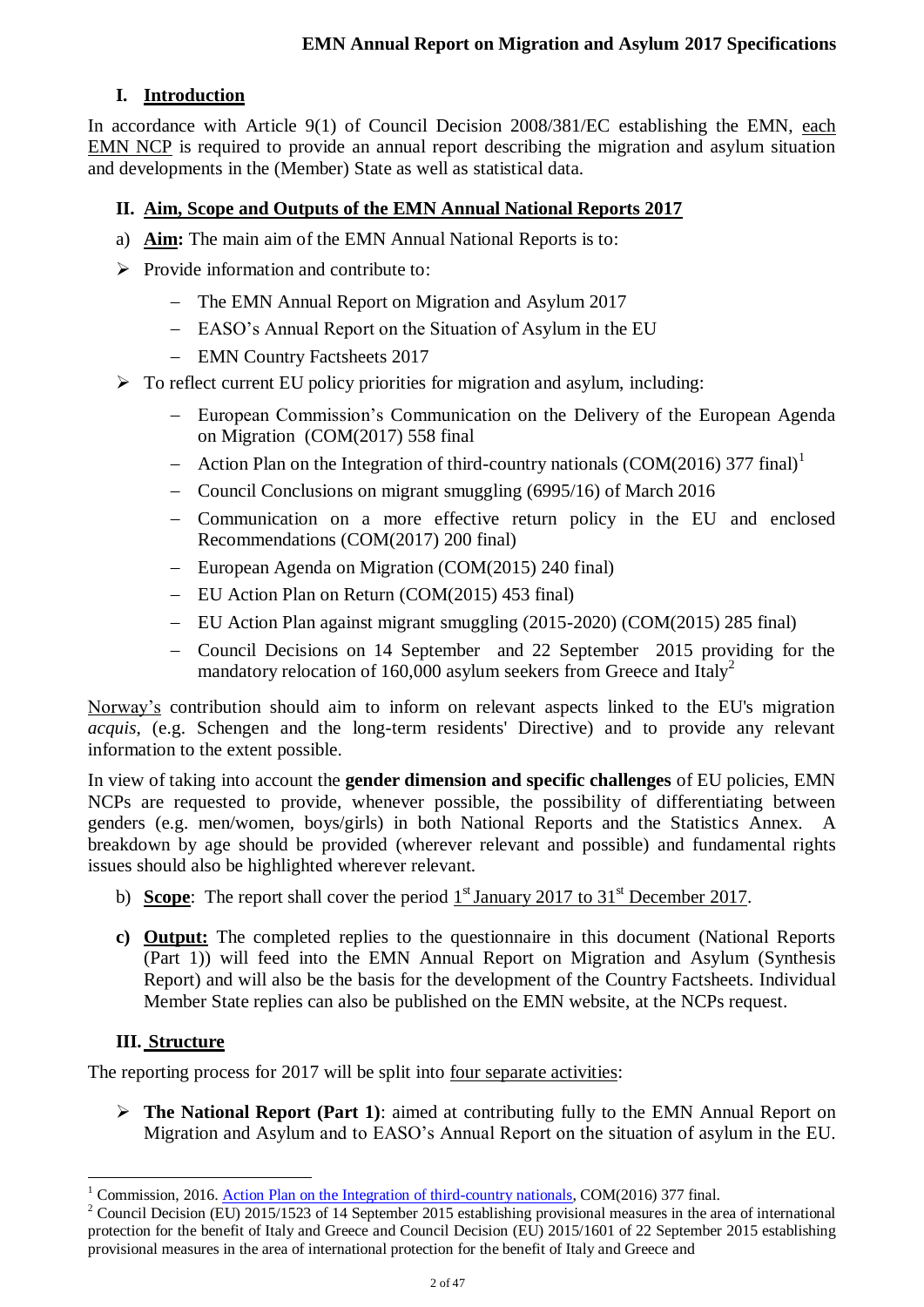And therefore reporting on the *main policy developments on each Member State*, *within the EU context.* 

- **The Statistics Annex** will be published as a separate document, later in the year, following the EMN Annual Report on Migration and Asylum (Synthesis Report). Statistics are requested as time series in order to quantify and identify trends and developments.
	- o **Scope:** the statistics provided in the Statistical Annex should cover the full reference period from  $1<sup>st</sup>$  January 2017 to  $31<sup>st</sup>$  December 2017. Where requested, the latest stock statistics should refer to  $31<sup>st</sup>$  December 2017.
- **The Country Factsheets** will be published for all reporting Member State plus Norway. They will provide a succinct summary of the National Report Part (1) and up to date statistics.
	- o **Scope:** the Country Factsheets will present the most significant national developments as described in the National Reports Part (1) and the most up to date statistics on migration and asylum.
- **The National Report (Part 2):** this report allows for a structure primarily intended for each EMN NCP's *national audience and thus also reporting on national activities developed, including projects and cooperation with civil society*. The specifications for this Report will be detailed in a separate document.
	- $\circ$  **Scope:** the report should cover the full reference period from 1<sup>st</sup> January to 31<sup>st</sup> December 2017.

# **IV. Deadlines and Submissions**

In order to meet the deadlines required for the publication of the Commission's Annual Report, it is **essential** to respect the timescale given in these specifications:

- The submission date for the **National Report (Part 1)** is **15th February 2018**.
- The submission date for the **Statistics Annex** is **30th April 2018.**
- The submission date for the **National Report (Part 2)** is **30th April 2018.**
- Publication date of the **EMN Annual report on Migration and Asylum 2017**: **May 2018**
- Publication date of the **Country Factsheets: July 2018 (TBC)**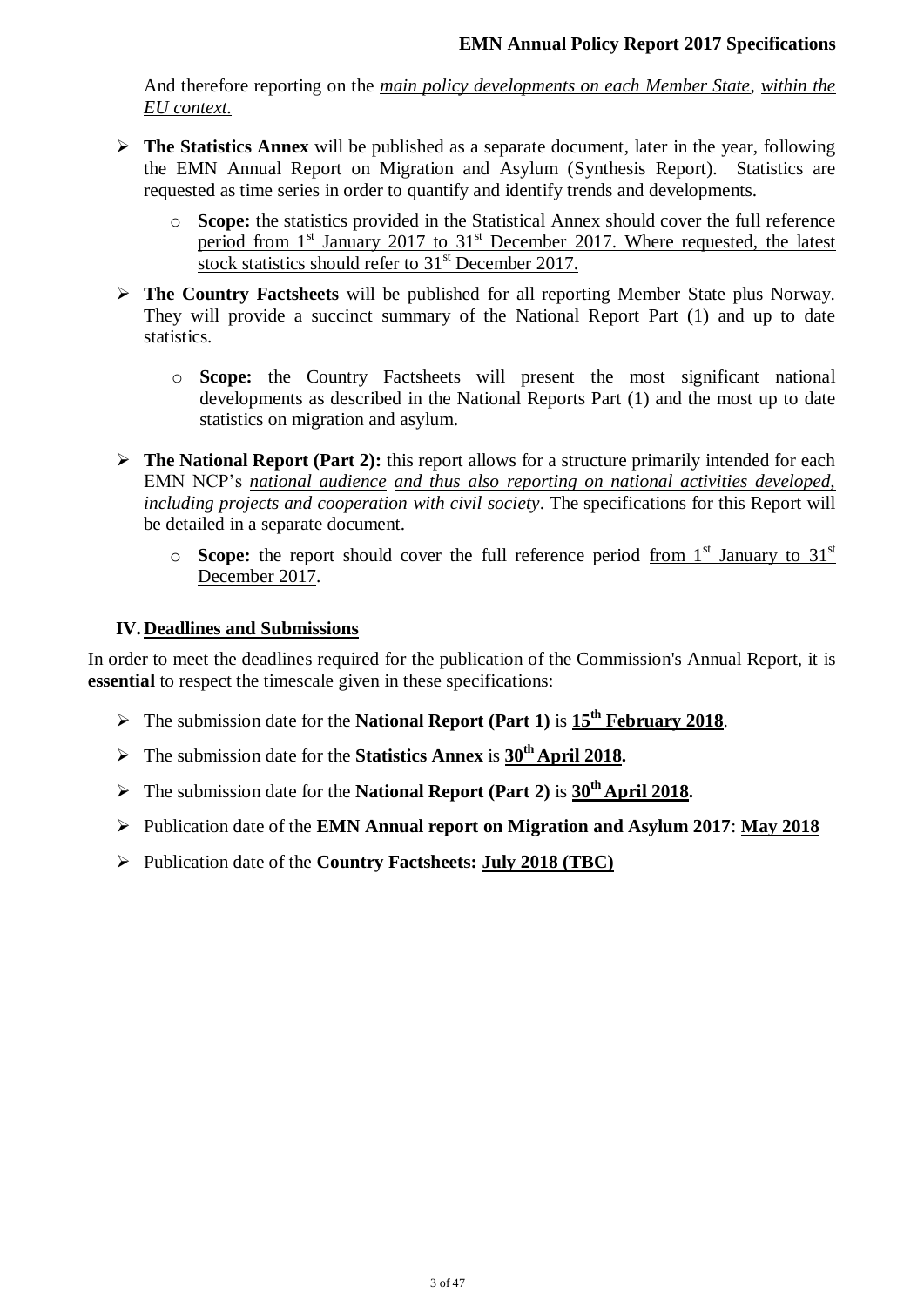# **ANNUAL REPORT 2017 ON MIGRATION AND ASYLUM**

# **IN [(MEMBER) STATE]**

# **NATIONAL REPORT (PART 1)**

# **[CONTRIBUTION TO EMN AND TO EASO ANNUAL REPORTS]**

The Annual **National Report (Part 1)** has been structured as a common template. The template aims to collect information on both a) national policy developments and b) statistical data.

# **a) National Policy Developments**

EMN NCPs are requested to provide information on key measures developed **during the reporting year (2017)** on migration and asylum policies, including both measures on the implementation of EU policy, legislative and financial instruments and any additional key national developments as follows:

- $\checkmark$  Key national developments in legislation, policy and practice
- $\checkmark$  Any developments resulting from actions at EU level in relation to specific policy topics.

# *Instructions on the content and information to be provided*

Please consider the following points while responding the questionnaire provided in this document:

- $\checkmark$  Please only report on **developments** that took place **during the reporting year** (2017). The report is aimed at focusing on a single year and not on developments that took place in earlier years. You may also report on *planned national developments that will take place in 2018 to illustrate future trends.*  However, **please make sure that you clearly identify these as planned for 2018** rather than actual developments in 2017.
- **Content** should be as **relevant** to the topic under consideration, and as **concise**, as possible. (e.g. provide only one or two paragraphs for each of your responses).
- $\checkmark$  Please report on all relevant measures i.e. legislation, policy developments or practices as appropriate.
- Where relevant, please describe **concrete actions or measures**, for example, resulting from the entry into force of new legislation. Examples are given in each of the sub-sections to ensure consistency and to facilitate your work. Whenever possible, please also provide examples of good practices.
- $\checkmark$  Reference to projects developed by civil society or NGOs actions should only be described, whenever these are directly linked to the specific implementation of policy measures. All other activities or projects implemented together with civil society need to be reflected in the National Report (Part 2).
- $\checkmark$  Please clearly differentiate between actions undertaken by your government/ public authorities and nongovernmental organisations when necessary.
- $\checkmark$  If there has been no significant development, please explicitly state it in the relevant section- and do not add any further information- (less is more).
- Please foresee the liaison and coordination with relevant national contacts including:
	- 2.1 EASO NCPs (as information requested in this template will also serve to inform EASO's Annual Report on situation of Asylum in the EU)
	- 2.2 National Contact Points on Integration (NCPIs)
	- 2.3 Frontex Risk Analysis Network (FRAN)
	- 2.4 National Rapporteurs or Equivalent Mechanisms working against Trafficking in Human Beings.

# **b) Statistics**

K**ey statistics** are requested to illustrate each policy area of the EMN Annual Report on Migration and Asylum, these are set out in the **Statistics Annex** (Annex 1). Where available, statistics will be sourced from Eurostat. Other statistics will have to be obtained directly from national sources. **An Excel template will be circulated together with the Study specifications.**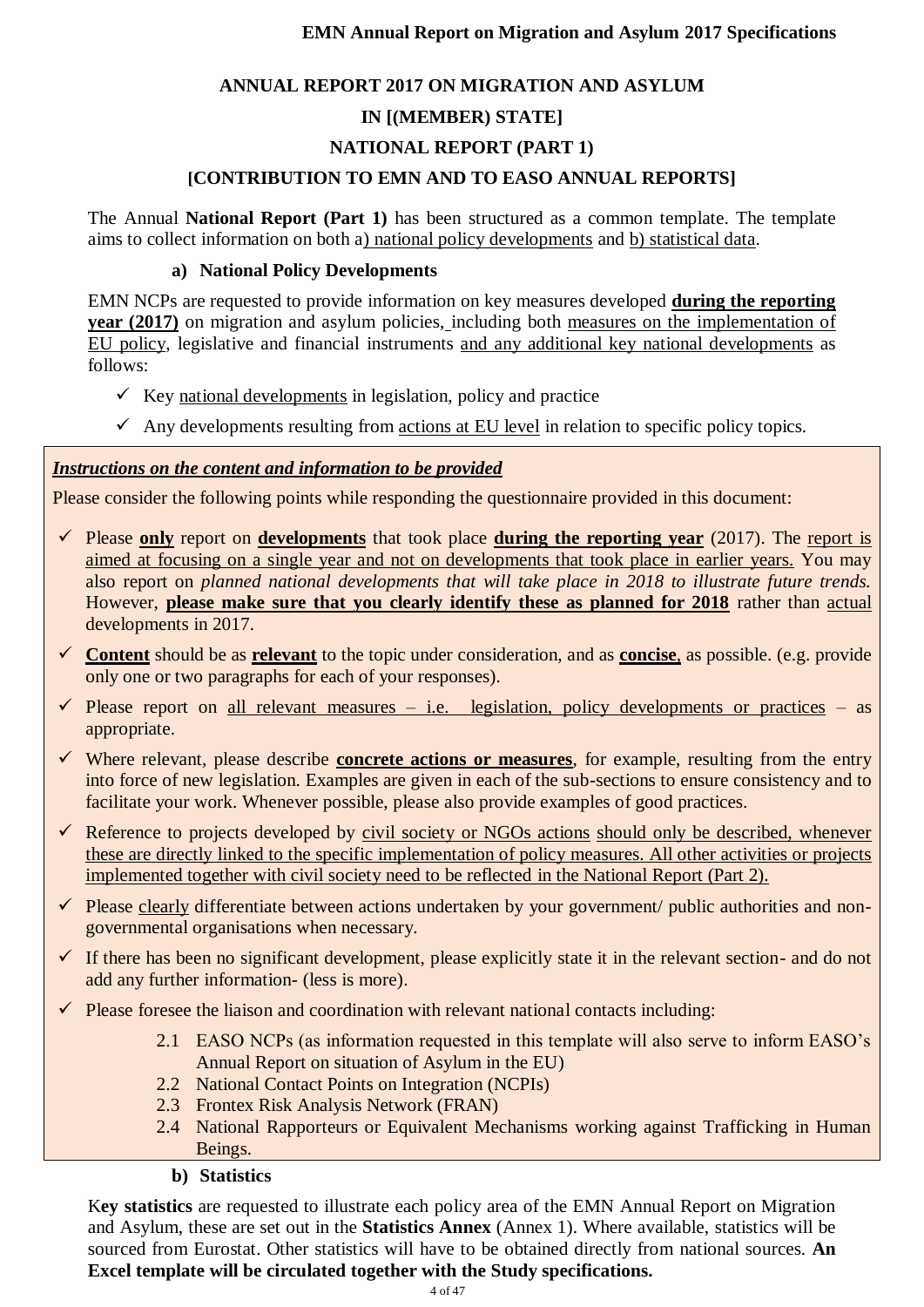### **0. KEY DEVELOPMENTS ON MIGRATION AND ASYLUM**

This section aims to reflect the main/key *policy* developments per "policy area". Please note that while all the information provided in your National Report will serve for the development of the EMN Country Factsheets, the information in this section will simplify the development of the EMN Country Factsheets and hence shall be reflected in the latter. Therefore **information** in this section **shall be concise** and **shall only focus on policy developments that had a significant impact in the (Member) State during the reporting year** (2017).

#### **1. LEGAL MIGRATION AND MOBILITY**

*The directive (EU) 2016/801 on the conditions of entry and residence of third-country nationals for the purposes of research, studies, training, voluntary service, pupil exchange schemes or educational projects and au pairing was implemented by Hungary in 2017 and the new measures came into force on the 1st January 2018.*

#### **2. INTERNATIONAL PROTECTION INCLUDING ASYLUM**

*Hungary passed a new law in March 2017 (Act XX of 2017 on the Amendment of Certain Acts Relating to Strengthening the Procedure Conducted in Border Surveillance Areas).* 

*During the crisis situation extraordinary rules are effective, therefore the terms of the crisis situation is defined by law. A crisis situation caused by mass immigration can be declared if the number of foreigners arriving in Hungary and seeking recognition exceeds five hundred people a day as a month's average or seven hundred and fifty people per day as the average of two subsequent weeks or eight hundred people per day as a week's average. It can be delcraed aslo when the number of people staying in the transit zones in Hungary exceeds one thousand people per day as a month's average, or one thousand five hundred people per day as the average of two subsequent weeks or one thousand and six hundred people per day as a week's average. In addition to the instances specified in paragraphs a) and b), a crisis situation can be declared in the following cases as well: the development of any circumstance related to the migration situation directly endangering the protection of the Hungarian border corresponding to Section 2. of the Schengen Borders Code or directly endangering the public security, public order or public health of territory of Hungary within 60 meters from the Hungarian border corresponding to Section 2. of the Schengen Borders Code, as well as of any settlement, in particular the breakout of unrest or the occurrence of violent acts in the reception center or another facility used for aaccommodating foreigners located within or in the outskirts of the settlement concerned.*

*A new legal framework was created which is applicable in crisis situation caused by mass immigration. New rules on the field of the judicial review has been made. The procedural rules hasn't changed. The authority examines the applications according to the general rules.*

#### **3. UNACCOMPANIED MINORS AND OTHER VULNERABLE GROUPS**

*Hungary passed a new law in March 2017 (Act XX of 2017 on the Amendment of Certain Acts Relating to Strengthening the Procedure Conducted in Border Surveillance Areas).*

*The new regulations regarding unaccompanied minors distinguish those minors who hasn't got legal capacity from those who has. In case of minors above 14 the regulations for crisis situations will be applicable as in the asylum procedure, but legal capacity is granted to asylum seekers between the age of 14 and 18.*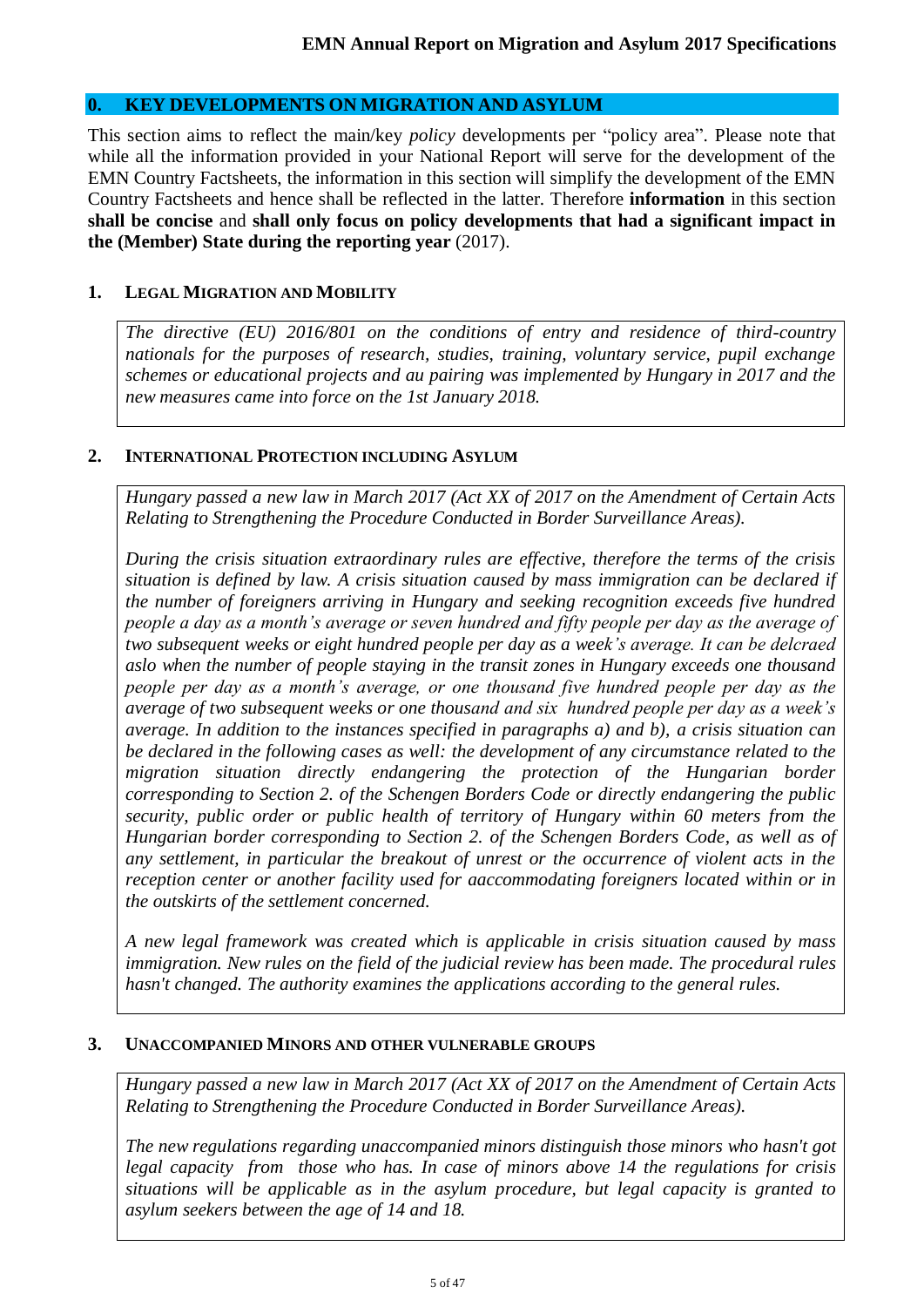#### **4. INTEGRATION**

*Nothing to report.* 

### **5. IRREGULAR MIGRATION**

*Hungary passed a new law in March 2017 (Act XX of 2017 on the Amendment of Certain Acts Relating to Strengthening the Procedure Conducted in Border Surveillance Areas).*

*According to the new law asylum seekers are required to remain in one of the transit zones for a final ruling on their asylum requests, migrants of unclear status are not allowed to enter the territory of Hungary and the EU without authorisation.* 

*The objective of the new law is to stem illegal immigration, to close down the Balkan migration route, to avoid the uncontrolled influx of third country nationals entering the territory of the EU, and to reduce the security risk by protecting Europe's borders.*

# **6. RETURN**

*Hungary notified the European Commission on 27 July 2017 about the exception specified in Article 2(2)(a) of the Return Directive.*

*Implementing Protocol between Hungary and Montenegro has been signed (24.02.2017) and the Hungarian – Ukraine agreement has been negotiated and will be signed early 2018.*

#### **7. ACTIONS AGAINST TRAFFICKING IN HUMAN BEINGS**

*The next national strategy on anti-THB are to be phrased and filled with content that is coherent with the principles of the EU's Strategy and the domestic measures determined for due implementation are to be outlined in accordance with the EU Guidelines. The timetable for developing a new national strategy is therefore also subject to the adoption of a new EU-level strategic document (following the implementation period of the EU Strategy towards the Eradication of Trafficking in Human Beings 2012–2016.)*

*In order to help the wider identification of trafficking victims the group of organizations cooperating in the identification was extended with the legal aid services and the probation services as from 1 January 2018 (amendment of Government Decree No. 354/2012 (XII.13) on the Identification Order of Victims of Trafficking in Human Beings). Legal aid officers will play an important role in the identification of the trafficking victims in the transit zones.*

#### **8. MAXIMISING DEVELOPMENT IMPACT OF MIGRATION AND MOBILITY**

*Hungary is becoming increasingly active in international development and international humanitarian aid efforts to address the migration crisis. The Hungary Helps Program established in 2017 provides an excellent opportunity to ensure our visibility and promote our geographically broad activities, including EU development, humanitarian and law enforcement contribution, as well as our support in the field of military and civil crisis management and education.*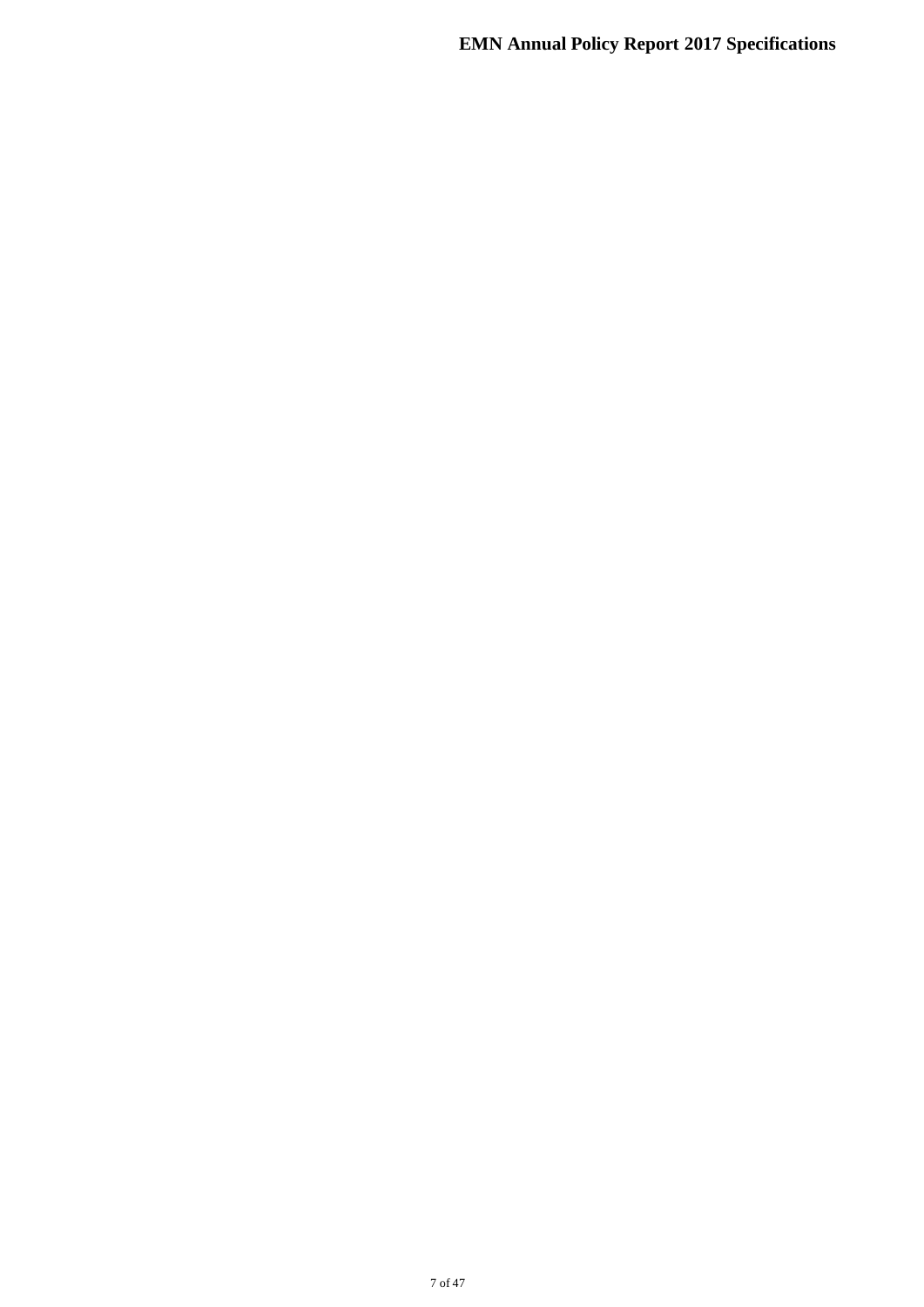# **1. LEGAL MIGRATION AND MOBILITY**

# **1.1. Economic migration**

### *1.1.1. Admission policies of specific categories of third-country nationals*

Please describe any *new or planned* policies / measures regarding admission and access of the following categories of third-country nationals. Please concentrate on measures, besides those introduced through the transposition and implementation of EU legislation (e.g. incentive mechanisms, if applicable).

- a) Highly qualified workers;  *Nothing to report.*
- b) Intra-Corporate Transferees (ICTs); *Nothing to report.*
- c) Seasonal Workers;  *Nothing to report.*
- d) Migrants entrepreneurs; *Nothing to report.*
- e) Au pairs;  *Nothing to report.*
- f) Other remunerated workers *Nothing to report.*

# *1.1.2. Satisfying labour market needs - admission policies*

Please describe any *new or planned* policies / measures regarding labour market and skill needs/shortages in relation to the employment of third-country nationals (which were not already covered in question 1.1.1 above).

*Nothing to report.*

# *1.1.3. Efforts to avoid 'social dumping'<sup>3</sup> and erosion of labour standards*

Please describe any *new or planned* policies / measures aimed at tackling labour exploitation of third-country national workers legally residing and/or social dumping in your (Member) State.

*Nothing to report.*

# *1.1.4. Other developments in economic migration*

Please describe any other *new or planned* changes in legislation, policies and measures in the area of economic migration.

*Nothing to report.*

<u>.</u>

<sup>&</sup>lt;sup>3</sup> While there is no definition of the concept of "social dumping" in EU law, the term is generally used to point to unfair competition due to the application of different wages and social protection rules to different categories of worker (Parliamentary questions, 27 May 2015, E-008441-15). The European Commission described the practice as a situation 'where foreign service providers can undercut local service providers because their labour standards are lower', more info at [Eurofound](https://www.eurofound.europa.eu/observatories/eurwork/industrial-relations-dictionary/social-dumping-0)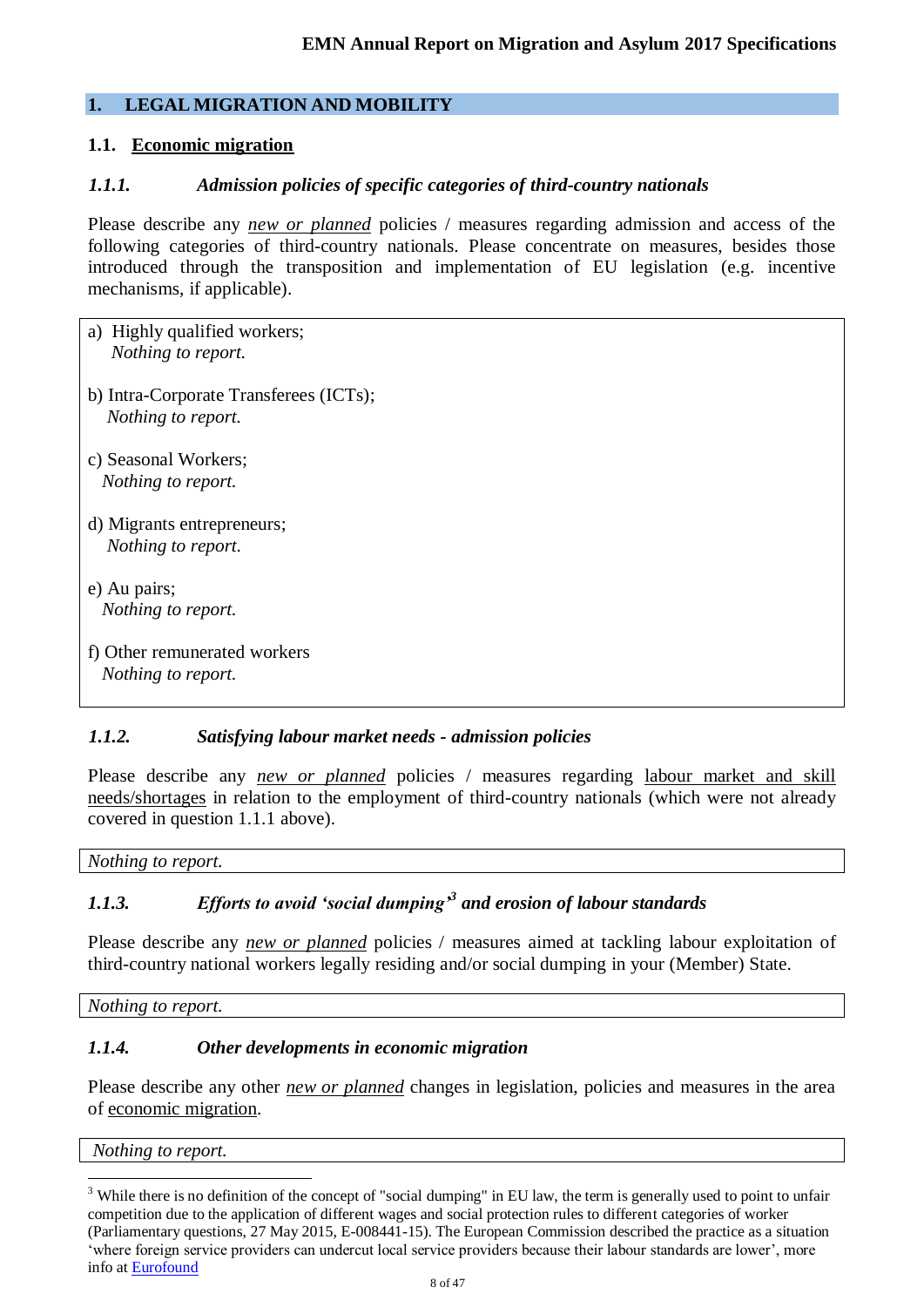### **1.2. Students and researchers**

### *1.2.1. Admission policies for students and researchers*

Please describe any *new or planned* policies / measures to <u>attract</u> students and researchers.

*The directive (EU) 2016/801 on the conditions of entry and residence of third-country nationals for the purposes of research, studies, training, voluntary service, pupil exchange schemes or educational projects and au pairing was implemented by Hungary in 2017 and the new measures came into force on the 1st January 2018.*

### *1.2.2. Incentive mechanisms for retaining students and researchers*

Please describe any *new or planned* policies / measures to incentivise the retention of students and researchers.

*The directive (EU) 2016/801 on the conditions of entry and residence of third-country nationals for the purposes of research, studies, training, voluntary service, pupil exchange schemes or educational projects and au pairing was implemented by Hungary in 2017 and the new measures came into force on the 1st January 2018.*

### *1.2.3. Other measures regarding students and researchers*

Please describe any other *new or planned* policies / measures related to students and researchers.

*The directive (EU) 2016/801 on the conditions of entry and residence of third-country nationals for the purposes of research, studies, training, voluntary service, pupil exchange schemes or educational projects and au pairing was implemented by Hungary in 2017 and the new measures came into force on the 1st January 2018.*

#### **1.3. Family reunification and family formation**

Please describe any *new or planned* policies / measures to regulate the admission of third-country nationals for family reunification and family formation.

*Nothing to report.*

#### **1.4. Information on routes to and conditions of legal migration**

Please describe any *new or planned* policies / measures to improve the provision of information on the routes to and conditions of legal migration for third-country nationals. For example:

*a)* Information campaigns, websites, specific centres etc.

*Nothing to report.*

and/or

*b)* Cooperation with third countries, for example on pre-departure measures, which may include provision of information on visas and work permits, which take place both in the (Member) State and/or a third country.

*Nothing to report.*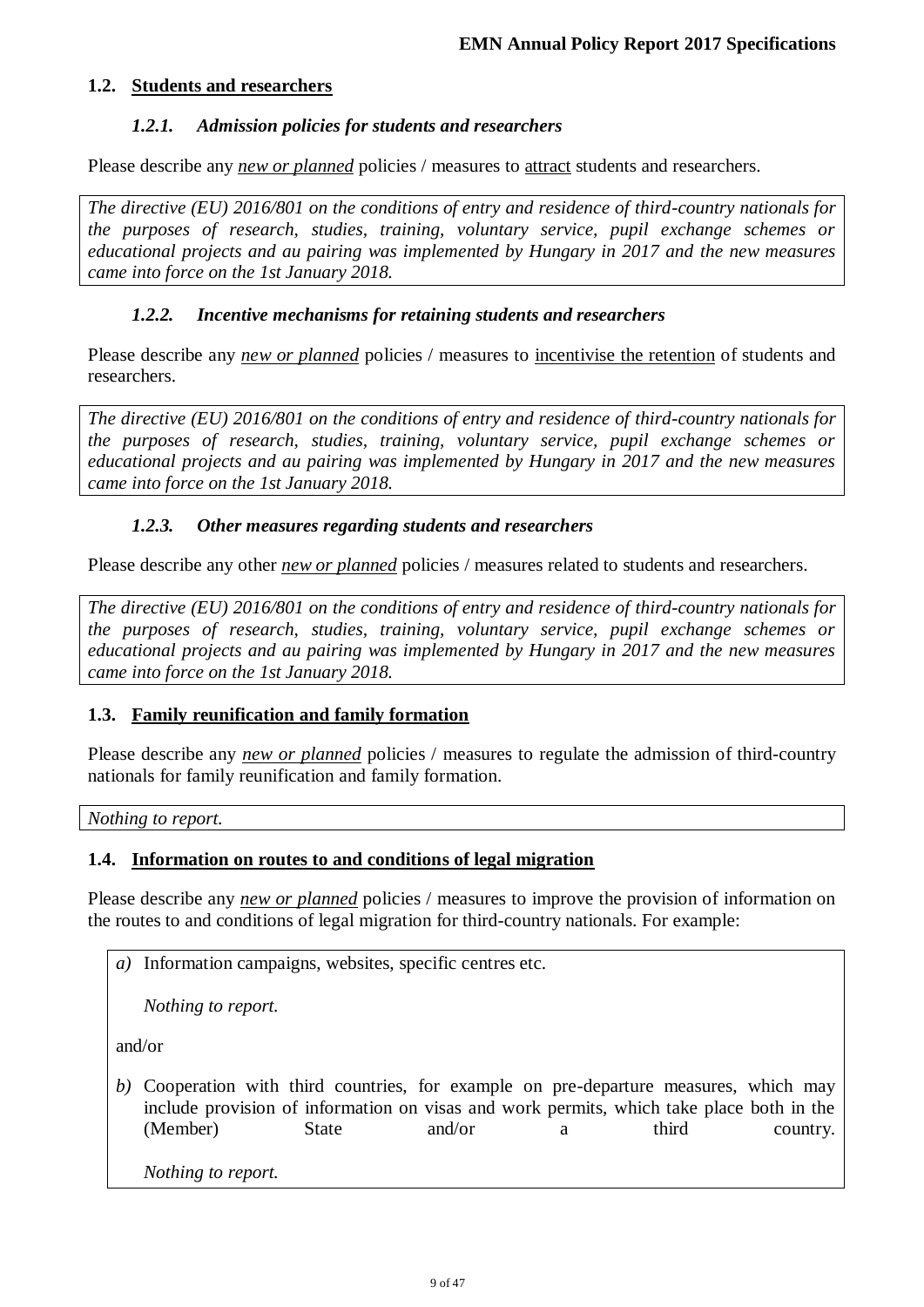# **1.5. Long-term residence and intra-EU mobility of legally resident third-country nationals.**

Please describe any *new or planned* policies / measures to regulate and/or facilitate access to the following:

a) Long-term residence; $4$ 

*Nothing to report.*

b) Intra-EU mobility of third-country nationals between (Member) States.

*The directive (EU) 2016/801 on the conditions of entry and residence of third-country nationals for the purposes of research, studies, training, voluntary service, pupil exchange schemes or educational projects and au pairing was implemented by Hungary in 2017 and the new measures came into force on the 1st January 2018.*

#### **1.6. Other measures on legal migration schemes**

Please describe *new or planned* policies / measures on *any other developments regarding legal migration* (not covered or described in the questions above).

*Nothing to report.*

1

### **1.7. Schengen governance**

Please describe any *new or planned* policies / measures in relation to Schengen governance. Where relevant, please include any (planned) actions in relation to the new Schengen acquis, temporary suspension of Schengen, etc.

*As a result of the amendments of legislation in 2017 the following changes are relevant in 2018:*

*- Applicants can submit their appeal against the rejection of a visa application verbally or in writing at the competent consulate. Illiterate applicants shall appear personally at the consulate where their appeal will be recorded and all pages of the document will be signed by the applicant.* 

*- If the annulment or the revocation of a visa was made by the consular officer, the applicant will have the opportunity to appeal at the competent consulate within three days.* 

*- If the annulment or the revocation of a visa was made at the border, the appeal shall be submitted at the Police after the notification of the decision but no later than three days after the notification. The second instance body of the Police will decide about the appeal within eight days.*

*- If the annulment or revocation of a visa was made by one of the Regional Directorates of the Immigration and Asylum Office, the appeal should be lodged at that Regional Directorate. The regional Directorate will forward the appeal to the Head Office. The Head Office will decide on the appeal within eight days.*

*- If a warrant of an annulled or a revoked visa document shall be issued by the regional directorate and the decision about the annulment or the revocation has been made by the consular officer or the Minister of Foreign Affairs or the Police, the warrant shall be registered by the Regional Directorate in the place of residence of the applicant, which information was given by the applicant, according to the information of the authority which has taken the decision.* 

*Major planned changes in the visa process are the following:*

<sup>&</sup>lt;sup>4</sup> A long-term resident is a citizen from a country outside the EU who has been given long-term resident status. This status means that the person will have similar rights as EU citizens. (Directive 2003/109/EC)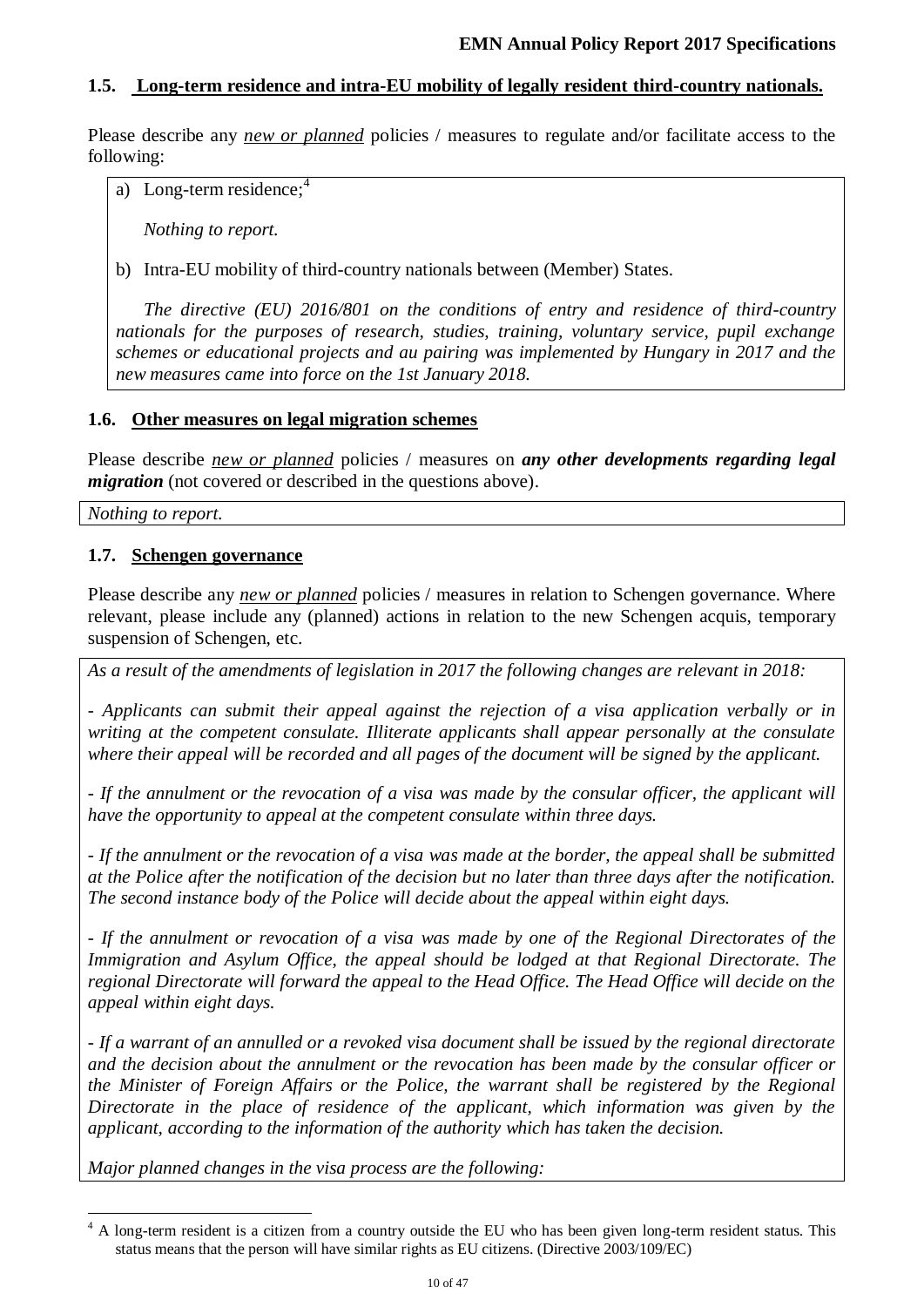*- The cost of the use of mother tongue in the notification of the decision shall be paid by the applicant.*

*- In the procedural activities where the appearance in person of the applicant is required, electronic communication by the applicant to the consulate is not allowed.*

# **1.8. Visa Policy**

Please describe any *new or planned* policies / measures in relation to the implementation of the Visa Code and the Visa Information System (VIS) or any other Visa related developments, in particular in relation to cooperation between (Member) States' consulates and the set-up of joint consular services for visas.

*Nothing to report.*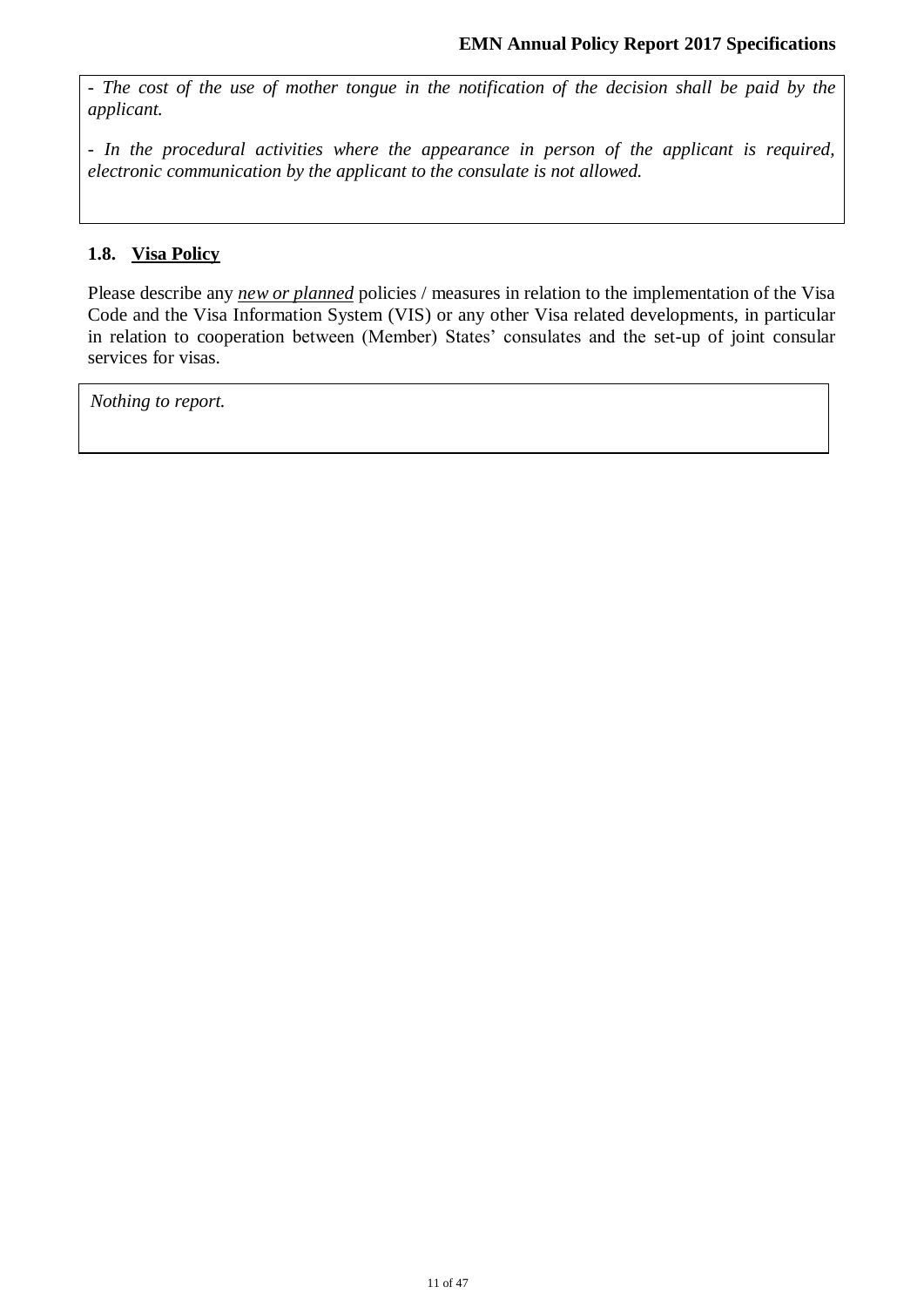### **2. INTERNATIONAL PROTECTION INCLUDING ASYLUM**

**\*NB: This Section will also feed into EASO's Annual Report on the situation of Asylum in the EU.** 

#### **2.1. Implementation of the Common European Asylum System (CEAS) and related policy developments**

#### *2.1.1. Changes in legislation, policies and practices*

Please provide **information on** *new or planned* **changes in legislation, policies and practices** (adopted, implemented, under preparation or pending) relating to any of the following areas**:**

### *2.1.1.1.* **Access to the asylum procedure**

a) First arrival to territory (including information provided at the time of first arrival to the EU territory and operations to help asylum seekers on arrival;

*The applicant upon the arrival to the member state, is given by the competent authority the necessary information about how to make and lodge their applications, and how to reach the transit zones, where they can lodge their applications in person.*

b) Access to the asylum procedure (including applications made at the border, within the (Member) State's territory and in detention) - including making and lodging applications;

*From 28th March 2017 asylum applications shall only and exclusively be made and lodged in personally to the authority in the transit zones, unless the applicant is under the effect of a measure restricting personal freedom of subject to a criminal sanction or under the effect of a previously ordered alien policing measure restricting personal freedom; or the conditions for ordering asylum detention are met, or the applicant is lawfully residing in Hungary and does not request placement in a reception canter. All necessary information is given to the applicants when they submit their application in front of the asylum authority in the transit zones.*

c) Registration of applications for international protection, (including subsequent applications and Dublin returnees), identification and fingerprinting.

*Each and every application is registered by the competent authority in the transit zones. The registration procedure starts with the making of the application, than the competent authority takes the biometric data of the applicant, except from the minors under 14. After that, the applicant can lodge his or her application with the help of a translator.* 

# *2.1.1.2.* **Reception of asylum applicants**

a) Reception of applicants (please include information on reception capacities rise/fall/stable, material reception conditions, i.e. housing, food and clothing and financial support, contingency planning in reception, access to labour market and vocational training, medical care, schooling and education, residence and freedom of movement);

*The Reception Centre, Bicske has been closed from the 1st January 2017.* 

12 of 47 *From 28th March transit zones Tompa (250) and Röszke (450) operate with upgraded capacity. Both zones are set up with 4 different accommodation areas separately for families, single men, single women, unaccompanied minors between 14-18 yrs. Unaccompanied minors under 14 years are not accommodated in tranzit zones. Besides living containers other*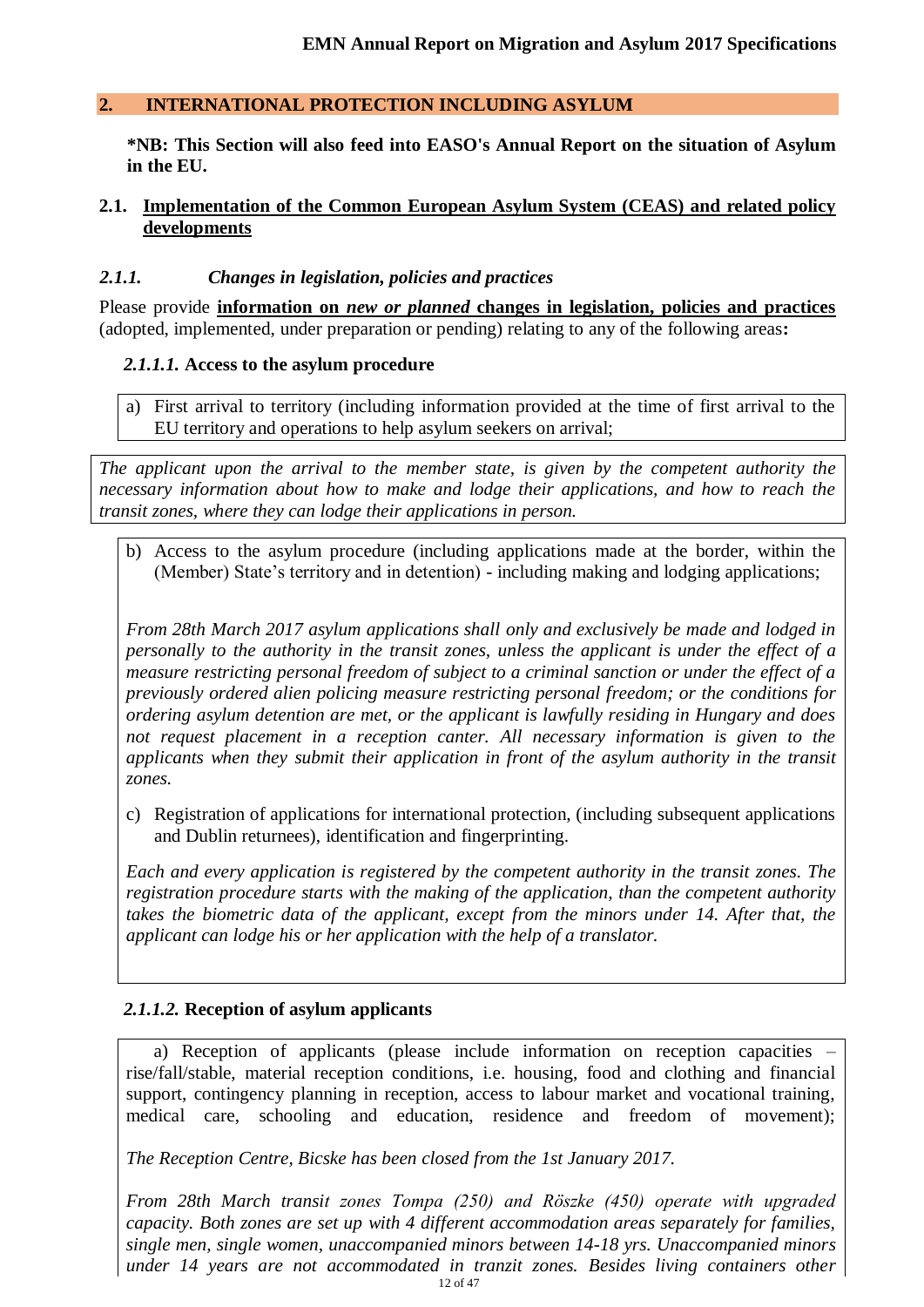### **EMN Annual Policy Report 2017 Specifications**

*containers are in use for office, storage and other purposes, including dining, community/sport/religious activities, social and medical care. All living areas have their separate dining, community, storage and social areas, only the medical care area isshared by all residents. There are no changes to previous provisions available to asylum seekers, all provisions are provided on site (food, housing, etc) same as in reception centres, specialist medical care is provided in neighbouring towns with transport and escort by the Police.*

*Special attention is being paid to asylum seekers with special needs, children receive 5 meals a day, pregnant women and mothers with newborn children and children receive fruit and dairy products daily. The legislation has been amended that for these vulnerable groups meals are provided in all accommodation facilities similarly (5 meals per day), previously this was only provided for children under 14 years old. In the transit zones school education has been organized by the responsible Ministry of Human Capacities from 4th September.* 

*Teaching and other educational materials have been provided from financial resources of the Hungarian State and additionally from AMIF fund. From November, also funded by an AMIF project, a psychologist is available at the Röszke Transit zone 3 days a week 3 hours a day, and at the Tompa Transit zone once a week for 6 hours. It was previously possible to get psychological treatment at the local district psychological service, and also NGOs and churches are present at the zones for similar care. Since the end of October at the Tompa Transit zone an Arabic translator, also funded by an AMIF project, is available, and also several other projects are currently being evaluated and if funding is granted Kurdish, Urdu, Dari and Pastu language translators will be available to help social workers with their daily tasks in the zone.*

b) Detention during the asylum procedure (detention capacity – rise/fall/stable practices regarding detention, grounds for detention, alternatives to detention, time limit for detention).

*Although there hasn't been any reduction in detention capacity, the need for such capacity has significantly decreased during the year. Given this our Kiskunhalas site which has the capacity of 500 persons is temporarily not accepting any residents since 28th March, and our site at Békéscsaba which has the capacity of 185 persons is also not in use for housing detainees since 15th September. The only currently operating asylum detention facility is our site at Nyírbátor with a maximum reception capacity of 105 persons. Human resources have been redirected to operate the transit zones with their increased capacities.*

#### *2.1.1.3.* **Asylum procedures**

a) Access to information and legal counselling / representation (including at the border and during the asylum procedure);

*During the time when the applicant lodges his or her applications, all the necessary information is provided by the authority. Each and every applicant has a right to ask for legal representation free of charge. The applicant may choose to have a civil or a free legal representation during both the administrative and the judicial stages of the procedure. The authority provides a free legal assistance and representation financialised by the AMIF project. During the administrative procedure the legal assistant can be anyone, while during the judicial stage the legal representation is a lawyer. Minors always have a guardian and a legal representative. In case of minors under 14 a permanent guardian is appointed, while in case of the minors between 14 and 18 an ad hoc guardian is appointed.* 

b) Provision of interpretation;

*No changes in this filed.*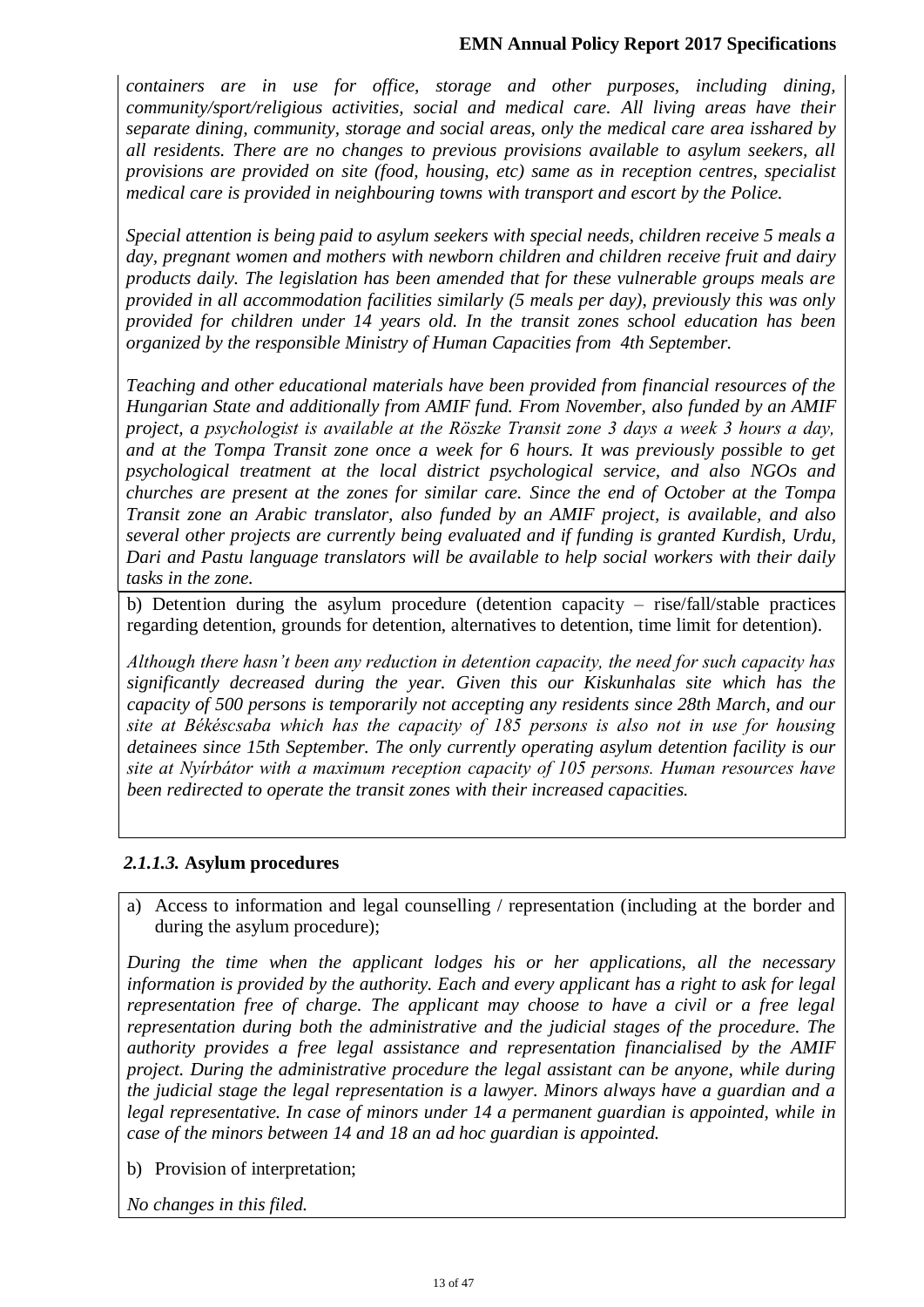c) Dublin procedure (including changes in: the organizational framework, IT systems<sup>5</sup>, practical development and suspension of transfers to selected countries, detention in the framework of Dublin procedures);

*IT system has been developed for incoming take charge/take back/information requests since 1st January 2017. Take charge and take back requests have not been sent to Greece since 8th December 2016.*

d) Special procedures: border procedures, procedures in transit zones, accelerated procedures, admissibility procedures, prioritised procedures or any special procedure for selected caseloads;

*Since 28th March 2017 the authority doesn't conduct border procedures in the territory of Hungary, the provisions of the procedure in the transit zones are not met the provisions of the border procedures. The only significant changes in the legal framework in connection with special procedures are that against decisions on inadmissibility and the decisions made in accelerated procedure judicial review may be requested only within 3 days (and not 7 days) from the communication of the decision. The procedures in the transit zones in Hungary are not special procedures, sine the authority examines the applications according to the general rules.*

e) Safe country concept: safe country of origin, safe third country, European safe third country, first country of asylum (introduction of the concept into law, applicability of the concept in practice, measures undertaken to create, revise or implement a list of safe countries);

*No changes in this field.* 

*f)* Procedures at first instance (relevant changes in: the authority in charge, organisation of the process, interviews, evidence assessment, international protection status determination, decision making, timeframes, case management, including backlog management);

*In asylum cases started 1st January 2018 (or later) the timeframe of the asylum procedure is 60 days which can be extended once with 21 days by a manager of the asylum authority. The only change is the interviews are held viaelectronic connection transferring picture and sound with distant interpretation.* 

g) Appeal/Judicial Review (changes in: organisation of the process, hearings, written procedures, timeframes, case management, including backlog management);

*New rules on the field of the judicial review are that the decisions of the authority will be communicated within 3 days. Against decisions on inadmissibility and the decisions made in accelerated procedure judicial review may be requested only within 3 days (and not 7 days) from the communication of the decision.*

h) Country of Origin Information (changes or updates in: organisation, methodology, products, databases, fact-finding missions, cooperation between (Member) States).

*No changes in this field.* 

 $\overline{a}$ 

<sup>&</sup>lt;sup>5</sup> For example, information on setting up new databases that allow managing of Dublin cases, problems with managing DubliNet which can cause a delay in sending/receiving Dublin requests, acquisition of new equipment, such as Eurodac machines etc as it is a relevant development in boosting the capacity to conduct Dublin procedures.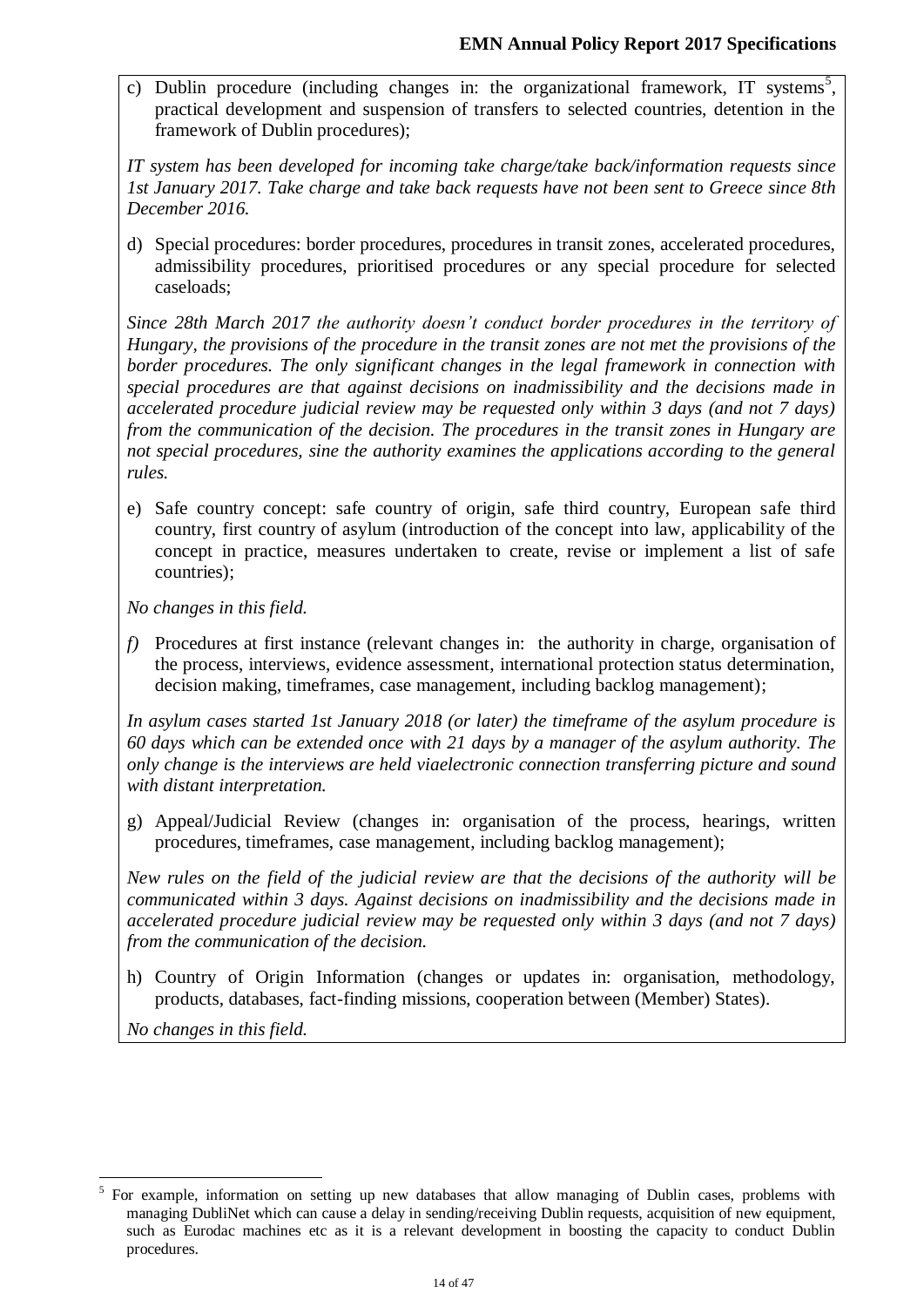# *2.1.1.4.* **Residence/entry documents and rights/obligations of beneficiaries of international protection**

Please describe any *new or planned* policies / measures regarding the rights and obligations related to the status of beneficiary of international protection:

a) Residence/entry documents granted to beneficiaries of international protection (including length/duration);

*No changes in relation to this section.*

b) Rights and obligations regarding family reunification, access to social welfare scheme, access to accommodation, healthcare, citizenship, education, employment etc.

*No changes in relation to this section.*

### *2.1.1.5.* **Provision of information on residence/entry documents and rights/obligations of beneficiaries of international protection**

Please describe any *new or planned* policies / measures regarding the provision of information to beneficiaries of international protection on the rights and obligations related to that status, in a language that they understand or are reasonably supposed to understand:

a) Information on residence/entry documents granted to beneficiaries of international protection (including length/duration);

*No changes in relation to this section.*

b) Information on rights and obligations regarding family reunification, access to social welfare scheme, access to accommodation, healthcare, citizenship, employment and integration programme.

*No changes in relation to this section.*

# *2.1.1.6.* **Withdrawal of international protection**

Please indicate any *new or planned* policies / measures regarding institutional and organisational aspects, procedural rules, grounds for revocation of, ending of or refusal to renew international protection (including cessation, exclusion, misrepresentation and omission of facts and danger to the security or the community) consequences of revocation of, ending of or refusal to renew international protection.

*There is no change in this field.* 

# *2.1.1.7.* **Cooperation with third countries**

Please describe any *new or planned* policies / measures implemented in cooperation with third countries and activities in the external dimension of the CEAS (including participation in capacity building activities in third countries, Regional Development Protection Programmes or any relevant activities under Partnership Framework with Third Countries and European Neighbourhood Policy).

For example, to equip third countries of first asylum with the means to guarantee refugee protection and to better manage mixed migration flows including national asylum legislation and asylum policy frameworks.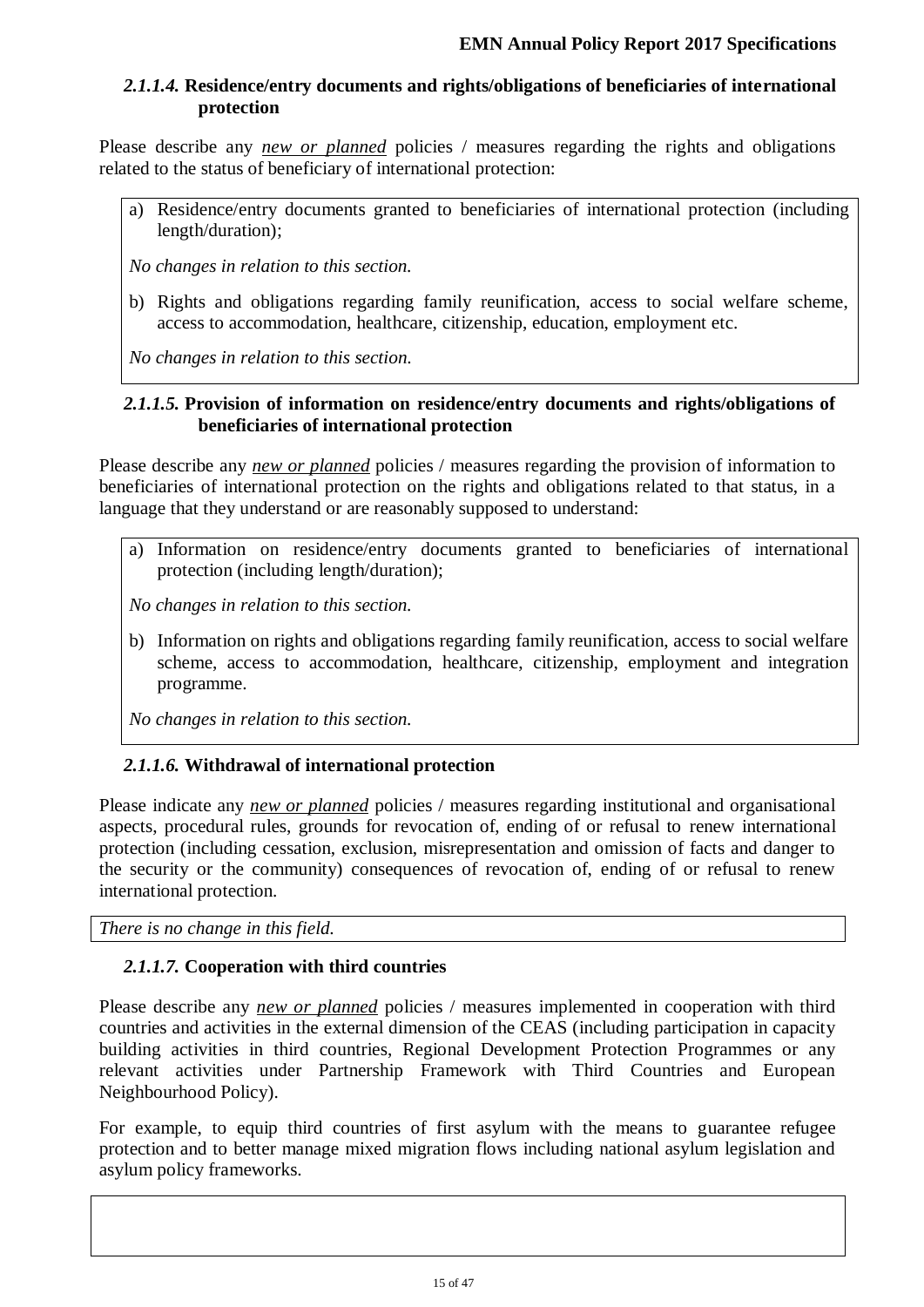If evidence is available, please describe the outcomes of these developments (e.g. increased number of asylum applications processed in countries of first asylum)

# *2.1.1.8.* **Other developments in asylum legislation, policy and practices**

Other *new or planned* policies / measures not covered above.

*Legislation has been amended so that when housing asylum seekers, recognized refugees and subsidiary protected persons, and also during their detention, special attention is given to LGBT persons.*

*Terminations has a new ground. In crisis situation the authority may terminate the procedure if the applicant leaves the territory of the transit zones, although the authority can decide on the basis of the available information so termination is not the only option in this case.*

*If a subsequent application is submitted by the applicant following a final and non-contestable termination or rejection, the applicant is not entitled for any supplies.*

# *2.1.2. Institutional changes in the national asylum system*

Please provide information on *new or planned* institutional changes in the asylum field at ministry/agency/section level (including changes in mandate, creation of new entities, internal restructuring and transfer of competences, increase/decrease of staffing).

*The name of our authority changed from Office of Immigration and Nationality to Immigration and Asylum Office on 1st January 2017. With this change the IAO doesn't have power over the cases in connection with the Hungarian nationality.* 

# *2.1.3. Efficiency and Quality of the national asylum system*

Please provide information on measures undertaken to improve:

a) Safeguards of the national asylum system (preventing and combatting unfounded applications, credibility assessment,<sup>6</sup> establishing identity, nationality verification, detection of security concerns, age fraud) including information on tools, mechanisms and training provided to staff;

*In the course of 2017 a series of trainings was held for case officers regarding personal interview and decision making. From January 2017 to January 2018 a series of trainings have been held for asylum case officers on identification of victims of human trafficking.*

*In 2017officiers from the IAO attended the EASO's trainings.* 

 $\overline{a}$ 

b) Quality of the national asylum system (internal measures to improve quality in decisionmaking processes and the content of issued decisions, in particular by issuing decisions e.g. creation of guidelines and instructions, including information on training, tools and mechanisms (stating how this is measured);

*In 2016-2017 a quality insurance project was conducted by the Asylum Directorate of the IAO, in which 500 personal interviews and decisions were assessed. The responsible Department have made a quality assurance manual with the result of the assessment, and has been teaching the experts and officers on a monthly basis.* 

<sup>&</sup>lt;sup>6</sup> According to EASO, credibility assessment is performed in order to establish if the applicant's statements substantiating the claim are truthful in the light of other circumstances of the case and other means of evidence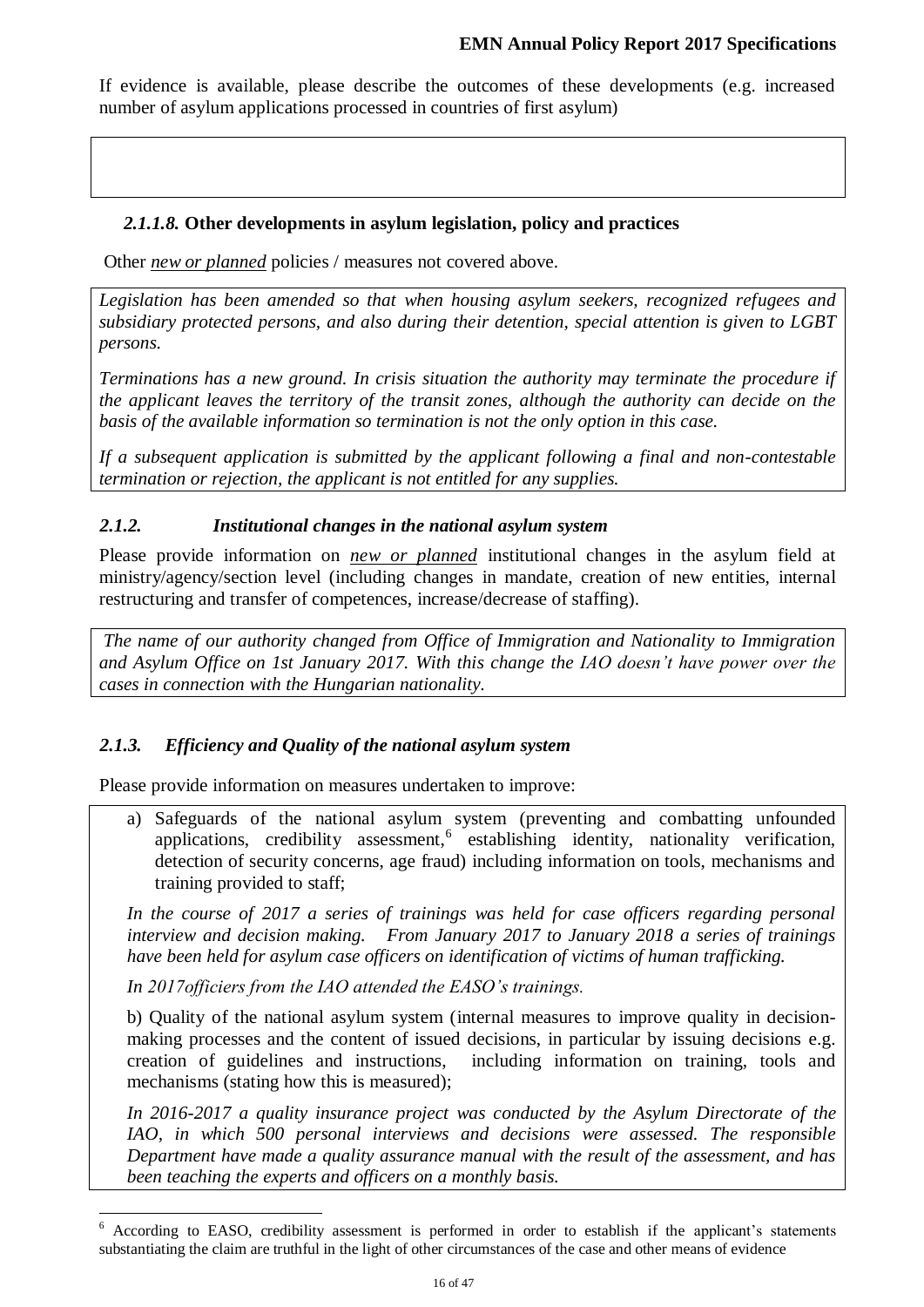c) Efficiency of the processing of (first) applications and appeals (increasing speed, reducing costs, use of new technology, specialised training provided) of the national asylum system.

Please include information on effectiveness of above listed measures (where evidence exists and stating how this is measured).

*A new system has been established that interviews are held by way of electronic connection transferring picture and sound with distant interpretation.* 

# *2.1.4. Challenges in the national asylum system*

Please only provide information additional to that presented in sections above

a) Please indicate which aspects of the national asylum system have (i) proven to be particularly challenging or (ii) have been subject to criticism from third parties (civil society, press, international organisations). Please differentiate between the different aspects in your asylum and reception system;

*Hungary over the last year has faced several criticism from third parties because of the changes in the legislative framework. A main issue has been arised, it is the question of the transit zones.*

*The applicant has right to stay in the transit zones, which is on the territory of Hungary. The asylum authority designates the territory of the transit zones as place of residence for the applicant until communication of the non-contestable final decision made in the procedure or the decision on the Dublin transfer becomes final. The applicant may leave the transit zones voluntarily through the exit gate towards Serbia.* 

b) Provide information on actions undertaken to counter these challenges.

*Nothing to report.*

# **2.2. Relocation and resettlement programmes**

*NB\* Please note that information collected under this section, will be presented in the Synthesis Report together with the EU overview of relocation and resettlement schemes.*

#### *2.2.1. Relocation<sup>7</sup>*

# *2.2.1.1.* **Intra-EU relocation mechanism**

Please provide information on changes in your national practices with regard to applicants relocated under **the Intra-EU relocation mechanism** in 2017 (at EU level). Please also mention any challenges related to this mechanism.

*Nothing to report.*

 $\overline{a}$ 

 $<sup>7</sup>$  Relocation: The transfer of persons having a status defined by the Geneva Convention of 1951 or subsidiary protection</sup> within the meaning of Directive 2011/95/EU from the EU Member State which granted them international protection to another EU Member State where they will be granted similar protection, and of persons having applied for international protection from the EU Member State which is responsible for examining their application to another EU Member State where their applications for international protection will be examined. In the context of the EU emergency response system, relocation means the transfer of an applicant in clear need of international protection from the territory of the Member State initially indicated as responsible for examining their application for international protection to the territory of the Member State of relocation. Following transfer, the latter will become the Member State responsible for examining the application for international protection (see Art. 2(e) of Council Decision (EU) 2015/1523 and Art. 2(e) of Council Decision (EU) 2015/1601). (see EMN Glossary V5).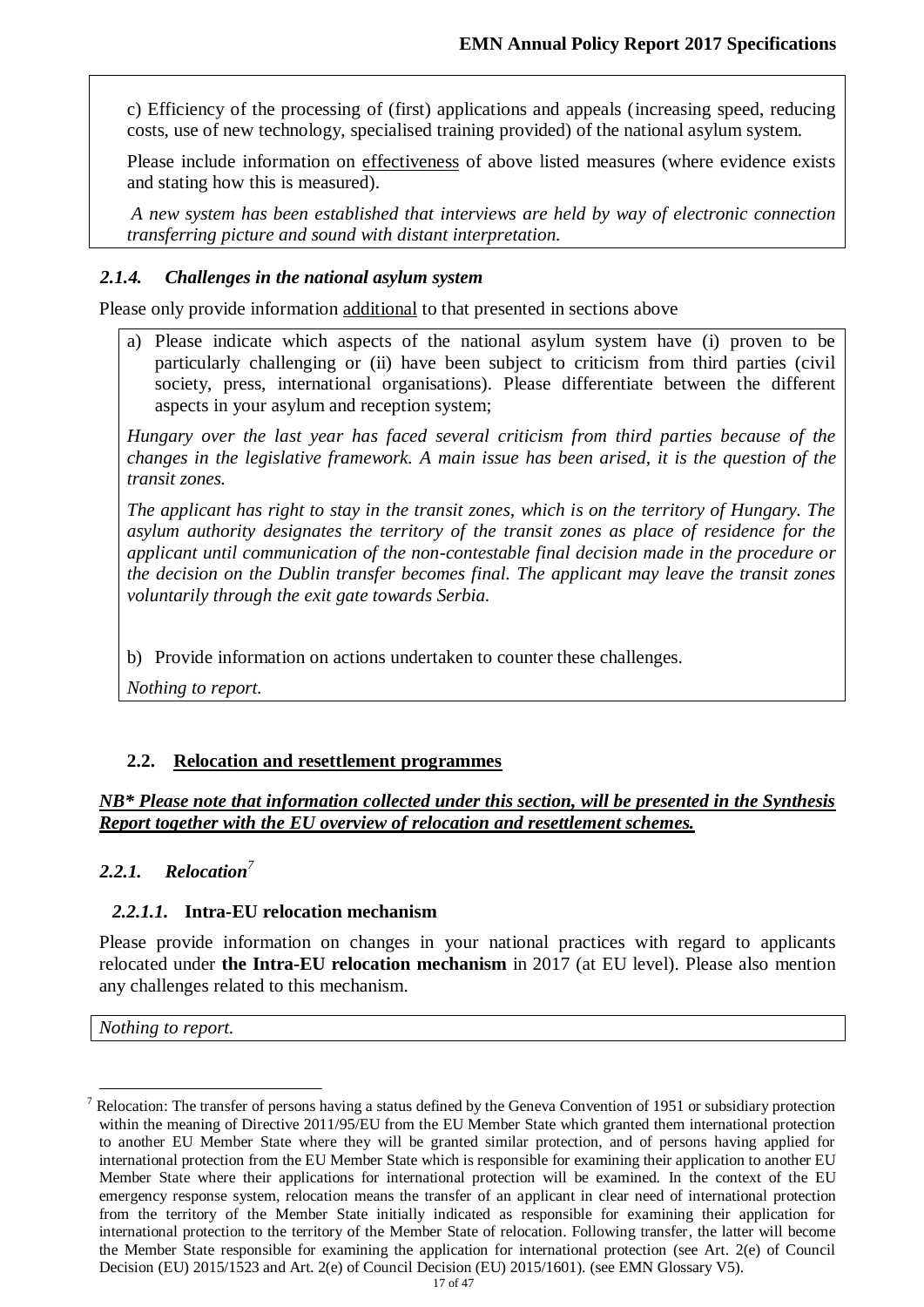# *2.2.1.2.* **National relocation mechanisms**

Please specify any actions undertaken with regard to relocation activities organised under national schemes (i.e. on **bilateral basis**, not EU level schemes).

*Nothing to report.*

# *2.2.2. Resettlement and Humanitarian Admission Programmes 8*

#### *2.2.2.1.* **EU Joint Resettlement Programmes**

Please describe activities related to resettlement and humanitarian admission programmes implemented by your (Member) State under EU resettlement programmes. Please also mention any challenges related to these programmes.

*Nothing to report.*

### *2.2.2.2.* **National Resettlement Programmes**

*\*Please note that this question focuses on national resettlement programmes, such as those implemented by UNHCR, whilst the question on above 2.2.2.1 focuses on EU joint resettlement programmes*

Please describe 2017 resettlement activities to your (Member) State, differentiating between the types of programme:

a) National resettlement programme (UNHCR);

b) National Humanitarian Admission Programme;

*Nothing to report.*

c) Private sponsorship programme/scheme;

*Nothing to report.*

d) Ad-hoc special programmes (e.g. national initiatives, and/or international initiatives).

*If applicable, for each of the programmes described, please indicate the resettlement quota established, the actual number of people resettled/admitted and from which countries. Please describe any evidence of the results / outcomes of this cooperation, if available.*

*Nothing to report.*

 $\overline{a}$ 

<sup>&</sup>lt;sup>8</sup> Resettlement: In the EU context, the transfer, on a request from the UNHCR and based on their need for international protection, of a third-country national or stateless person, from a third country to a Member State, where they are permitted to reside with one of the following statuses: (i) refugee status within the meaning of Art. 2(d) of Directive 2011/95/EU; or (ii) a status which offers the same rights and benefits under national and EU law as refugee status. (see EMN Glossary Version 5).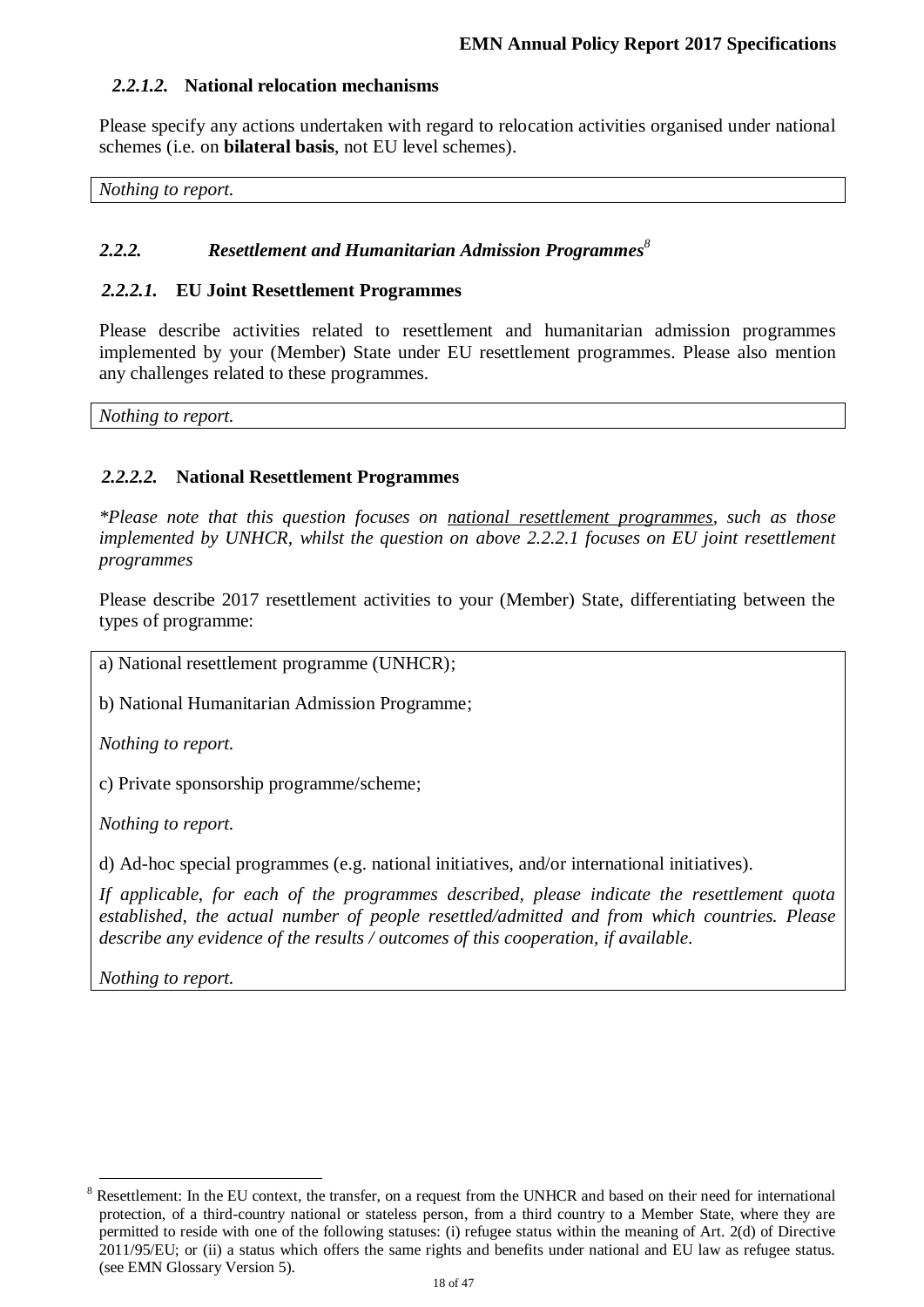### **2.3. Information for EASO report purposes only, not for inclusion in Synthesis Report:**

### **Jurisprudence**

Please provide information on precedent setting new national jurisprudence relating to asylum with major policy implications (preferably final judgments) by using the following structure:

- **Court Name**
- **Date of Decision**
- **Title**
- **Case Number/ Citation/Document Symbol**
- **Abstract**
- **Link to the full version**

*Please provide information on the impact of CJEU judgements on national policy*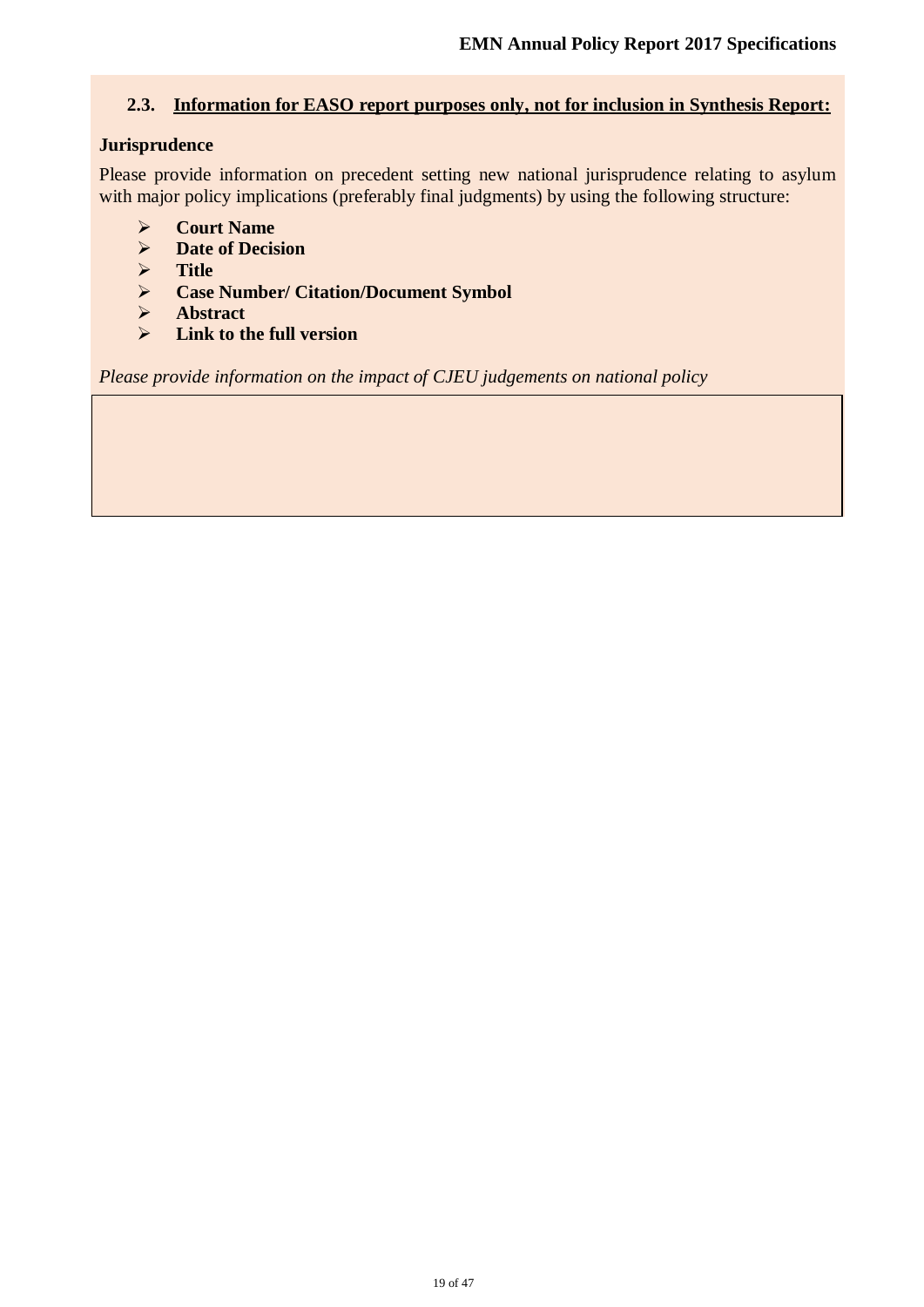### **3. UNACCOMPANIED MINORS AND OTHER VULNERABLE GROUPS**

#### **3.1. Unaccompanied minors applying for asylum**

Please describe any *new or planned* policies / measures in relation to unaccompanied minors (UAMs) **applying for asylum** at national level, following the specific areas below:

a) Increase/Decrease of Human resources and/or training of staff;

*In the year 2017, no central measure was taken nor planned for raising the number of child protection professionals providing care or legal representation for unaccompanied minors applying for international protection placed in the child protection system. Thematic training of professionals was organized by the International Organization for Migration (IOM) and similar trainings are also planned in the future.*

b) Improvement of protection and care of UAMs, including reception facilities;

*Act 20 of 2017 amending certain laws related to the tightening of the procedure in the border area Act and Related Implementing Regulations has been amended in such a way by 28 March 2017 that the legislation on the placement and care of unaccompanied minors who are asylum-seekers at least 14 years of age are placed in the transit zone during a mass immigration crisis. Accordingly, unaccompanied minors over the age of 14 do not enter the child protection system until their application for refugee status is handed down (they are not covered by the Child Protection Act) and therefore do not have a child protection status.*

*Unaccompanied minors placed in the transit zone get such reception conditions which are suitable for their age, thus they are entitled to among others:*

- *- accommodation (they are placed separately from single men, women and families)*
- *- 3 daily meals*
- *- hygiene package*

*- health service (specialist health care is provided in hospitals, those in need of such care access hospitals with the cooperation of the Police.*

- *- education for children (school education is provided by the responsible state authorities)*
- *- access to Internet*
- *- access to sport and other free-time activities.*

*Asylum seeker unaccompanied minors under the age of 14 and unaccompanied minors for non-migration (for other reasons without accompaniment: parent accident, illness, criminal procedure, etc.) are still in the process of being placed in the Károlyi István Children's Center (hereinafter: Children's Center) during a mass immigration crisis.*

*As a result of this amendment, unaccompanied minors over the age of 14 will only be allowed to enter the country if they have been granted refugee or protected status. If the asylum procedure results in the international protection of unaccompanied minors over the age of 14, the asylum authority shall immediately arrange the temporary placement of the child in the children's home. Subsequently, the appointed guardianship authority will arrange for the appointment of a child protection guardian and the child's institutional care, which will ensure that unaccompanied minors receive the same benefits as children of Hungarian nationality. After becoming adult (reaching the age of 18), he/she will be eligible for after-care care if*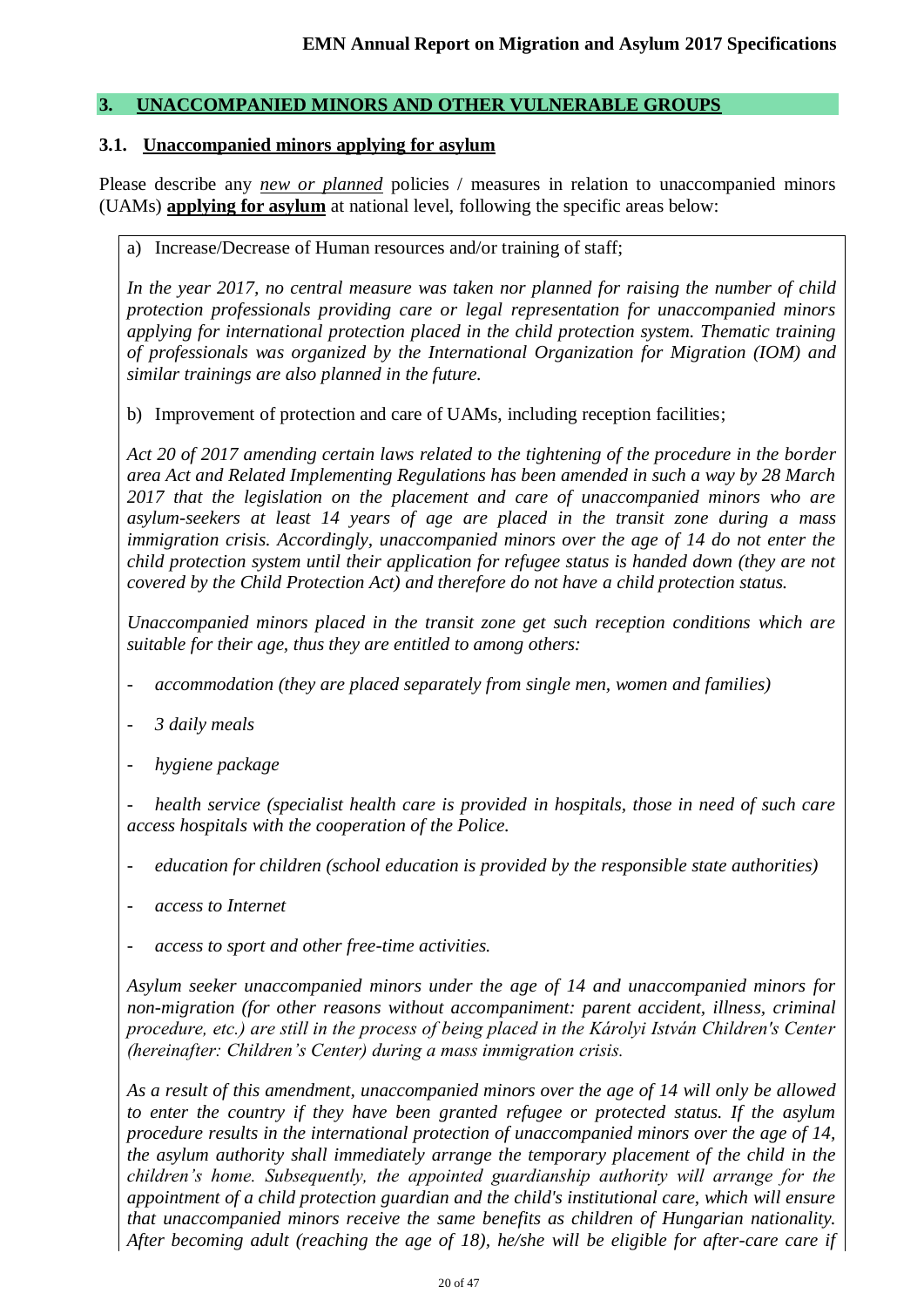*his/her livelihood is not secured or he/she wants to learn, up to the age of 25. The right to follow-up care was not affected by the amendment.*

*It should be emphasized that if no mass crisis is announced, irrespective of age, all unaccompanied minors will be placed in the child protection system.*

*In the year 2017, no central measure was taken nor planned to extend the number of places in child protection institutions providing care for unaccompanied minors. The number of unaccompanied minors in the Children's Center in 2017 was exceeded by the number of children's or temporary seats in the Children's Center at all stages of the year. The supervision of the transit zone belongs to the Ministry of the Interior, while the provision of child protection care for unaccompanied minors belongs to the sectoral management of the Ministry of Human Affairs.*

c) Legal guardianship and foster care;

*Act 20 of 2017 amending certain laws related to the tightening of the procedure in the border area Act and Related Implementing Regulations has been amended in such a way by 28 March 2017 that the legislation on the placement and care of unaccompanied minors who are at least 14 years of age and who are asylum seekers are placed in the transit zone during a mass immigration crisis. Accordingly, unaccompanied minors over the age of 14 do not enter child protection service until their application for refugee status is handed down (they are not covered by the Child Protection Act) and therefore do not have a child protection status, which means that no child protection guard can be ordered. Concerning the Decree of the Government 149/1997. (IX. 10.) on Child Protection and Guardianship Procedures, a temporary guardian will be seconded. In the case of unaccompanied minors over 14 years of age, as a temporary guardian, a law enforcement officer acting on their legal assistance duties may be seconded to a state official in the transit zone to ensure that the seconded legal representative is accessible to the unaccompanied minor in the transit zone.* 

*The guardian assigned by the Hungarian child protection institution represents the best interests of the child and when justified, makes the necessary legal steps in order to protect the minors. Guardians are assigned on the basis of the Immigration and Asylum Office's (hereinafter: IAO) request at the earliest phase of the procedure when it could be assumed that the applicant might be an unaccompanied minor.*

*It should be emphasized that if no mass crisis is announced, irrespective of age, all unaccompanied minors will be placed in the child protection system. In this case, the statutory representation of an unaccompanied minor in the child protection system is provided by a child protection guardian appointed by the guardianship authority within 8 days.*

*It follows from the foregoing that legal representation is provided to all unaccompanied minors, since during a mass immigration crisis, in the case of unaccompanied minors under the age of 14, the child protection guardians, in the case of adolescents aged between 14 and 18, the temporary guardians, and in the period outside the mass immigration crisis in the case of both age groups, the child protection guardians perform duties of legal representation.*

*From October 15 2015, all child protection guardianship duties for unaccompanied minors applying for refugee status placed with temporary effect at a children's home have been performed by the Children's Protective Institution of the Municipal Child Protection Centre and the Regional Child Protection Service, which is maintained by the Directorate-General of Social and Child Protection Service. The number of child protection guardians was extended by 10 people on the basis of 1545/2015 (VIII.6) Government's Decree Decision on providing the necessary resources for managing extraordinary migration pressures. On June 30 2017, there were 13 child protection officers in the institution who provided legal representation of the unaccompanied minors.*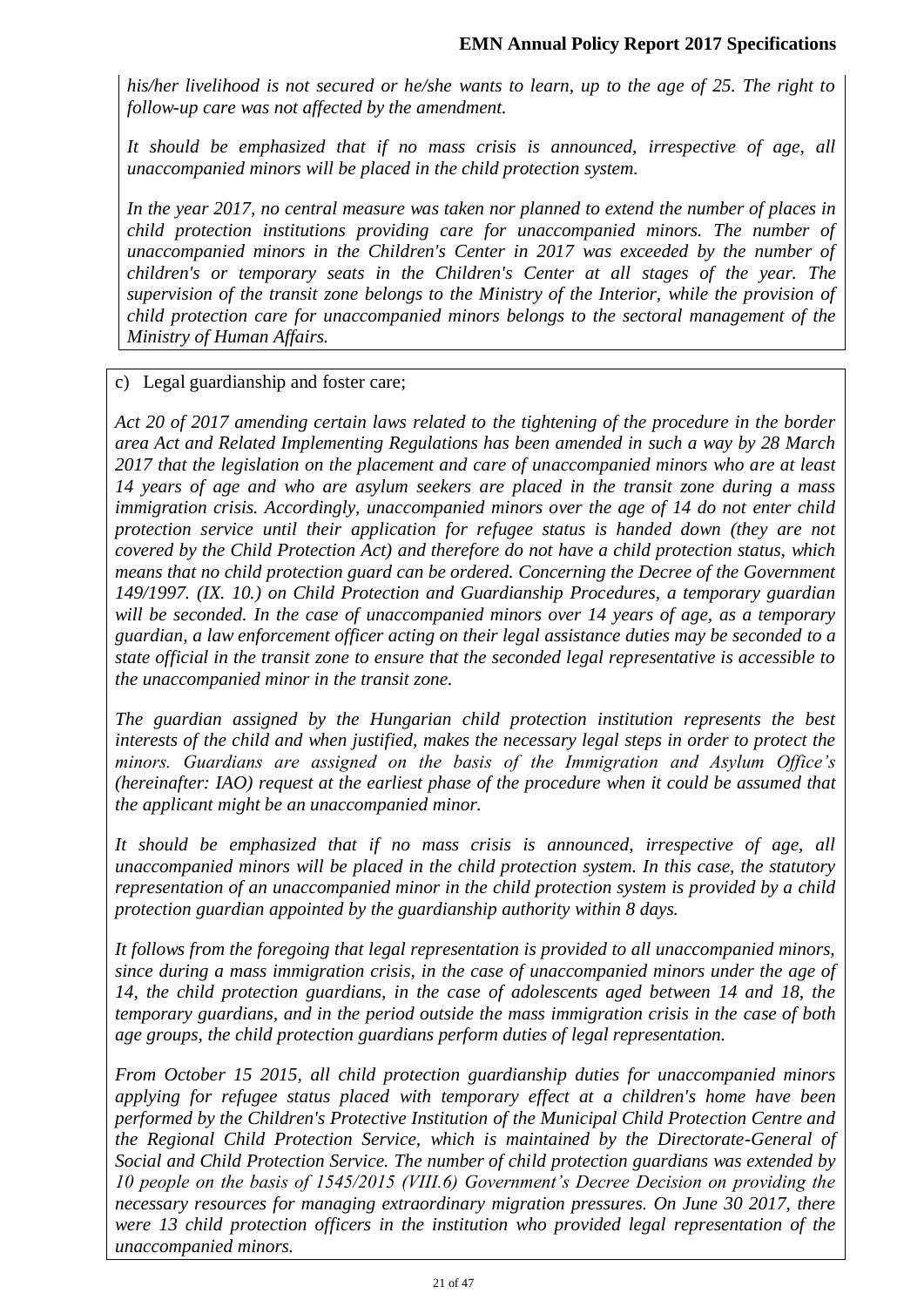*These child protection guardians have special knowledge, experience and language skills, and are continuously trained and supported, so it can be said that at the designated institution, specialists with specialized knowledge and experience provide the legal representation of unaccompanied minors, which ensures efficient delivery.*

*The statutory option is provided to ensure the provision of home care by foster parents for unaccompanied minors in the framework of child protection system. However, due to the special situation of the unaccompanied minors, their special needs and language barriers, their placement in foster care is not typical. Up to now, 1 unaccompanied minor has been placed in foster care: a 12-year-old boy from Afghanistan was admitted to the Children's Centre on September 1 2016, and was accommodated on 9 September 2017 at his foster parent.*

*The child protection management aims to expand the opportunities for accommodating unaccompanied minors in foster care. The Hungarian Foundation of the SOS Children's Villages performs, purposefully, with a small number, the further thematic training of foster parents for the care of unaccompanied minors.*

### d) Age assessment;

*If the applicant during any phase of the procedure declares that she or he is an unaccompanied minor and doubts arise regarding her or his age, a medical examination is held in order to determine the applicant's age, in which the competent doctor examines the person's physical appearance, sexual maturity and dentition. If the applicant does not accept the result of the examination, then she or he can initiate the examination of a medical expert. The examination of the medical expert can be only carried out with the consent of the applicant. At the same time, if the applicant does not agree with the examination, the IAO will regard the foreigner as an adult during the procedure.*

*When the acting official – based on the foreigner's physical appearance or information received during the interview - has doubts about the age of the applicant, then the IAO can also initiate the age verification examination of a medical expert. In particular cases the child protection institution may also inform the IAO regarding its doubts about the age of the foreigner. It may also occur that the department of the IAO responsible for the execution of the Dublin Regulation requests the examination of the medical expert, especially, when the member state determined responsible and questioned refuses to take responsibility on the basis that the applicant was registered as a minor abroad, but as an adult in Hungary.*

e) Procedural Safeguards;

f) Provision of information (info material, e.g. videos, leaflets, booklets etc.);

*It has to be stressed that in the cases of unaccompanied minors the asylum procedure must be carried out as a matter of urgency. During the procedure an interpreter is present who communicates with the applicant in his or her native language or in a language that the applicant understands. The applicant may request the interpreter and the acting official participating in the procedure to be of the same sex as the applicant. There are no new or planned measures by the IAO regarding procedural safeguards.*

*The Children's Centre provides information materials prepared under the AMIF-1.1.4-2015- 00002 "Connections" project (hereinafter: project) for unaccompanied minors placed in the child protection system.*

*The brochures prepared in the framework of this project were printed in different languages, i.e. 300 copies in Farsi-Dari-Pastu, 50 copies in Somali-Urdu, 50 copies in English-Arabic, and 500 copies of a dictionary/glossary facilitating the life in the children's home in thirteen*  languages. Each of the foreign minors who were cared for during the implementation period of *the project received the booklets, as part of the reception package compiled according to the*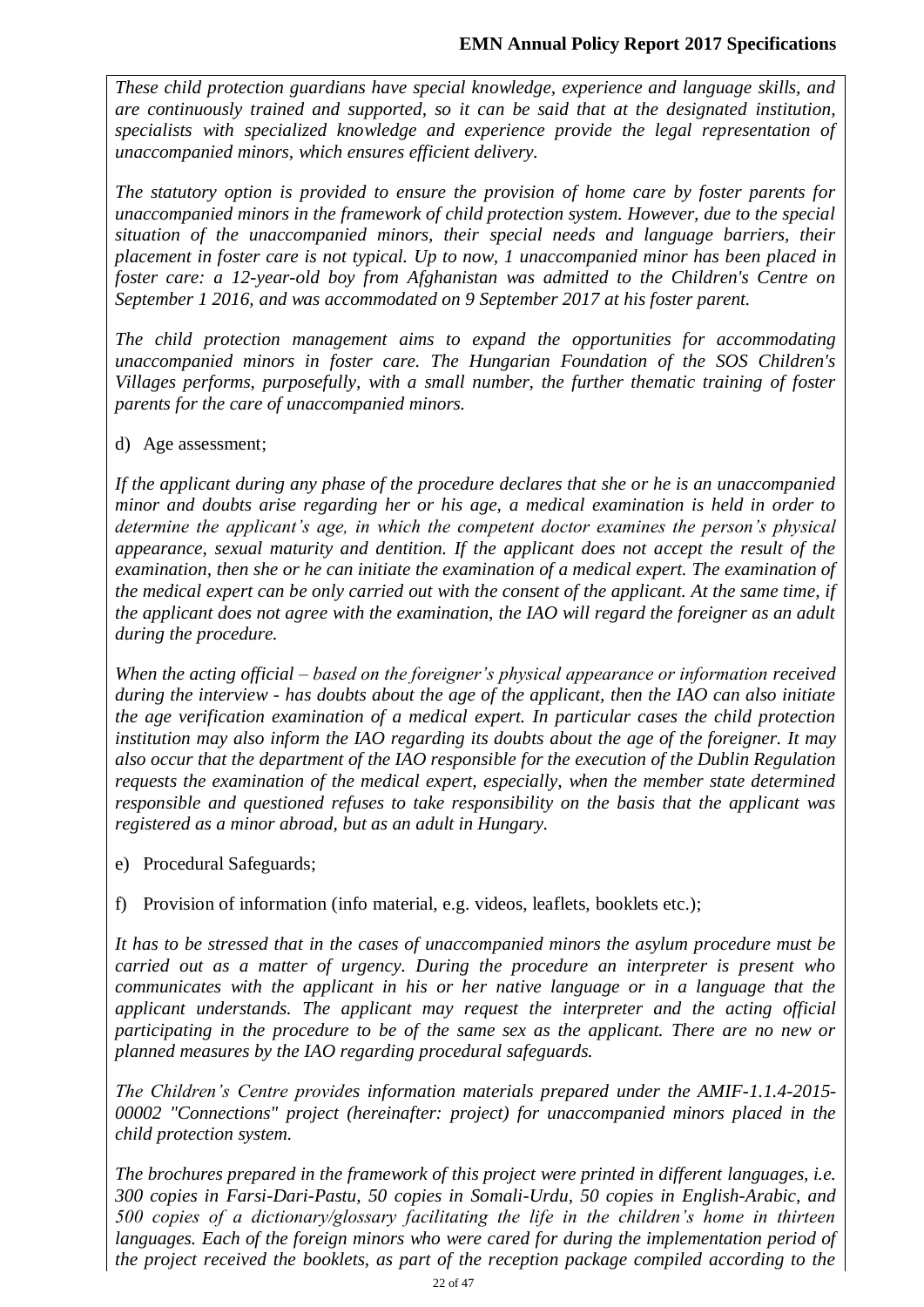### **EMN Annual Policy Report 2017 Specifications**

*reception protocol, in addition to toiletries and clothing. Copies made under the project were sold out in 2016. Currently the brochures are being re-printed by the Children's Centre. Young adults (18-25 years old) in after-care, who have been granted refugee or protection status, took part in the translation and were also engaged in the determination of the content.*

*According to the experiences of the Children's Centre, the information booklet was useful in case of a low number of people: if there was no one speaking the same language, the small "blue booklet" was a great help to them. In case of a higher number of cared people, newly arrived ones usually communicate better with their peers, consequently the importance of the booklet is secondary.*

*In the Children's Centre in 2017 to keep the children informed while recruiting new staff, it was an explicit advantage if someone spoke one of the languages used by the arriving minors. As a result, two child supervisors of Arab and of Afghan origin were recruited, who can easily communicate with the children in care.*

*A short film about the life in the children's home was also made for unaccompanied minors. The screening of the short film is being a part of the admission process. According to the well-tried practice, the minors who have been admitted watch the movie together on the day after their arrival in the canteen. The production of the short film was helped by unaccompanied minors, the staff of the children's home and project implementers, and also by a staff member of the Open Doors Hungary.*

# g) Other.

*There are no new or planned measures by the IAO. In accordance with the present practice, unaccompanied minor applicants are given on the occasion of their registration detailed information which includes the list of their rights and obligations. This information is available in the native language of the applicant or in a language that the applicant understands. Unaccompanied minor applicants are given during their personal interview detailed on the Dublin procedure. During the interview the acting official verbally informs the applicant on the following issues:*

- *• the participating persons' obligation of discretion and confidentiality*
- *• family unification within the Dublin procedure and the necessary pieces of evidence to it*
- *• the possibility of age verification procedure, the procedure's phases and consequences*
- *• the possibility of declaration and lodging evidence*
- *• the role and significance of legal guardians in the procedure*
- *• the possibility of legal representation*
- *• the regulations of data protection*
- *• the obligation to cooperate and to tell the truth, also, the obligation of the applicant to disclose the circumstances of his or her fleeing.*
- *• the access to water and pause throughout the interview*

*• the possibility of requesting the interpreter and the acting official participating in the procedure to be of the same sex as the applicant*

*• the obligation of acquiring identification documents*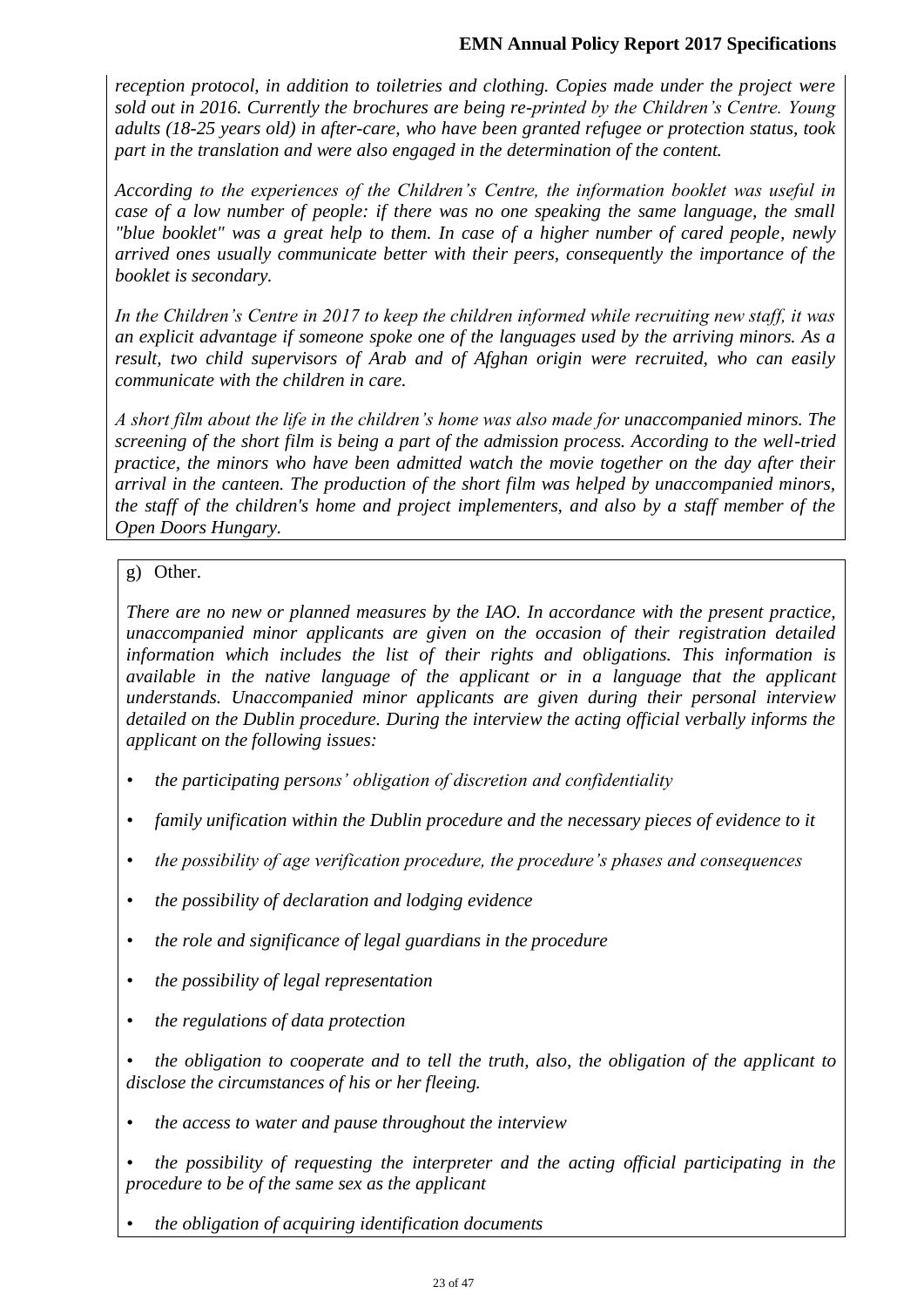# **3.2. Other vulnerable groups applying for asylum**

Please describe any *new or planned* policies / measures at national level in relation to other vulnerable groups<sup>9</sup> applying for asylum, such as minors, disabled people, elderly people, lesbian, gay, bisexual, transgender and intersex (LGBTI) people, pregnant women, single parents with minor children, persons with serious illnesses, persons with mental disorders and persons who have been subjected to torture, rape or other serious forms of psychological, physical or sexual violence, such as victims of female genital mutilation, following the specific areas below:

a) Measures clarifying the definition of vulnerable groups;

*Regarding other vulnerable groups there are no new or planned measures by the IAO.*

*As set out in Subsection k) of Section 2 of Act LXXX of 2007 on Asylum, apart from unaccompanied minors, those vulnerable people – especially minor, elderly, disabled persons, pregnant women, single parents taking care of minor children and persons who have been subjected to torture, rape or other serious forms of psychological, physical or sexual violence - are regarded as people in need of special treatment who after the evaluation of their individual situations are determined as having special needs.*

b) Special reception facilities for vulnerable groups;

*It has to be stated that there are no new or planned measures by the IAO. Nevertheless, in accordance with the previous practice, the IAO fully takes into consideration the special situation and needs of people in need of special treatment during reception and placement.*

*At the Children's Centre, the child's age and gender are taken into account during accommodation. Thus, children of younger age are placed separately from the older ones and girls are accommodated seperately from boys. Unaccompanied girls in the Children's Centre were provided with a separate living room with its own toilet.* 

*After the placement of girls, they receive sexual education within 24 hours, as part of the reception protocol, performed by psychologists, developers and special educators working in the institution, educators with tertiary education, health care nurses or a nurse or a pediatrician.*

*Separate, secure location for LGBTQI children can also be provided if necessary. Up until now, the Children's Centre has not learned about any LGBTQI inmates.*

c) Identification mechanisms/referrals;

*It has to be noted that there are also no new or planned measures, the case of vulnerability can be determined on the grounds of the applicants' statements and when necessary, it is determined after the suitable examination of experts.*

d) Applicable procedural safeguards;

 $\overline{a}$ 

*The IAO cannot report on special new or planned measures regarding procedural safeguards, however, it can be stated as a whole in connection to the issue that the IAO both during carrying out the asylum procedure and during the reception acts while maximally taking into consideration the special needs of the applicants stemming from their special situations.*

<sup>&</sup>lt;sup>9</sup> Not including victims of human trafficking, as this is covered in Section 7.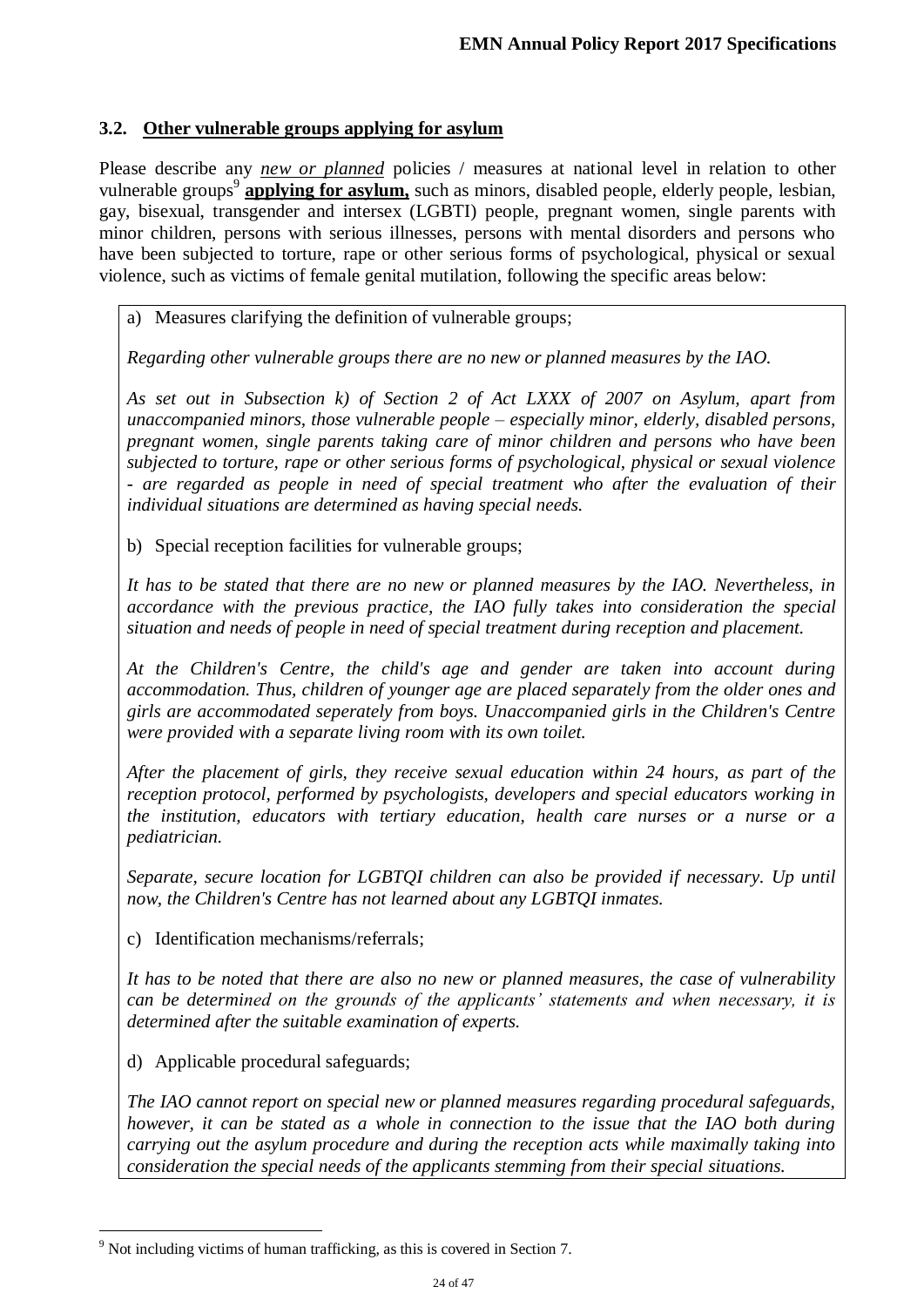e) Other.

#### **3.3. Unaccompanied minors NOT applying for asylum**

Please describe any *new or planned* policies / measures in relation to unaccompanied minors (UAMs) **NOT** applying for asylum at national level, following the specific areas below:

a) Increase/Decrease of Human resources and/or training of staff;

b) Improvement of protection and care of UAMs;

c) Legal guardianship and foster care;

d) Age assessment;

e) Procedural Safeguards;

f) Provision of information (info material, e.g. videos, leaflets, booklets etc.);

g) Other.

*There are no new or planned policies, measures or changes in relation to unaccompanied minors (UAMs) at national and international levels on the field of coercive measures relating to points a)-g)*

# **3.4. Other vulnerable groups NOT applying for asylum**

Please describe any *new or planned* policies / measures in relation to other vulnerable groups **NOT** applying for asylum (such as minors, disabled people, elderly people, lesbian, gay, bisexual, transgender and intersex (LGBTI) people, pregnant women, single parents with minor children, persons with serious illnesses, persons with mental disorders and persons who have been subjected to torture, rape or other serious forms of psychological, physical or sexual violence, such as victims of female genital mutilation) at national level, following the specific areas below: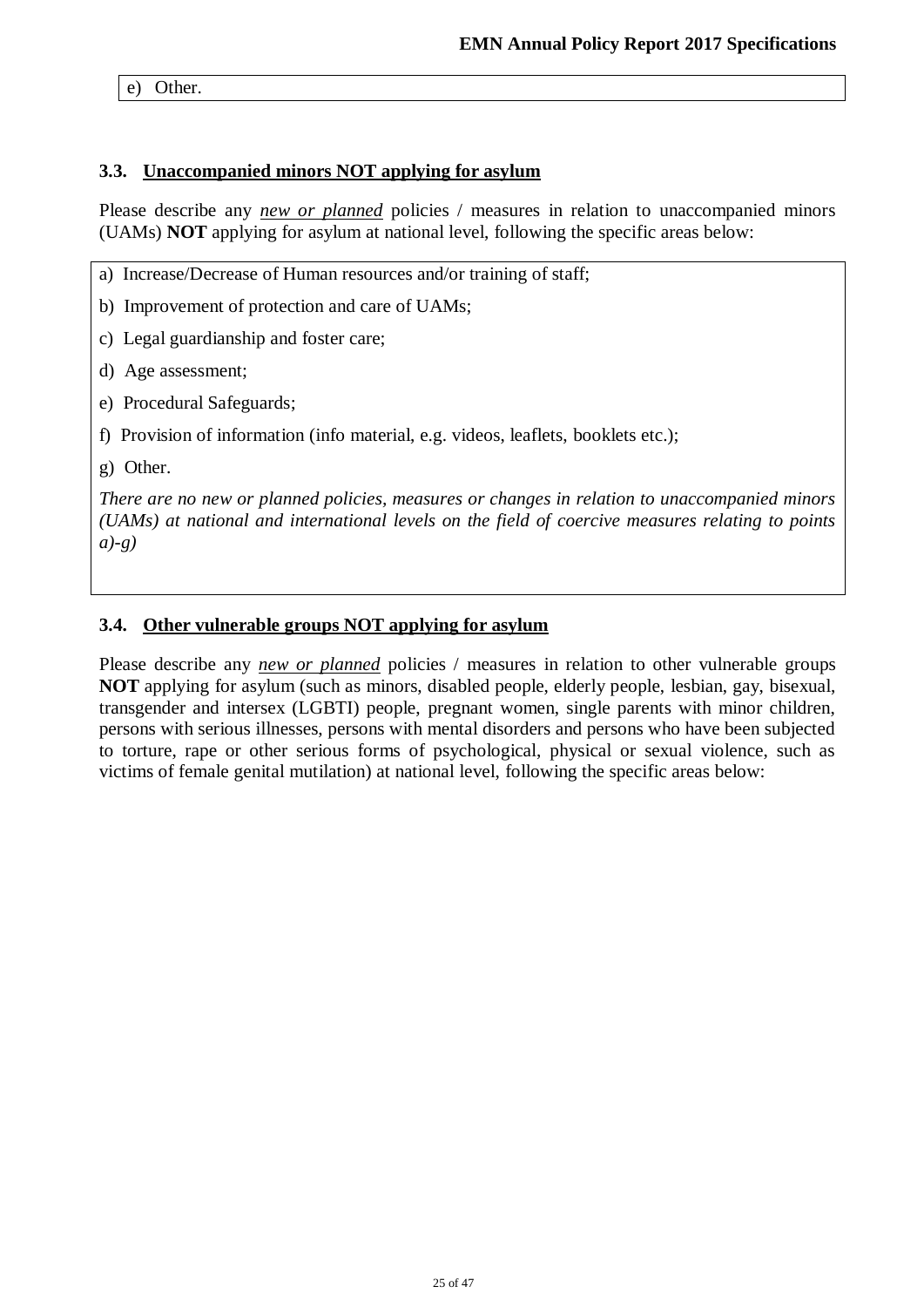- a) Measures clarifying the definition of vulnerable groups;
- b) Special reception facilities for vulnerable groups;
- c) Identification mechanisms/referrals;
- e) Applicable procedural safeguards;
- f) Others.

*From 1st of July 2016 to 30th of June 2018 a new AVR programme was introduced by the IOM. The Reintegration component of the programme aims at assisting vulnerable returnees and returnees with chronic medical condition by offering – based on a needs assessment – reintegration counselling and a reintegration grant from which the beneficiary can finance the various activities of a pre-defined reintegration plan. This project aims at assisting up to 60 vulnerable returnees or returnees with medical chronicle condition.*

*There is an ongoing return programme, the Hungarian Assisted Voluntary Return, Reintegration and Information Programme which started on July 1 of 2016 and will finish on June 30 of 2018. The reintegration programme aim to support the vulnerable and the chronically ill returnees with reintegration counselling based on need assessment and reintegration aid. The beneficiary can finance from the aid the various activities included in the reintegration plan. The project aims to help the return of maximum 60 vulnerable or chronically ill persons. The support of each beneficiary can reach the maximum amount of EUR 650 and provides benefits in kind to reduce exposure and vulnerability and supports the reintegration of returnees to their home countries.*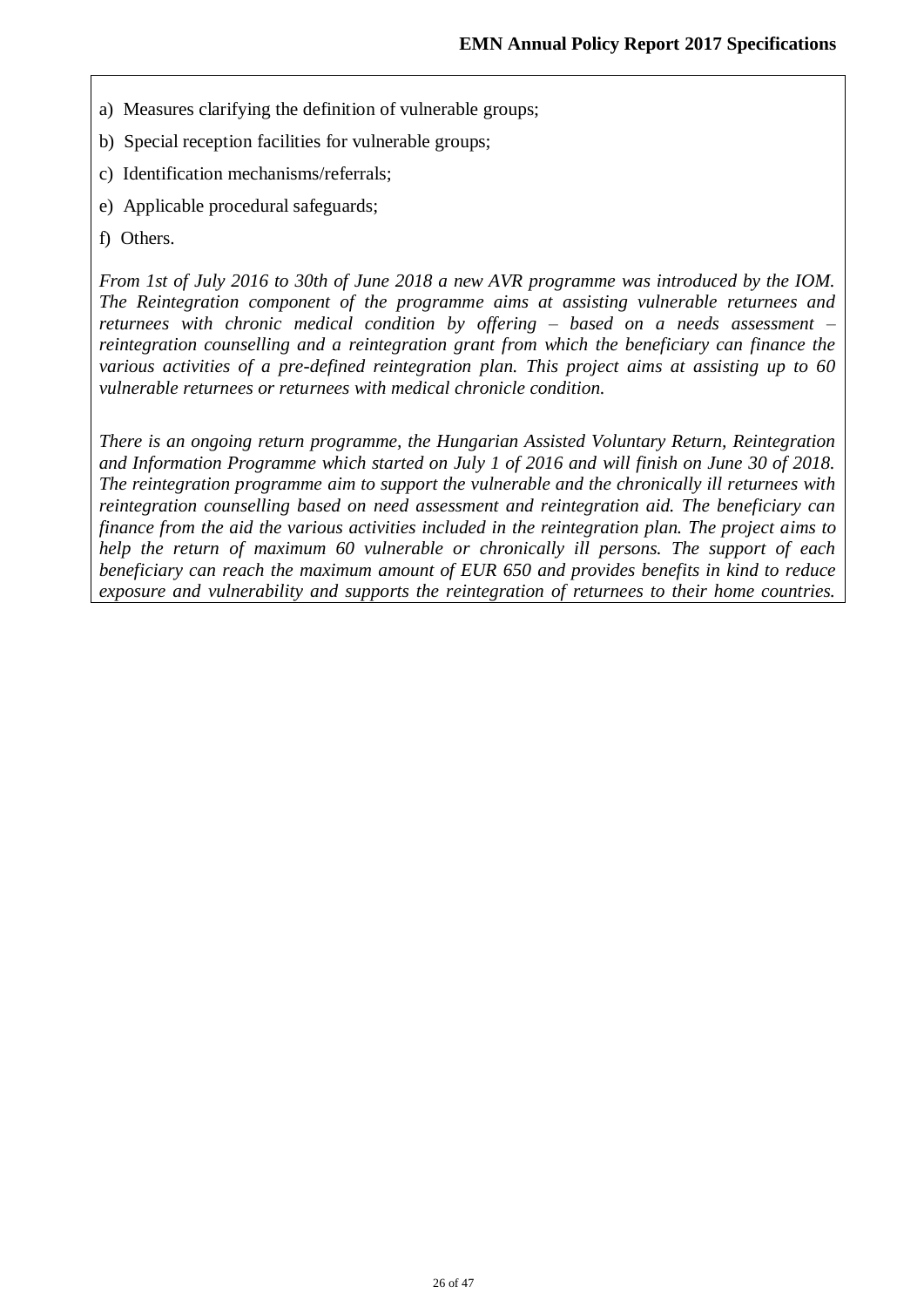# **4. INTEGRATION**

### **Integration of third-country nationals**

### *4.1.1. Integration through socio-economic participation*

Please describe any *new or planned* policies / measures to facilitate integration of third-country nationals, through socio-economic participation. *Please note that this question is intended to capture generic integration policies. Measures targeting specific categories of third-country nationals are addressed in Section 4.2*.

a) Measures to improve attainment in the education system;

*Nothing to report.* 

b) Measures to enhance language skills;

*Nothing to report.* 

c) Access to social security, healthcare and housing;

*Nothing to report.* 

d) Integration into the labour market.

*Nothing to report.* 

### *4.1.2. Integration through civic participation*

Please describe any *new or planned* policies / measures to promote the integration of third-country nationals through civic participation: rights and obligations and belonging. For instance, consider measures to increase the participation of third country nationals' representatives (including women) in the design and implementation of integration policies; outreach programmes and work placements to build capacity within migrant organisations and encourage support at local level; and measures to enhance democratic participation, for example, training mentors etc.

*Nothing to report.* 

# **4.2. Promoting integration of specific categories of third-country nationals**

Please describe any *new or planned* policies / measures specifically targeted to facilitate integration of specific categories of third-country nationals, such as beneficiaries of international protection, family migrants, etc.

*Several integration projects were implemented under the funding of the Asylum, Migration and Integration Fund co-financed by the Ministry of Interior.*

a) Measures to improve attainment in schooling and/or the education system and/or vocational training of specific categories of TCNs;

b) Measures to enhance language skills of specific categories of TCNs;

*For example Tudomány Nyelviskola (Tudomány Language School) provided support regarding the social, cultural and labour market integration of third-country nationals by offering Hungarian as a foreign language courses, teaching in a classroom at different levels, preceded by a Latin scripting training course for those who need it. Further activities provided information on cultural differences. A website based on a mobile application was developed, which allows users*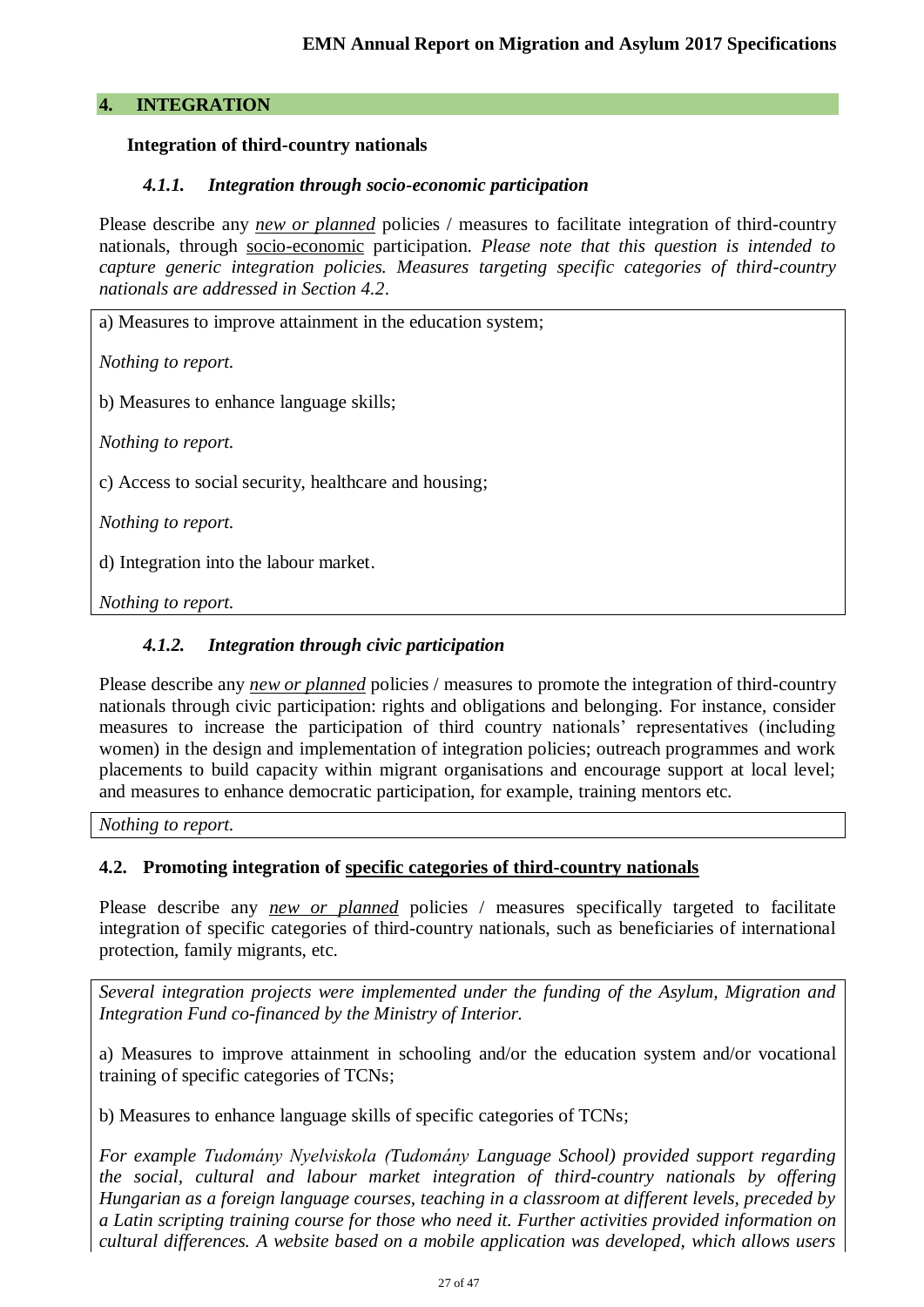*to access elementary level language assistance organized by topics to help them in using Hungarian. During the courses childcare service was provided.*

*c)* Access of specific categories of TCNs to social security, healthcare and housing;

d) Integration of specific categories of TCNs into the labour market.

### **4.3. Promoting integration of vulnerable groups of third-country nationals (UAMs, LGBT, elderly, pregnant women, disabled migrants etc.)**

Please describe any *new or planned* policies / measures to facilitate integration of vulnerable groups of third-country nationals, such as: UAMs, LGBT, elderly, pregnant women, disabled migrants etc.)

*Nothing to report.* 

# **4.4. Non-discrimination**

Please describe any *new or planned* relevant activity, legal or policy development and related actors that concern promotion, implementation and monitoring of non-discrimination policies, in particular on grounds of ethnicity, race or others that would be particularly relevant for thirdcountry nationals. Specifically mention any measures beyond those introduced through the transposition and implementation of EU legislation.<sup>10</sup>

*Nothing to report.* 

### **4.5. Promoting integration at local level and cooperation, consultation and coordination of local stakeholders**

Please describe new or planned relevant activities by national, regional and/or local governments on the integration of third-country nationals involving the active participation of local authorities and/or civil society. Measures might include activities addressing integration challenges in disadvantaged urban areas; improving multi-level cooperation between different levels of governance (e.g. national, regional, local government); granting voting rights in local elections.

*Nothing to report.* 

# **4.6. Awareness raising on migration in the hosting (Member) State**

Please describe any *new or planned* policies / measures aimed at raising awareness / engaging the receiving community within the (Member) State in order to enhance its understanding of the phenomenon of migration and thereby promote integration and social cohesion (information campaigns, websites, etc.).

*Nothing to report.* 

 $\overline{a}$ 

#### **4.7. Integration measures involving countries of origin and/or diaspora communities**

#### *4.7.1. Pre-departure integration measures in countries of origin*

Please describe any *new or planned* pre-departure policies / measures taking place in the countries of origin of third-country nationals to prepare for their integration after arrival. For example, language training, vocational training, recognition of qualifications and skills.*Nothing to report.* 

<sup>&</sup>lt;sup>10</sup> European non-discrimination law, as constituted by the EU non-discrimination directives (Racial Equality and Employment Equality Directive), and Article 14 of and Protocol 12 to the European Convention on Human Rights, prohibits discrimination across a range of contexts and a range of grounds.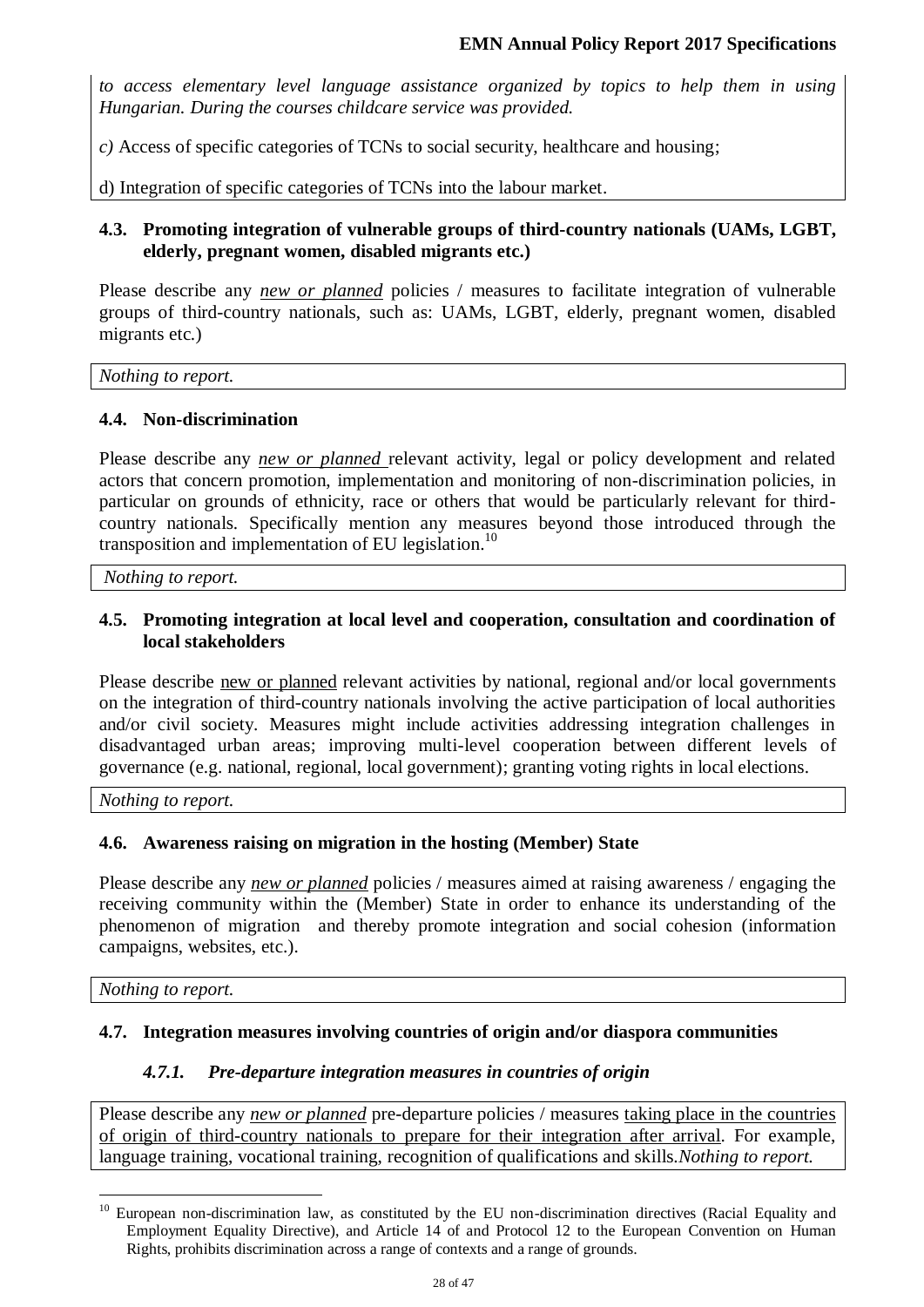#### *4.7.2. Integration measures involving the diaspora communities in Member States*

Please describe *new or planned* integration policies / measures involving the diasporal communities in your Member State (as a host country). For example, activities either organised by public authorities or by diaspora communities with the government's support, to promote cultural awareness and/or integration activities for particular diaspora communities.

*Nothing to report.*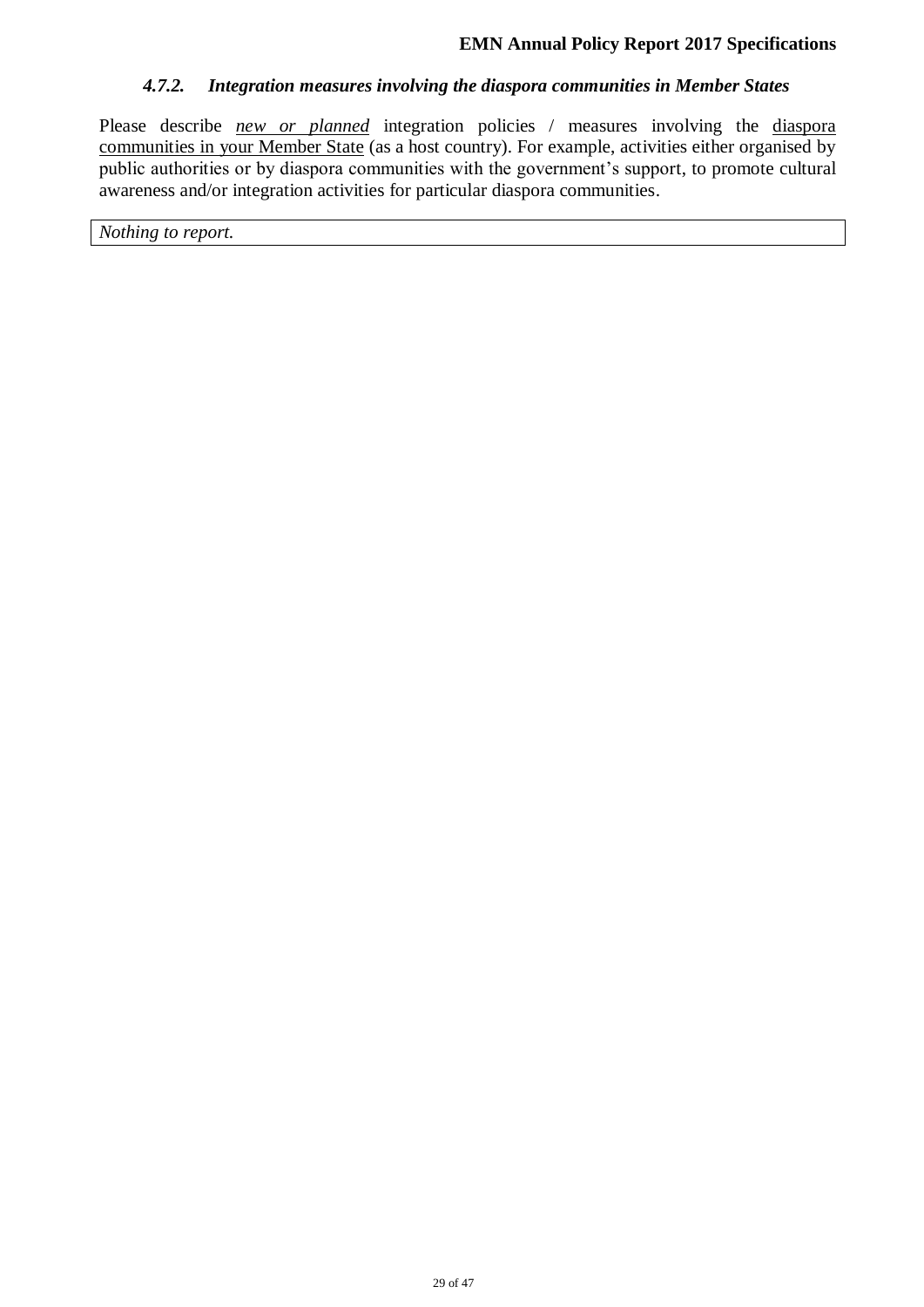# **5. IRREGULAR MIGRATION**

# **5.1. Enhanced border management at the external borders**

### *5.1.1. Border control measures/management*

Please describe any *new or planned* policies / measures in relation to border control measures/ management implemented during 2017

*Hungary passed a new law in March 2017 (Act XX of 2017 on the Amendment of Certain Acts Relating to Strengthening the Procedure Conducted in Border Surveillance Areas). This Bill is targeted at conducting asylum procedures at the border and at according full protection to the Schengen Borders. After the adaptation of this Bill, no one can enter the territory of Hungary and the European Union illegally. The Bill contains special provisions on the option to submit an application for asylum, the circumstances of reception and the rules of procedure so as to prevent foreigners arriving illegally from entering the territory of the country. The police force escorts persons illegally staying in the country who have been apprehended in the territory of the country across the gate of the border fence so that such foreigners can submit their applications under controlled conditions in the transit zone.*

*At any point during the procedure, asylum seekers are free to return from the transit zone to the country from which they entered the territory of Hungary. During a state of crisis caused by mass immigration, illegal immigrants could be escorted back to the transit zone from any point in the territory of the country not only from inside an 8 km band along the borderline: this solution should ensure that all applications are adjudicated as part of a procedure conducted at the border. The proposal ensures that asylum seekers staying at a location designated as their mandatory place of stay may only leave the area with the approval of the authority. Any failure to abide by this rule is tantamount to committing an offence punishable by detention.*

*The Hungarian Government decided to continue reinforcing the Police's border patrol action department with new police officers.*

*A new technical border protection system was built out as the second line of the border fence were installed along the Hungarian-Serbian border section. Electric system and complementary technical solutions were installed on it (movement detector lights and cameras, which turns automatically to the direction of the detected movement).*

*There have been several major developments in 2017 to support border surveillance tasks on the Hungarian-Serbian border section:* 

*- manoeuvre/service road was built along the border fence*

*- construction of roads towards the border fence has finished by the Hungarian army,*

*- developments financed by the Internal Security Fund (ISF) will be continued in 2018,*

*- command centres (in Mórahalom and in Bácsalmás) were established for the complex border defence system related to the border fence,*

*- technical devices were installed on the border fence as part of the DAHUA project,*

*- thorough check of cargo trains entering Hungary at Kelebia railway border crossing point was ordered in order to prevent illegal entries.*

# *5.1.2. Activities to improve the effectiveness of controls at external borders*

Please describe any new or planned policies / measures to ensure more effective control of the external borders, such as reinforcing border control staff, providing training, increasing overall resources, introducing action plans or protocols, etc.

*In 2017 several measures were introduced, the most important are;*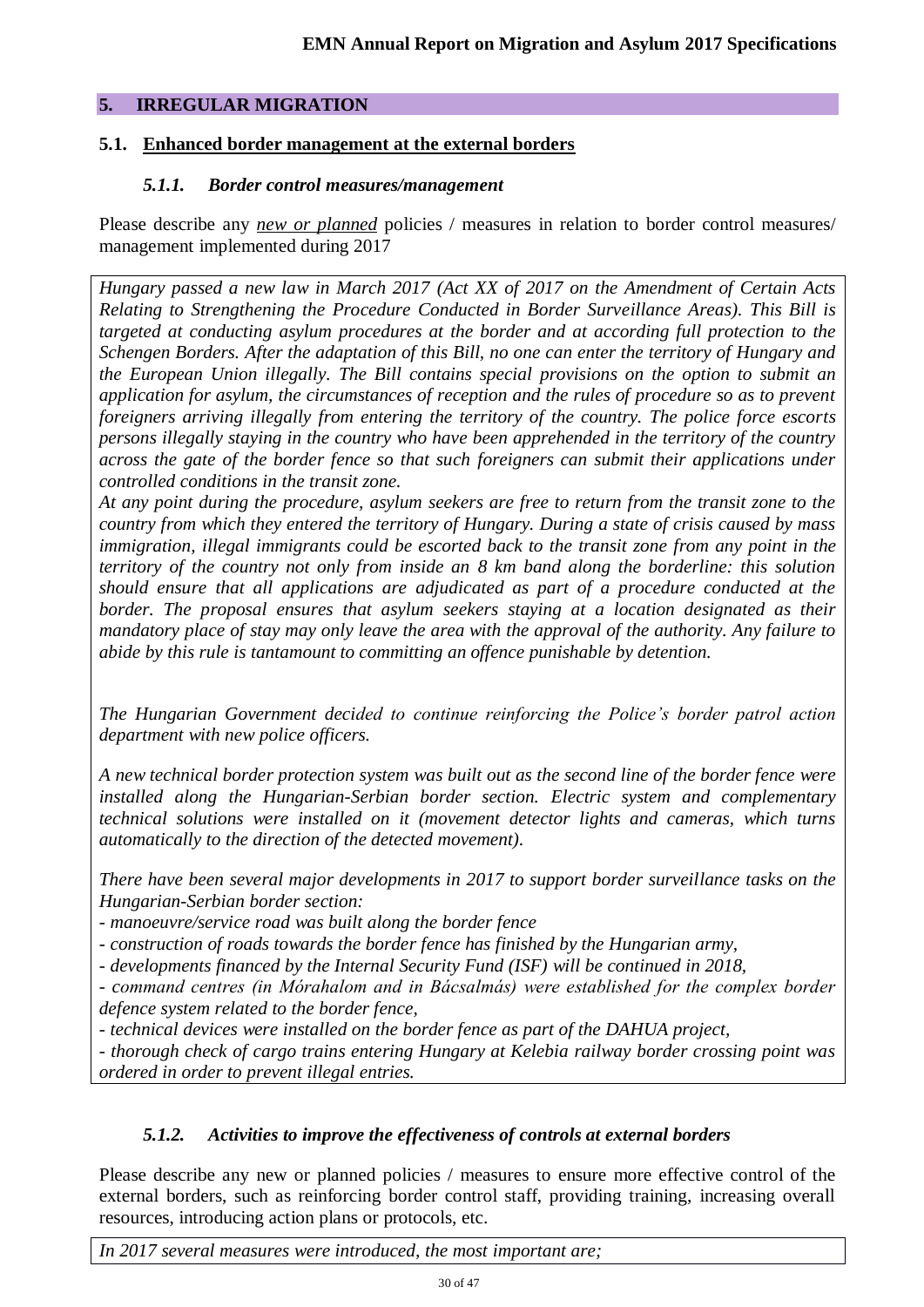- *special trainings were held to increase the number of passport controllers,*
- *planning works of the manoeuvre road along the Hungarian–Croatian border started, observation posts were set up and isolated along the Hungarian external border,*
- *Hungarian–Austrian–German and Hungarian–Slovakian joint patrols on international trains are working permanently.*

### *5.1.3. Preventing and combatting irregular immigration by ensuring reinforced cooperation with third countries in the area of border management.*

Please list any 2017 or planned agreements, and other forms of bilateral and multilateral cooperation with third countries with an objective to strengthen the operational capacity in combatting irregular migration and controlling of external borders.

| (where relevant) | Title of agreement Third country (countries)<br>with whom the cooperation<br>exists | <b>Description</b> (e.g. provision of border<br>equipment, training of border guards,<br>$etc.$ ) |
|------------------|-------------------------------------------------------------------------------------|---------------------------------------------------------------------------------------------------|
|                  |                                                                                     |                                                                                                   |

# **5.2. Preventing and tackling of misuse of legal migration channels**

### *5.2.1. Irregular migration as a result of visa liberalisation*

Please describe any *new or planned* policies / measures introduced to prevent irregular migration as a result of visa liberalisation.

*Nothing to report.* 

# *5.2.1.1. Effects of visa free regimes*

Please describe any *new or planned* policies / measures introduced to monitor the effects of visa free regimes in your (Member) State.

*Lately there has been an increase in visa requests from holders of diplomatic passports from Jemen. This is due to the worsening security situation in the country. Hungary currently is considering the supsension of the bilateral (partial) visa free travel arrangement in order to contain the effects of this rising trend.*

# *5.2.1.2. Key findings of monitoring activities*

Please describe the results/key findings of these monitoring activities – especially in relation to impact on the number unfounded asylum applications registered in your (Member) State.

*Nothing to report.* 

# *5.2.2. Irregular migration as a result of misuse of legal migration channels*

# *5.2.2.1. Misuse of legal migration channels by third-country national workers*

Please describe any *new or planned* policies / measures to tackle misuse of legal migration channels by **third-country national workers.**

*Nothing to report.*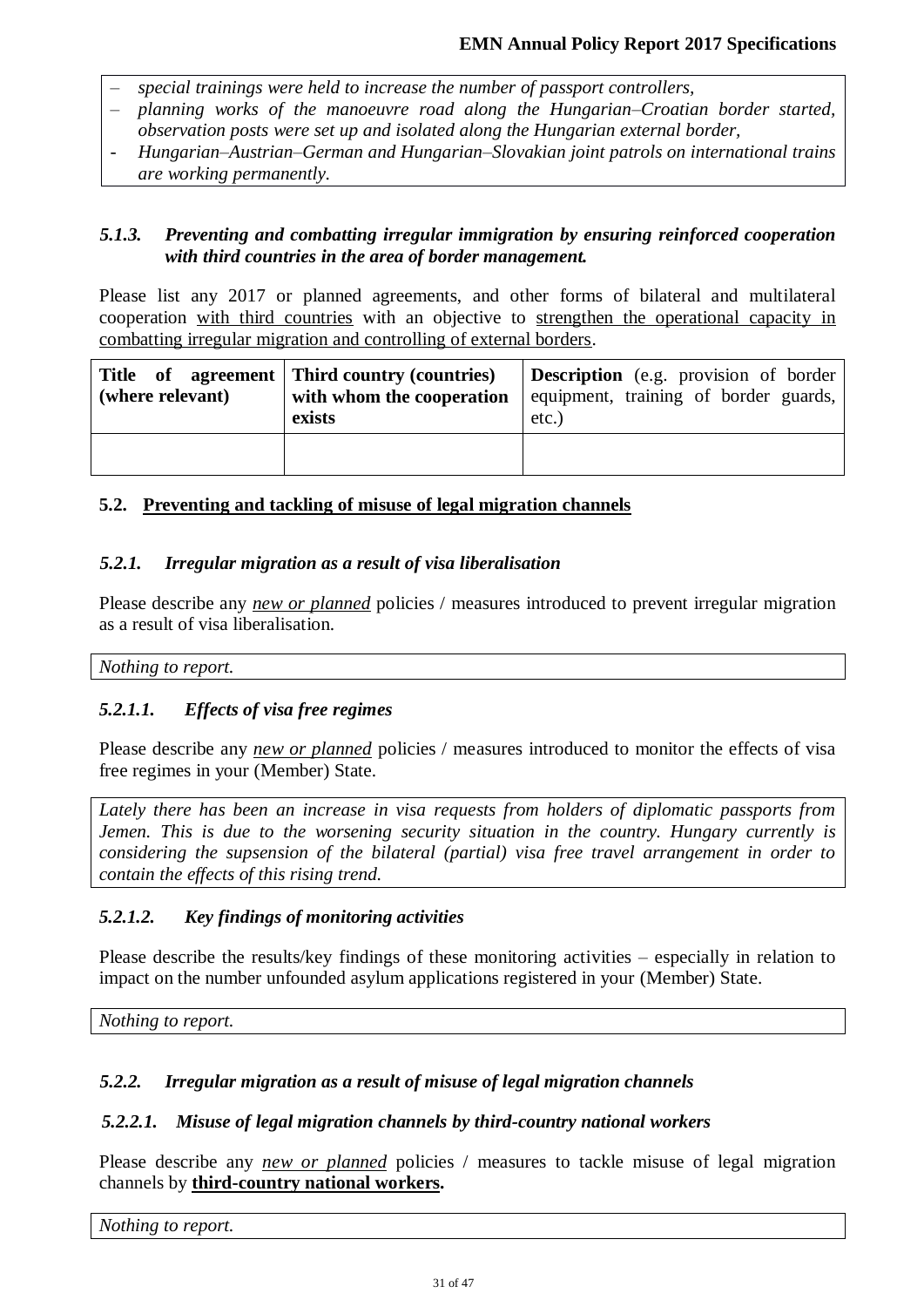### *5.2.2.2. Misuse of legal migration channels by third-country national students and researchers*

Please describe any *new or planned* policies / measures to tackle misuse of legal migration channels by third-country national students and researchers.

*Nothing to report.*

### *5.2.2.3. Misuse of family reunification migration channels*

Please describe any *new or planned* policies / measures to tackle misuse of family reunification migration channels.

*Nothing to report.* 

### *5.2.3. False travel documents*

Please describe any *new or planned* policies / measures to prevent, identify and/or investigate fraudulent acquisition and use of false travel documents.

*Document expert liaison officers have been deployed to China (Shanghai) and to Nigeria (Abuja) financed by the Internal Security Fund in order to disclose false and forged documents.*

### *5.2.4. Irregular migration caused by the misuse of free movement rights by third-country nationals and preventing the fraudulent acquisition and use of free movement rights by third-country nationals*

Please describe any *new* activities implemented during 2017 to prevent the fraud and misuse of free movement rights.

*Third-country national family members of both EU/EEA nationals as well as Hungarian nationals are involved in a rising number of abuses, where a typical case is that a Pakistani citizen marries a UK-Pakistani or Irish-Pakistani citizen, and alleges that they intend to travel to Hungary for holiday or business purposes. Those applicants do not have any visa or travel references, have*  never been abroad before. The explanation to this phenomenon might be the so called 'Surrinder *Singh Route'.*

*Another growing area of abuses is the more typical "sham- marriages" between Hungarian nationals and third-country nationals (where the abuse of the freedom of movement for family members between MSs is not directly involved however, if the third country national involved in the relationship of convenience does actually obtain the visa, in the overwhelming majority of cases leaves Hungary and settles elsewhere in the Schengen area):*

*Hungarian women make acquaintance on internet (facebook, youtube, dating sites) or during a holiday with a much younger third-country national. Women are in average 10-20 years older than their future husbands. Most of such marriages are concluded in Egypt, Tunisia, Algeria, Pakistan, Morocco according to the local religious regulations. Many times marriage is concluded at the first meeting, which happens a few months after the – alleged! – first talk. In fact, as these dates are not verifiable, they probably allege a much former acquaintance date than the actual one. The women act mostly in good faith, they usually are unaware of fraud in visa issues. Other cases, when money exchange happens in the background, they are unaware of their own responsibility, and/or that this action is penalized in Hungary.*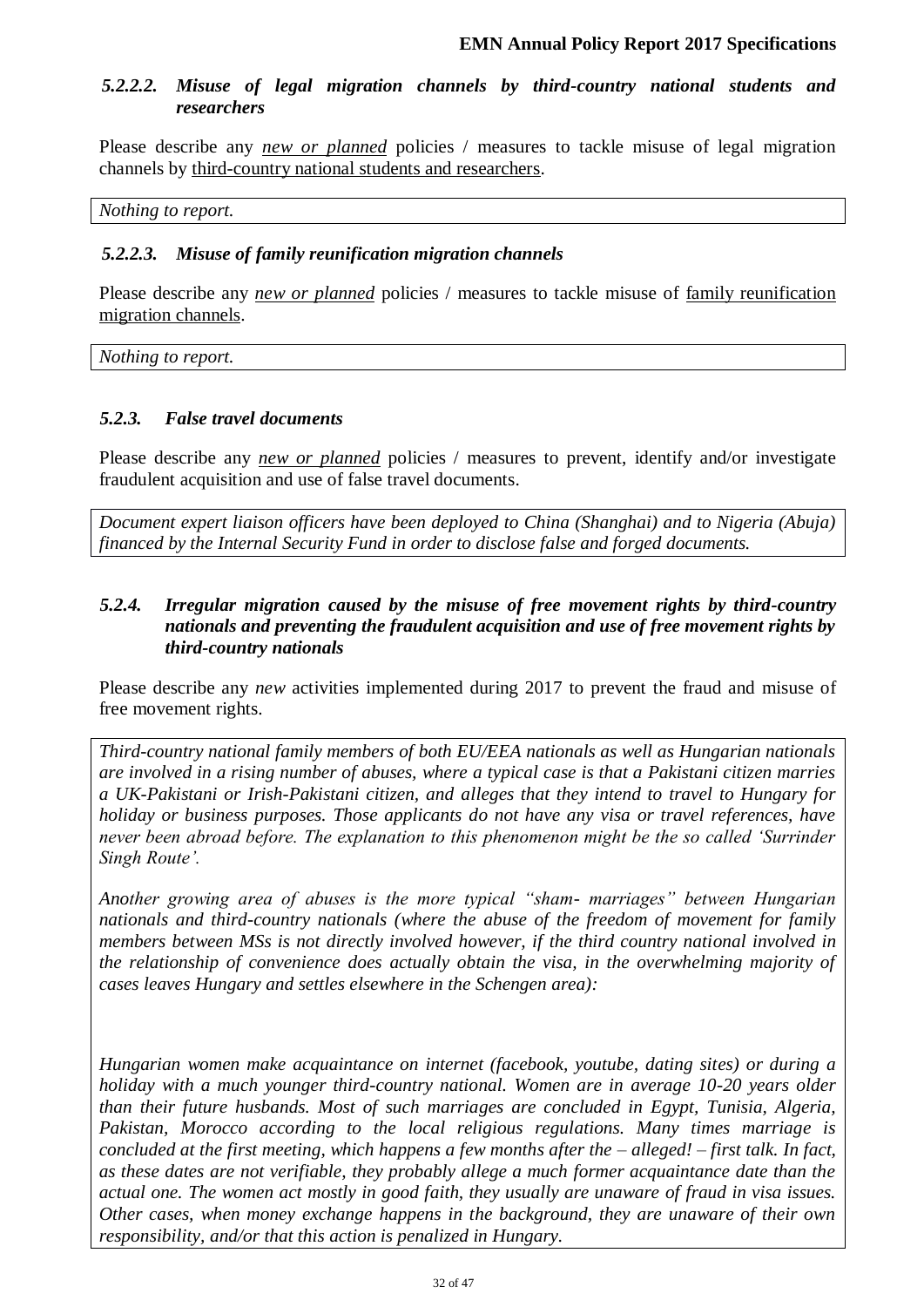*These male "spouses" are without exception undereducated, have no real estates or other significant assets, no jobs or do work in a "family business". All the travel expenses are entirely covered by the wives. Unlike the traditions in those regions, these men seem to prefer their wives' job instead of their own, therefore they cannot imagine living elsewhere than in their wives' country.* 

*Parallel interviews show that most of such cases the spouses have basically no knowledge about each other concerning their personal characteristics, lives, jobs, educations, families and present circumstances.*

# **5.3. The fight against facilitation of irregular migration ('smuggling') and prevention of irregular stay**

# *5.3.1. Combatting facilitation of irregular migration (smuggling)*

Please provide information on any *new or planned* policies / measures aimed at preventing and combatting facilitation of irregular migration (smuggling), including facilitation of unauthorised entry.

*Nothing to report.* 

# *5.3.2. Prevention of irregular migration*

Please describe any *new or planned* policies / measures responding to the objective of prevention of irregular migration (for example, through unsafe routes) from third countries of origin and transit (information campaigns, websites, projects with grass-roots NGOs or involving the diaspora, etc., with the exception of cooperation activities with third countries to be reported in section 5.3.4).

- *Hungarian police contingents were deployed to Macedonia (30 police officers) and Serbia (15 police officers) in order to support border surveillance tasks of host countries. The deployments will be processed in 2018.*

*- Hungary passed a new law in March 2017 (Act XX of 2017 on the Amendment of Certain Acts Relating to Strengthening the Procedure Conducted in Border Surveillance Areas). According to the new law - in state emergency situation – asylum seekers will be required to remain in one of the transit zones for a final ruling on their asylum requests, migrants of unclear status will not be allowed to enter the territory of Hungary and the EU without authorisation.* 

*The objective of the new law is to stem illegal immigration, to close down the Balkan migration route, to avoid the uncontrolled influx of third country nationals entering the territory of the EU, and to reduce the security risk by protecting Europe's external borders.*

*Procedure in state of crises caused by mass immigration:* 

The aim of the legal amendments is to guarantee the widespread applicability of border *procedures by making it possible to escort those third country nationals that are illegally staying in Hungary, through the gate of the facility established for the protection of the order of the state border. The objective of this measure is to eliminate the pull factor for illegal border-crossings.* 

*The general rules governing the border procedure do not apply in state of crises caused by mass immigration. In such a crisis the new law provides "special rules": it is possible to examine the asylum requests on their merits while the migrants are required to remain in one of the transit zones. As a result, migrants of unclear status are not allowed to enter the territory of the EU without authorisation.*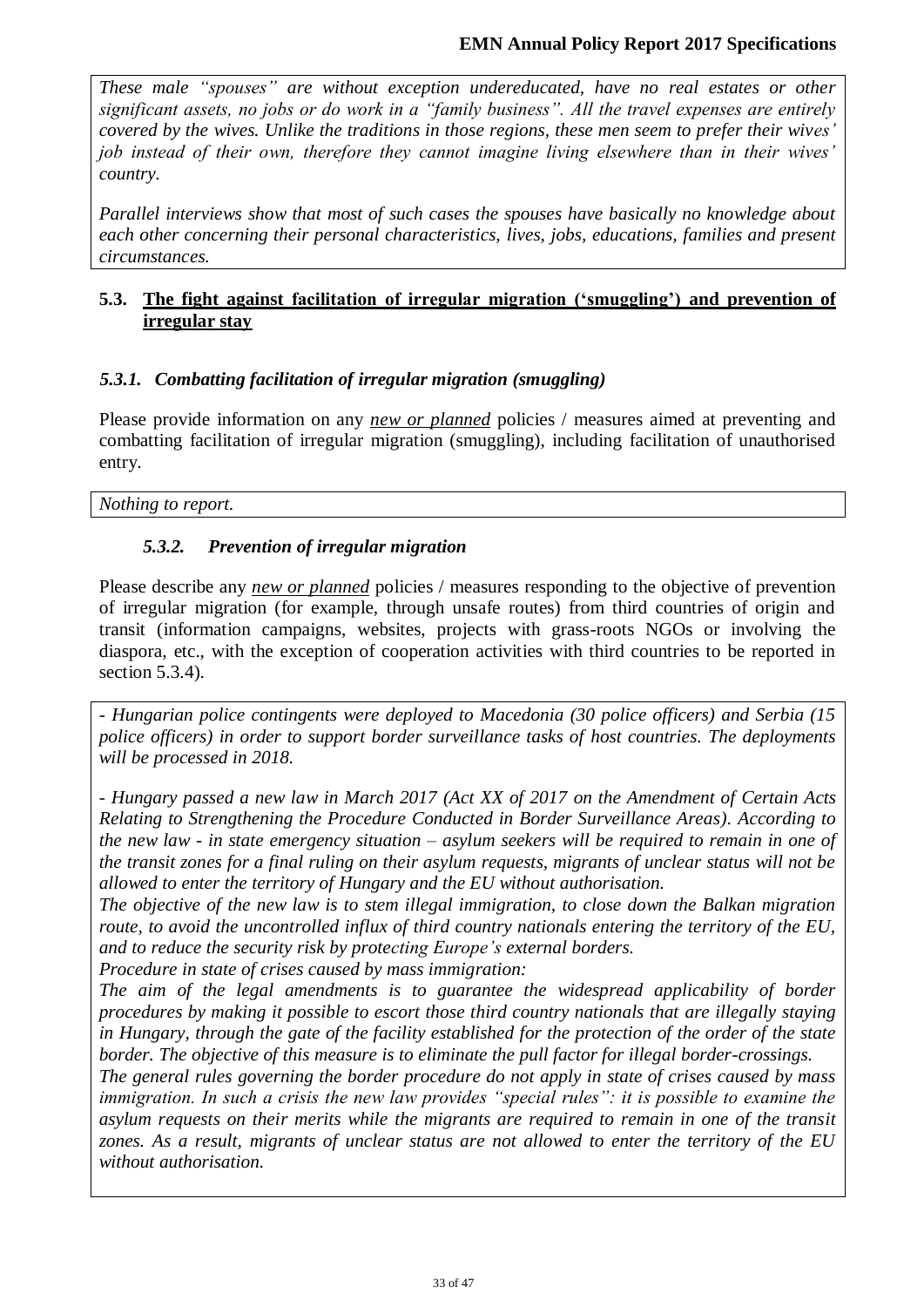### *5.3.3. Prevention of irregular stay*

Please provide information on any *new or planned* policies / measures aimed at preventing and combatting facilitation of irregular stay, including disincentives and sanctions.

*Beside the new law which passed in March 2017 (Act XX of 2017 on the Amendment of Certain Acts Relating to Strengthening the Procedure Conducted in Border Surveillance Areas) there is no other measure/policy to report.* 

*The Immigration Office has intensified its cooperation with police, tax and customs authorities, and labour authorities and was able to conduct investigations in a wider scope in order to identify and locate third-country nationals who are staying and/or working in Hungary without the necessary permits.)*

### *5.3.4. Cooperation with third countries to prevent irregular migration:*

Please describe any specific cooperation activities developed in 2017 in your (Member) State to prevent irregular migration in relation to the specific regions outlined below:

- a) the Western and Southern Mediterranean countries (i.e. Algeria, Egypt, Israel, Jordan, Lebanon, Libya, Morocco, Mauritania Palestine\*, Syria and Tunisia);
- b) the Eastern Partnership countries (i.e. Armenia, Azerbaijan, Belarus, Georgia, Moldova, and Ukraine);
- c) the Western Balkans countries (i.e. Albania, Bosnia and Herzegovina, Kosovo, Macedonia, Montenegro and Serbia);
- d) Countries in the African Atlantic coast (e.g. Gambia, Ghana, Nigeria, Democratic Republic of Congo, Ivory Coast etc.).

*There is no specific cooperation activities developed in 2017 by the Immigration and Asylum Office to prevent irregular migration.*

# *5.3.5. Monitoring and identifying irregular migration routes*

Please describe any *new or planned* policies / measures to identify, monitor and aggregate information on irregular migration routes and please explain how is this information used to develop your (Member) State's response to migratory flows?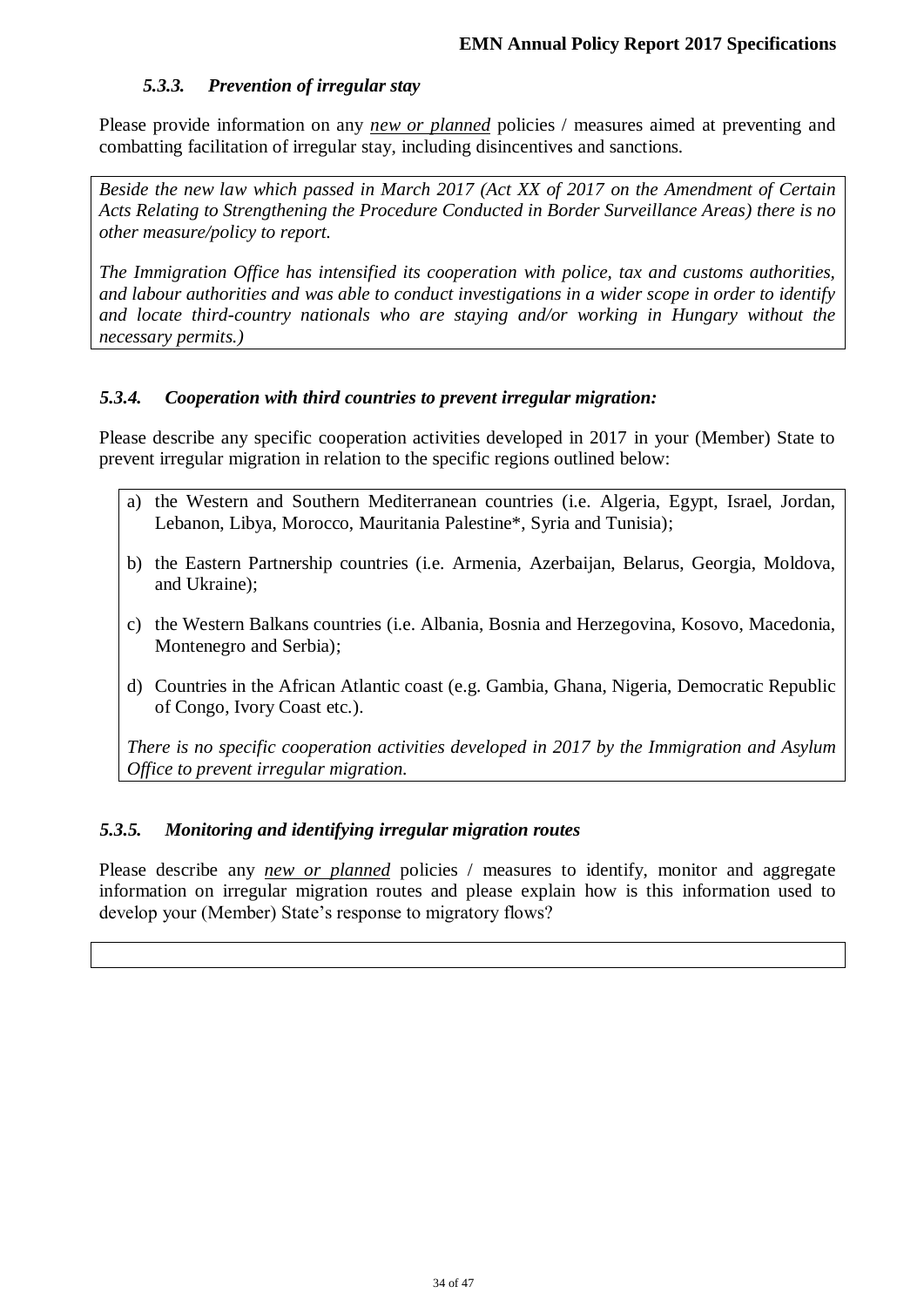### **6. RETURN**

#### **6.1. Enhancing return migration management including cooperation among EU Member States on return practices**

PLEASE NOTE THAT THIS **SECTION 6.1** OF THE SYNTHESIS REPORT WILL CONSIST OF THE FOLLOWING

- *6.1.1. Summary of the EMN REG return and reintegration activities developed during 2017 (To be drafted by the EMN Service Provider)*
- *6.1.2. Summary of the Frontex Return Implementation Framework, including Joint Return Operations (JTOs) (To be provided by Frontex)*
- *6.1.3. Maximising the potential of a common EU approach in the field of return, both voluntary and forced in compliance with existing EU acquis (To be drafted by COM)*

# **6.2. Main national developments in the field of return**

#### *6.2.1. Swift, sustainable and effective return*

### *6.2.1.1. Overarching policy developments in the area of return*

Please describe any *new or planned* policies / measures to develop swift, sustainable and effective return.

*Hungary notified the European Commission on 27 July 2017 about the exception specified in Article 2(2)(a) of the Return Directive.*

#### *6.2.1.2. Issuing Return decisions*

Please describe and *new or planned* policies / measures with regard to issuing return decisions.

*Nothing to report.* 

#### *6.2.1.3. Issuing Entry bans*

Please describe any *new or planned* policies / measures with regard to issuing entry bans.

*Nothing to report.* 

# *6.2.1.4. (Assisted) voluntary return*

Please describe any *new or planned* policies / measures with regard to (assisted) voluntary return.

*see 3.4.*

# *6.2.1.5. Use of (alternatives for) detention in return procedures*

Please describe any *new or planned* policies / measures with regard to the use of detention and alternatives to detention in return procedures.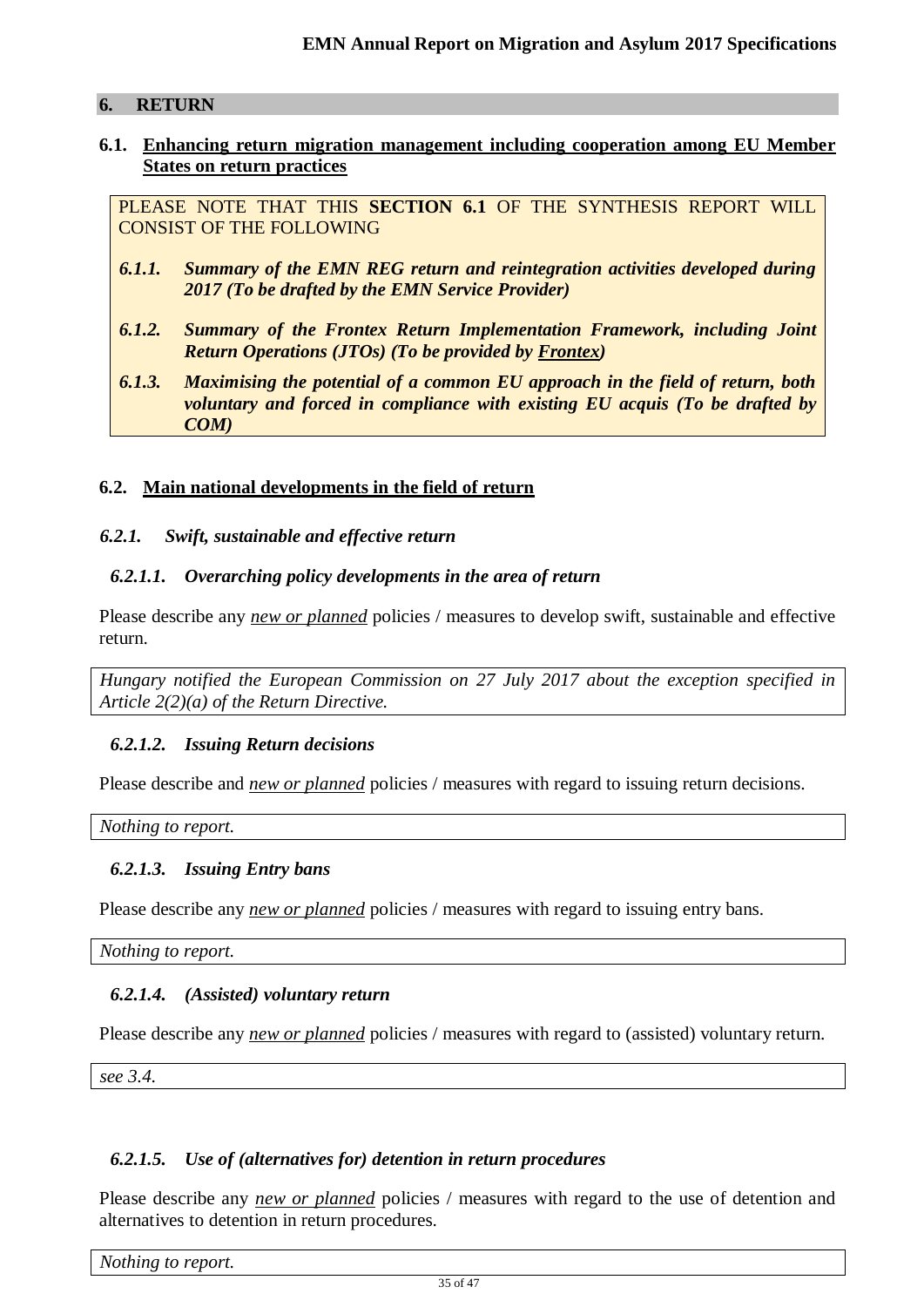# *6.2.1.6. Recording of entry bans in the SIS and exchange of information*

Please describe any *new or planned* policies / measures with regard to recording entry bans in the SIS and facilitating the exchange of information on entry bans.<sup>11</sup>

#### *Nothing to report.*

#### *6.2.1.7. Operation of national forced return monitoring system*

Please describe any *new or planned* policies / measures with regard to the operation of the national forced return monitoring system (established in accordance with Article 8 (6) of the Return Directive.<sup>12</sup>

*Nothing to report.* 

### *6.2.1.8. Other actions related to swift, sustainable and effective return*

Please describe any *new or planned* policies / measures related to the field of return not covered above.

*Nothing to report.* 

### *6.2.2. Return of rejected asylum seekers*

Please describe any *new or planned* policies / measures regarding the **return of rejected asylum applicants** (including measures in relation to reception measures and supports, (alternatives) to detention, etc.). Please specify if there are any specific measures for unaccompanied minors and other vulnerable groups<sup>1</sup> .

*Nothing to report.* 

#### *6.2.3. Return of irregular migrants*

Please describe *any new or planned* policies / measures to ensure the accelerated and swift return of persons, to be overstaying permissions to stay or otherwise misusing legal migration channels. Please specify if there are any specific measures for unaccompanied minors and other vulnerable groups.

*Nothing to report.* 

#### *6.2.4. Evidence of the effectiveness of the measures to ensure return*

Please provide information regarding the effectiveness of the above-mentioned measures in ensuring return.

*Hungary organized as a leading member state for the first time a joint return operation to Afghanistan, Kabul, under the umbrella of the 'Joint Way Forward on migration issues between* 

 $\overline{a}$ 

 $11$  This category of measure relates to the commitments of the Stockholm Programme specifically.

<sup>&</sup>lt;sup>12</sup> Directive 2008/115/EC

<sup>&</sup>lt;sup>13</sup> This group includes minors, disabled people, elderly people, lesbian, gay, bisexual, transgender and intersex (LGBTI) people, pregnant women, single parents with minor children, persons with serious illnesses, persons with mental disorders and persons who have been subjected to torture, rape or other serious forms of psychological, physical or sexual violence, such as victims of female genital mutilation.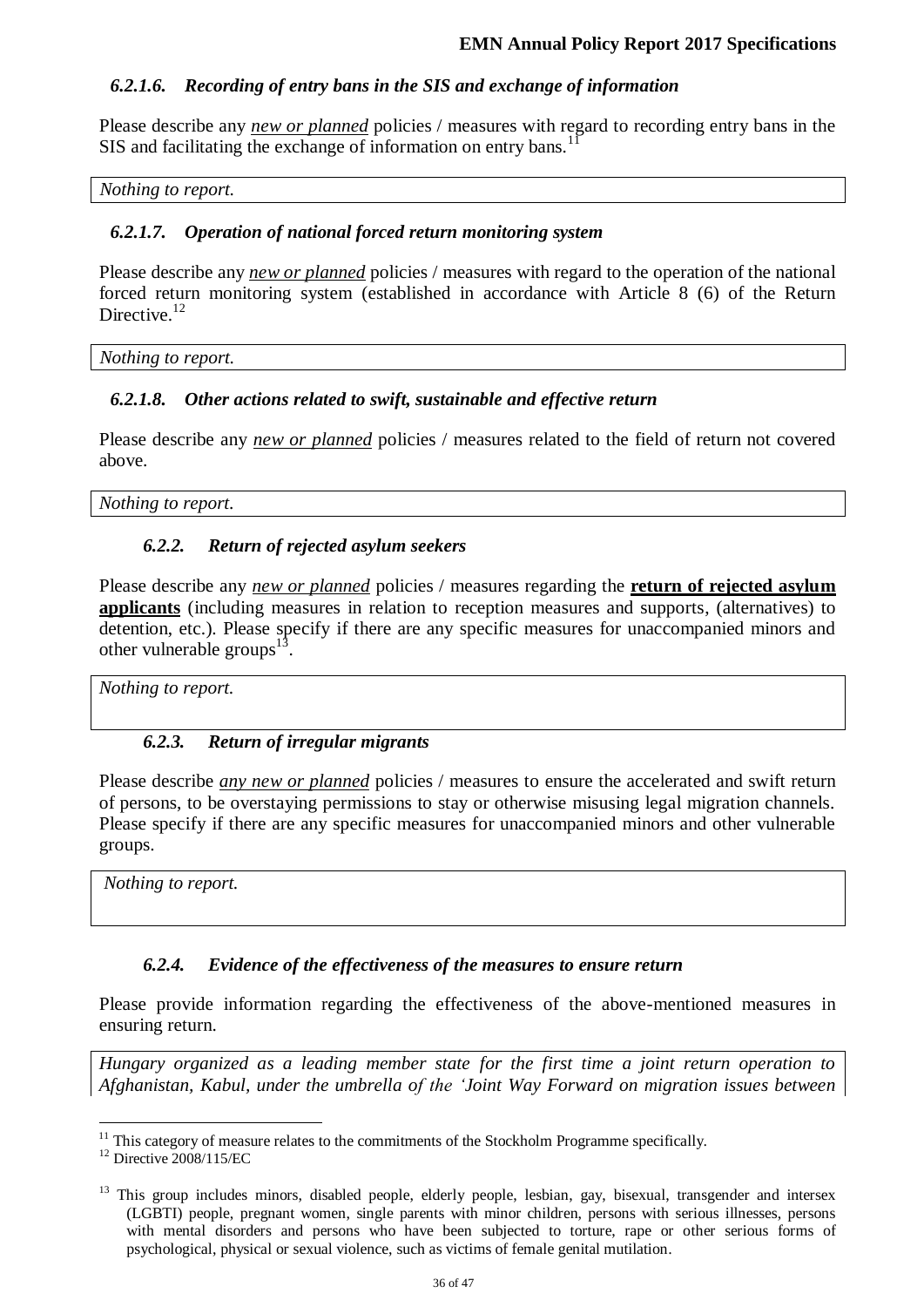# **EMN Annual Policy Report 2017 Specifications**

*Afghanistan and the EU' document, with the coordination and finance of FRONTEX. Based on the II. part, 2. Article of the JWF the competent Afghani authorities have 4 weeks to issue a travel document, dating from the submission of the request for identification and the issuance of the travel document. In case the competent Afghani authorities do not issue such travel document, the possibility to issue an EU standard travel document (EU Laissez Passer) arises. The Hungarian clients have been returned with EU Laissez Passers issued by the Hungarian authorities.*

*In 2017 Hungarian police ordered 715 person's expulsion, and executed 686 effective returns (effectiveness: 96 %). All of them were implemented in the frame of readmission agreements (EU or bilateral).*

# **6.3. Strengthening cooperation with third countries of origin and transit on return and reintegration management**

### *6.3.1. Involvement of third countries in return measures*

Please describe any *new or planned* policies / measures regarding return activities implemented – or to be implemented- in cooperation with third countries:

Signing bilateral (Hungarian-Ukraine) Implementing Protocol of the EU-Ukraine Readmission Agreement is under preparation*.*

# *6.3.2. Ensuring implementation of all EU readmission agreements to their full effect<sup>14</sup>*

Please report on activities undertaken to support the implementation of EU readmission agreements (implementing protocols, cooperation (including diplomatic pressure) with third countries to encourage implementation) by completing the table and providing any additional relevant information in the box below:

| <b>EU</b> Readmission<br>agreement (country) | National development (i.e. implementing<br>protocol, cooperation) | Date of<br>agreement (if<br>relevant) |
|----------------------------------------------|-------------------------------------------------------------------|---------------------------------------|
| Montenegro                                   | signed implementing protocol                                      | February<br>24.<br>2017               |
| Ukraine                                      | implementing protocol has been prepared                           | signed<br>will<br>be<br>early 2018    |

# *6.3.3. Reintegration measures implemented in cooperation with third countries, e.g. countries of origin.*

*Measures to support return may include developing a rights-based framework for re-integration and for temporary and circular migration.* 

Please describe any *new or planned* measures regarding **reintegration activities** implemented – or to be implemented- in cooperation with countries of origin.

 $\overline{a}$  $14$  Norway is invited to report on any National agreements in place.

<sup>37</sup> of 47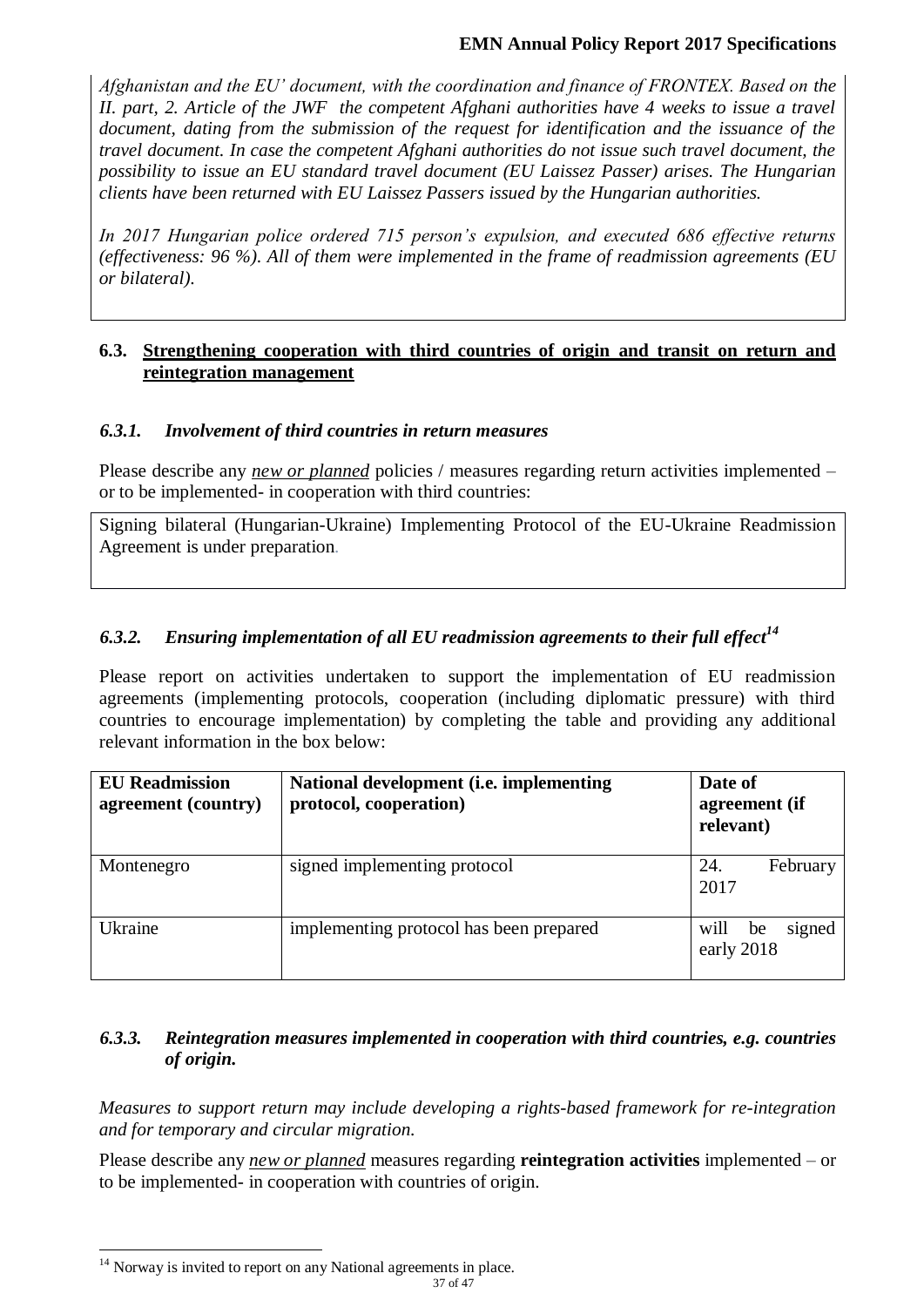*Nothing to report.*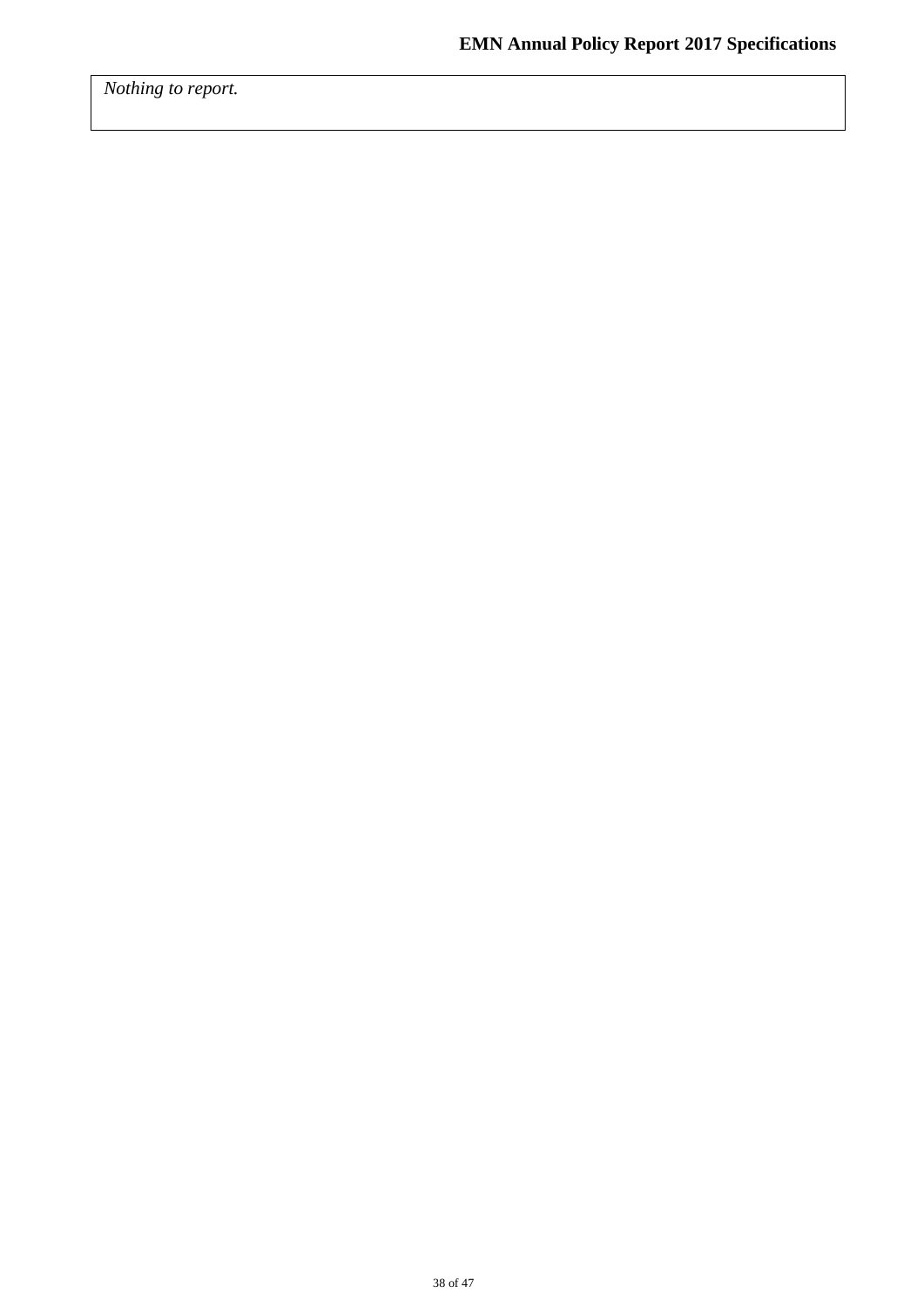### **7. ACTIONS ADDRESSING TRAFFICKING IN HUMAN BEINGS**

*This Section should be completed in the context of the "EU Strategy towards the Eradication of Trafficking in Human Beings (2012-2016)"<sup>15</sup>and you should liaise with your National Rapporteur on Trafficking in Human Beings or Equivalent Mechanism (NREMs).*

### *Please note that the scope of this section refers only to third-country national victims of trafficking.*

*NREMs share information with the Commission (via the informal EU Network of NREMs) on a biannual basis on developments relevant to their national legal and policy framework. This information can be used for this reporting exercise too. All information is uploaded accordingly to the EU Anti-Trafficking Website under the section of national pages.<sup>16</sup>*

### **7.1. National strategic policy developments**

Please describe any new or planned policies / measures regarding the prevention and/or the fight against trafficking in human beings of third-country nationals (e.g. national action plans or national strategies introduced during 2017)

#### **National Strategy**

*On 29 May 2013 the Hungarian Government adopted a national strategy for the period 2013- 2016 (the "4-Year Plan Document Related to the Directive against Human Trafficking and the European Strategy towards the Eradication of Trafficking in Human Beings and Replacing the National Strategy against Human Trafficking 2008-2012"). Due to financial planning delays on behalf of the European Commission, the implementation of several activities of the strategy had to be delayed, and thus the implementation period of the national strategy was extended until the completion of those projects that are related to the afore-mentioned activities (until mid-2018 with regard to some projects). Added to the above, given that the European Commission has not yet adopted its new Strategy document on the priorities and policy proposals for the upcoming period, adoption of the national strategy is postponed in parallel. The next national strategy on anti-THB are to be phrased and filled with content that is coherent with the principles of the EU's Strategy and the domestic measures determined for due implementation are to be outlined in accordance with the EU Guidelines. The timetable for developing a new national strategy is therefore also subject to the adoption of the EU-level strategic document.*

# **Relevant legislative development**

*In order to help the wider identification of trafficking victims the group of organizations cooperating in the identification was extended with the legal aid services and the probation services from 1 January 2018 (amendment of Government Decree No. 354/2012 (XII.13) on the Identification Order of Victims of Trafficking in Human Beings). The legal aid officers will play an important role in the identification of the trafficking victims in the transit zones.*

### **7.2. Improving identification of and provision of information to third-country national victims of human trafficking**

### *7.2.1. Provision of information on assistance and support to third-country national victims*

Please describe any new or planned policies / measures for the improvement of **provision of information on assistance and support to third-country national victims (including child victims and applicants for asylum).** Please describe the information according to:

 $\overline{a}$ 

<sup>15</sup> <http://ec.europa.eu/anti-trafficking/>

<sup>16</sup> \_http://ec.europa.eu/anti-trafficking/member-states-0\_en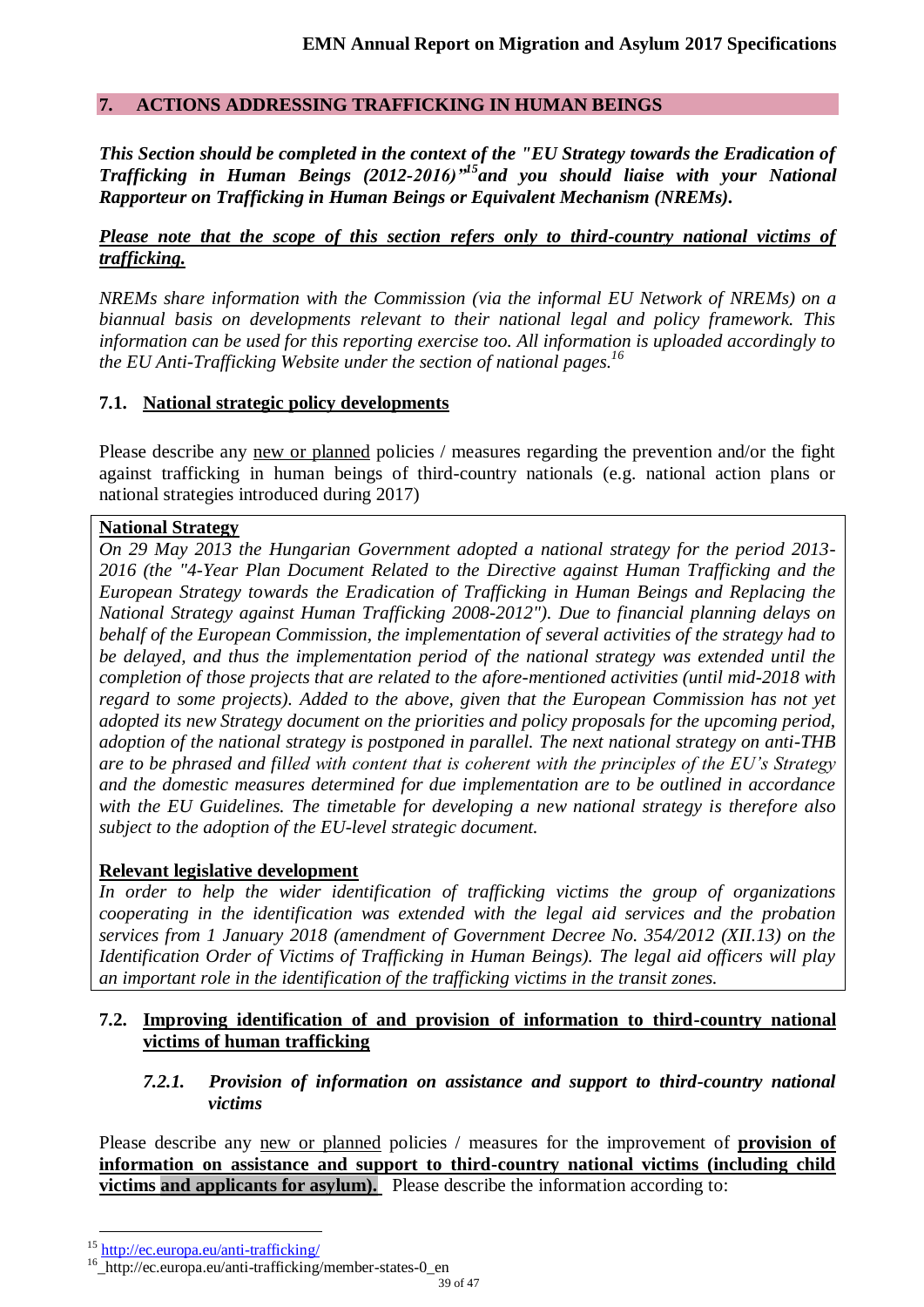a) Legislative changes/policies;

*I. The Ministry of Justice opened the first Victim Support Center in Budapest on 21 June 2017. The aim of the center is to support victims whose life has changed owing to crimes or offences against property, to provide customized psychological and emotional support as well as information required for the enforcement of interests of those concerned. Trafficking victims have special rights to get victim support.*

*Pursuant to the Victim Support Act, if the victim of trafficking in persons is a third-country national then the following additional support is provided:*

*1. additional guidance: apart from general information the victim is provided with additional information covering the following:*

*the victim is given a 1 month reflection period to decide whether he/she is willing to cooperate with the authorities investigating the crime. For this period of time the victim is entitled to a certificate of temporary stay;*

*in case the victim is willing to cooperate with the authorities, he/she is entitled to a residence permit for the period of cooperation with the authorities;*

*2. the Victim Support Service initiates the issuance of a certificate for temporary stay at the immigration authority (Immigration and Asylum Office).*

*If the crime was committed in Hungary, the trafficking victim may be entitled to both victim support and state compensation (subject to further conditions).*

*In 2017, no third-country nationals qualifying as victims of trafficking received a temporary or permanent residence permit or an exemption from deportation who would otherwise receive punishment or retaliation after being deported to their countries.*

*The victim support activities also include the Victim Support Line (+36 80 225 225), a free 24/7 victim support call center (maintained by the Ministry of Justice) which primarily aims to ensure that victims can get personalized information and advice about available services anytime.*

b) Training and awareness raising measures;

*1. The National Police implemented the ISF-funded project "Organization of victim protection training related to the fight against human trafficking", in the context of which a total of 9 training courses were organized by the Police for a total of 278 participants in 2017. The aim of the project is to organize trainings for experts in crime detection, investigation, victim protection, victim assistance, concentrating on non-law enforcement professionals. The project will be implemented until 30 June 2018, and during this period, a minimum of 600 persons will be reached with the trainings.*

*2. A recommendation was prepared in the framework of the Electronic Public Crime Prevention Information System (ELBIR) on the topic of human trafficking, working abroad, and prostitution. The newsletter was distributed among local governments, schools, partner organizations, civilian police, NGOs and the public.*

*3. In 2016, the National University of Public Service submitted a proposal to the Internal Security Funds call in the topic "Enhancement of Human Resource: Training". The proposal was based on performing research on the phenomena of bringing minors illegally abroad and developing a training system which can train passport control officers into specialists in border checks on minors and detecting trafficking or other abduction of children during Schengen border checks. It was successful, and the project started as BBA-2.4.2-2015-00003, co-financed by the European Union (75% of costs) and the Hungarian Government (25% of costs plus in-kind contribution by seconding 240 officers and covering transportation costs of the seconded officers as well as*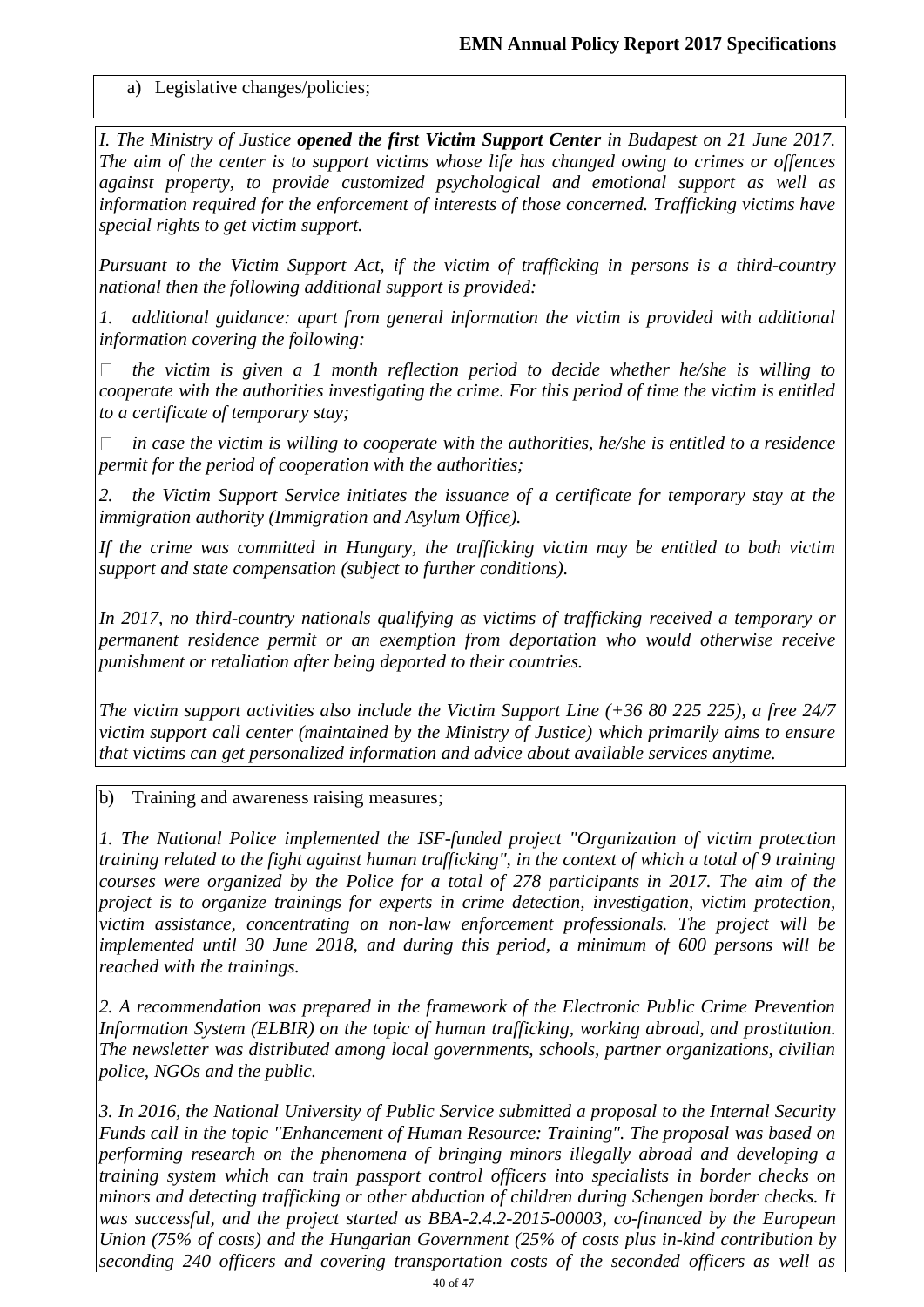*project management costs). A 52% of the total project budget was spent on training activity. The training was organized in 6 courses, 40 hours training for 40 participants in each course. The curricula covered:*

*• regulatory framework on minor status and guardian rights (including cross-national and cross-cultural families)*

*• cooperation possibilities in the field of prevention of cross-border trafficking of minors, especially with focus on NGOs, but also covering international, interagency and intra-agency cooperation* 

- *• first line and second line border check best practice*
- *• detection of victims and related reporting system*
- *• psychological training*
- *• raising awareness and sensitization*
- *• a gamified case solving training*

*The project started in 2016 and ends with a final conference and exhibition starting on 21st March, 2018. An 8-hour, blended learning version of the training package is under accreditation into the mandatory continuous training system of the Hungarian Ministry of Interior (BMKSZF) enabling re-training and making the course available to all MoI personnel in Hungary. Project participants are considering a Horizon 2020 proposal to develop a European version of the training package, based on a repetition of the research, extended to EU level.*

- c) Measures on cooperation between national authorities;
- d) Measures on cooperation between (Member) States.

*1. An investigator of a bureau held a lecture for Dutch prosecutors and judges at a sensitizing training on human trafficking in Rotterdam on 15 September 2017.*

*2. In order to deepen the practical experience in international cooperation and to increase efficiency, an investigator of the NBI took part in hospitation training at the Europol Hungarian Liaison Office in The Hague between 1 July 2017 and 30 September 2017.*

# *7.2.2. Identification of victims*

Please describe any *new or planned* policies / measures for the improvement of **the identification of victims (including child victims and applicants for asylum).** Please describe the information according to:

a) Legislative changes/policies;

*Amendment of Government Decree No. 354/2012 (XII.13) on the Identification Order of Victims of Trafficking in Human Beings: In order to help the wider identification of trafficking victims the group of organizations cooperating in the identification was extended with the legal aid services and the probation services from 1 January 2018. The legal aid officers will play an important role in the identification of the trafficking victims in the transit zones.*

b) Training and awareness raising measures;

*1. The Ministry of Justice implemented a project under the ISF entitled "Creation of a Web-based System Monitoring the Management Mechanism of the Victims of Trafficking and the Trafficking Trends" (thereafter referred to as EKAT). The BBA funded call aimed to promote the development of an IT background that, on the one hand, assists the identification and support of victims in a smoother way than it was experienced in the past, on the other hand, aims to enable the statistical*  data collection to become an actually operating mechanism in practice, providing a broader *toolkit against trafficking in persons both for the Ministry of Interior and for the participants of criminal proceedings.*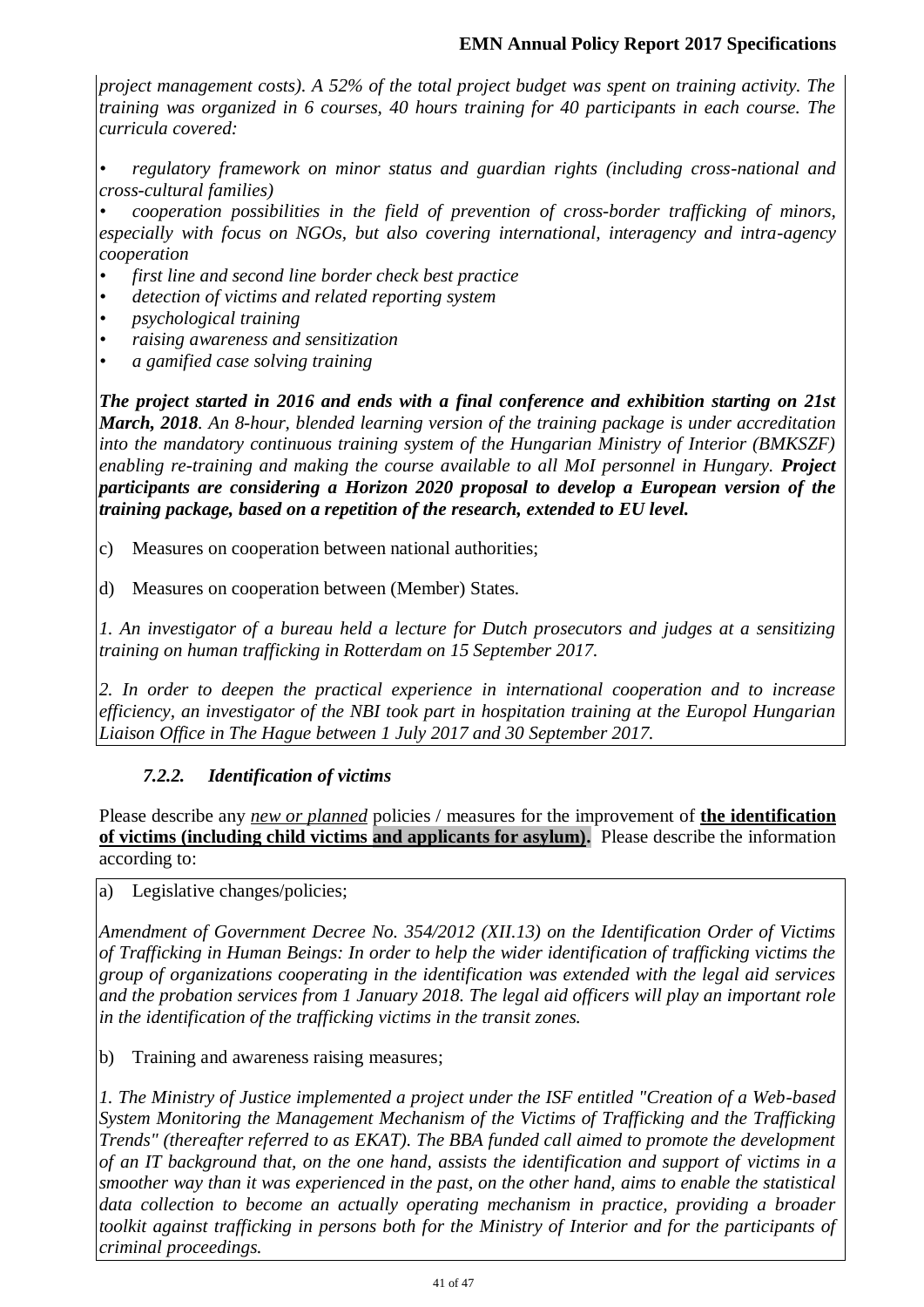*The project involved the collaboration of the Ministry of Interior, Ministry of Foreign Affairs and Trade, Office of the Prosecutor General, National Office for the Judiciary, National Police Department, Immigration and Asylum Office, Hungarian Baptist Aid, Családbarát Ország Nonprofit Közhasznú Kft., White Ring Public Benefit Association, Halfway Foundation, Kék Vonal (Blue Line) Child Crisis Foundation, Chance for Families 2005 Foundation, Anonymus Ways Foundation, Segítő Kéz (Helping Hand) 2003 Social Union, Salvation Army Hungary, as well as Nők a Nőkért Együtt az Erőszak Ellen ( NANE – Women's Rights Association). On 27 July 2017 the Ministry of Justice held a presentation for government offices in Budapest and in the counties on the EKAT system designed to support the identification of trafficking victims. 40 colleagues attended the event. In spring 2018 further training courses will be held for EKAT users. In April 2018 the Ministry of Justice will organize a training course for the officers of legal assistance and probation services. The training course will mainly focus on trafficking victim identification and related tasks. The completion of the development of the EKAT system was marked by a conference on 6 September 2017 which was attended by the representatives of organizations involved in the identification of trafficking victims (50 persons in total). In addition to the EKAT system, another highlighted subject of the conference was the role of OKIT in combating trafficking in persons as well as the 2017 experience in the operation of children protection signal system.*

*Following this the program was put into operation on 30 September 2017. As from spring 2018, trainings are organized for officers involved in the identification process by the Ministry of Justice.*

2. The Immigration and Asylum Office ensured the preparation of its staff in the project *"Successful Identification of Victims of Trafficking in Human Beings in the Procedures of the Immigration and Asylum Office". The project is funded by the Internal Security Fund. The period of implementation of the project is from 1 January 2017 until 31 January 2018. During this time, the training of 120 officers in daily contact with the Immigration Office's clients took place (the number of asylum officers receiving the training is 57). During the course of 2018-2019, additional training sessions of up to 50-100 members of staff are expected to take place.*

*In addition to further training courses, the Office provides a professional brochure for its staff, giving them a comprehensive overview of the phenomenon of trafficking in human beings and the legal environment of combating trafficking, familiarizing them with the recommended techniques of victim identification and victim referral measures, and gaining insight into the domestic system of victim protection.*

*3. In August 2017 the Ministry of Interior was present at the Sziget Festival for the sixth time with its tent 'Fight against Human Trafficking'. During this period 1013 – mainly young – persons were reached directly and provided information about the phenomenon of human trafficking. Its aim was to make them aware on the phenomenon of human trafficking, domestic violence and provide them information about preventive measures. The Ministry invited the National Police Headquarters, the White Ring Public Benefit Association, the Anonymous Ways Foundation, IOM, the Ministry of Justice, the National Bureau of Investigation and OKIT to take part in the awareness-raising program.*

c) Measures on cooperation between national authorities;

*A project entitled "Cooperation with the relevant public, non-governmental actors, international communities, organizations and agencies in order to enhance fight against human trafficking" was implemented by the National Police Headquarters and provided the opportunity to organize local forums 8 times in 2017. The project is funded by the ISF. The aim of the project is to invigorate the cooperation and communication at the regional and county level as a part of the mechanism that supports the victims of human trafficking. Law enforcement agencies, courts, prosecutors, immigration authorities, labour organs, public education institutions, municipalities, victim*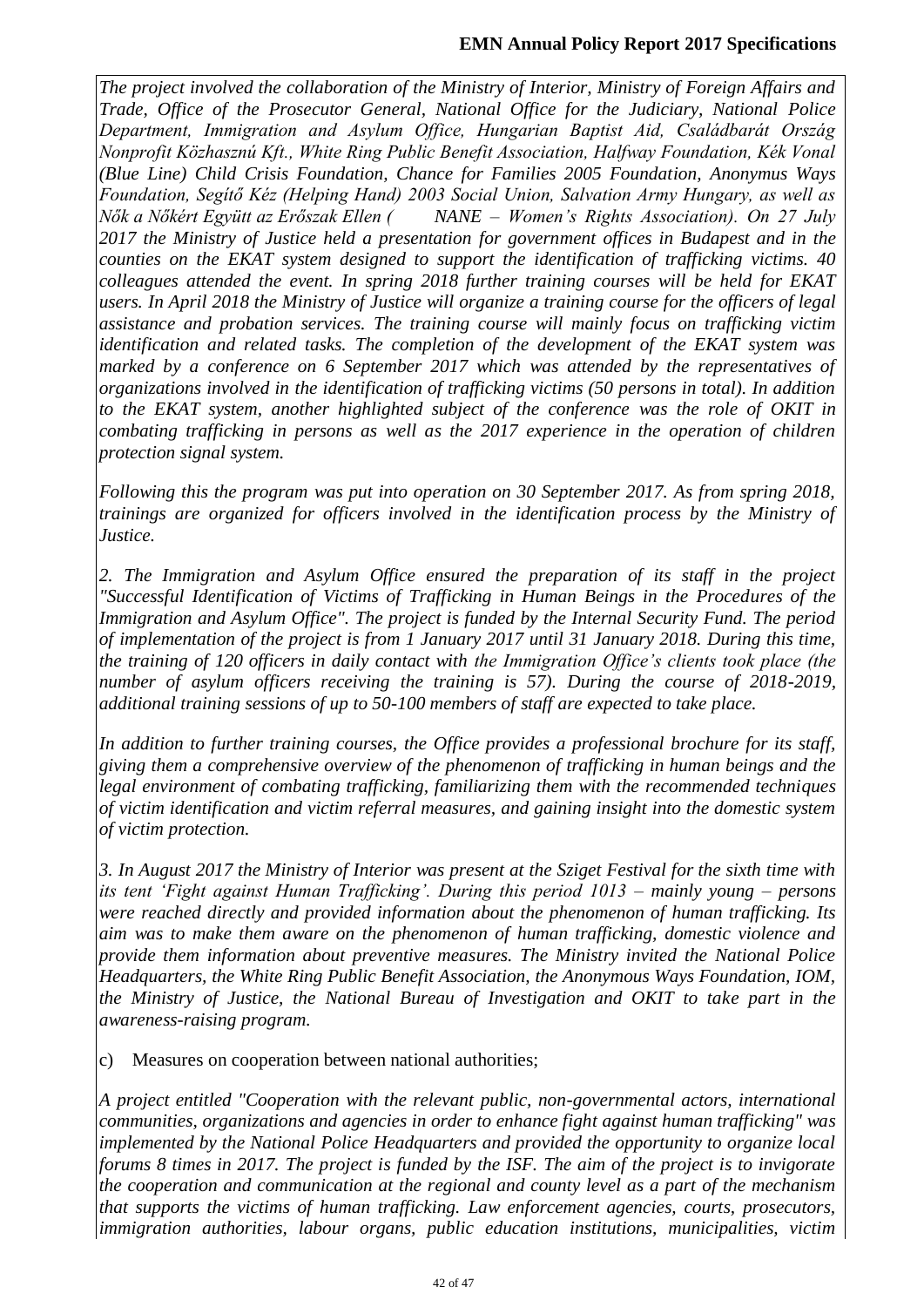*counsellors, child welfare and family support staff, civil society organizations and churches take part in the work of forums at the local level.*

d) Measures on cooperation between (Member) States.

*During the summer of 2017, the endpoint of SIENA, the protected channel of Europol was established in Hungary, making information exchange quicker and more efficient.*

# *7.2.3. Cooperation with third countries*

Please describe any *new or planned* policies / measures involving cooperation with third-countries on the prevention and fight against trafficking in human beings.

a) Training and capacity building measures;

*1. The Ministry of Foreign Affairs and Trade requires all preparing Hungarian diplomats to complete a tailor-made training plan before assuming their position at one of Hungary's foreign representations. Sensitizing on human trafficking is one part of this training plan, and future diplomats also complete a compulsory training program organized by the Department of Consular Affairs and Nationality. After the first module in 2016, a panel focusing on human trafficking was again part of the training plan in 2017. In July, several members of the Ministry of Interior's National Coordination Mechanism and NGO Roundtable (namely the Ministry of Interior itself, the Ministry of Justice, the National Bureau of Investigation, the International Organization for Migration (IOM), National Crisis Management and Information Service (OKIT), the Chance for Families 2005 Foundation) presented several aspects of the issue to about 30 preparing consular officers. The participants and the Ministry of Foreign Affairs and Trade considered the training beneficial, since besides learning about the phenomenon, it provides an opportunity to establish good working relationships with the relevant organizations. The Ministry of Foreign Affairs and Trade is planning to continue this series of trainings, especially with regard to countries most affected by human trafficking in Europe.*

*2. Within the framework of the ISF, IOM Budapest has successfully implemented a project entitled "Swiss-Hungarian Transnational Cooperation on the Referral of Victims of Trafficking" since its official launch in April 2017. Three study visits have been organized (one to Switzerland and two to Hungary) in participation with the most relevant Swiss and Hungarian counter-trafficking actors. The aim of the project was to create a reliable network of stakeholders and to establish the cornerstones of the Swiss-Hungarian transnational referral mechanism. Considering that Hungary is one of the main countries of origin of victims of human trafficking identified in Switzerland, the long-term result of the project will be the enhanced cooperation with concomitant increase in the number of case referrals.*

- b) Joint investigation teams;
- c) Information and prevention campaigns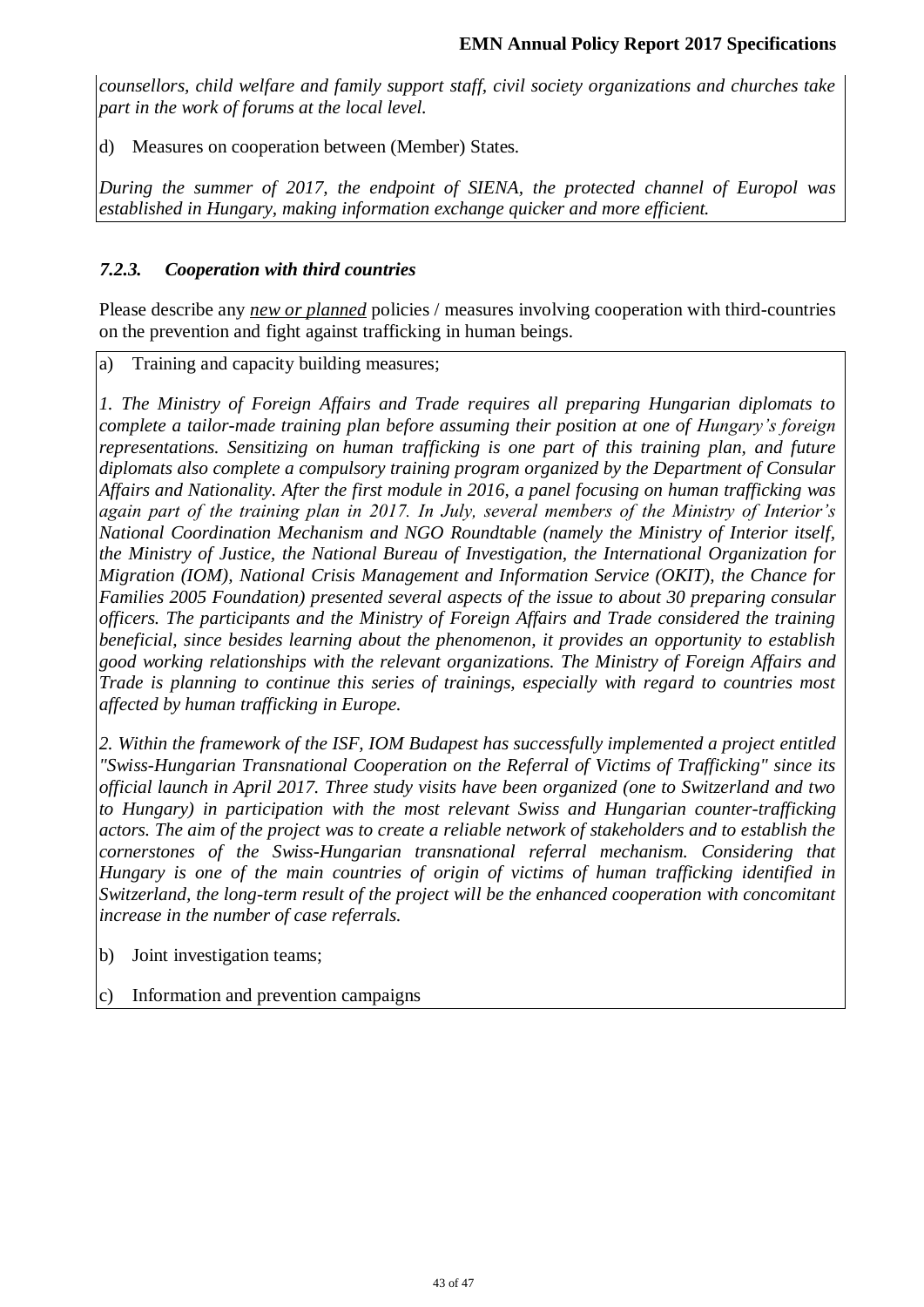### **8. MAXIMISING DEVELOPMENT IMPACT OF MIGRATION AND MOBILITY**

### **8.1. Progress towards mainstreaming migration in development policies**

Please describe any *new or planned* relevant activity to mainstream migration in development policies. For example: studies, development of approaches to make migration an integral part in sectoral policies (e.g. agriculture, health, education etc.), solidarity development projects, etc.

*International Development Cooperation Inter-ministerial Committee, established in 2014, regularly discusses migration related issues. The most important challenge is the illegal migration crisis - the international development policy plays a key role in dealing with it, including addressing the root causes locally. In this regard, economic development must be guaranteed for the regions and countries where the most illegal migrants come from. With international development and humanitarian programs, the international community can create appropriate living conditions in these countries, this way not to force millions of people to leave their homes.*  In line with the before mentioned, Hungary is becoming increasingly active in international *development and international humanitarian aid efforts to address the migration crisis. In order to promote the visibility of the support, Hungary Helps Program (HHP) was established in 2017.*

# *8.1.1. Cooperation with partner / third countries for economic migration*

Please note that this section will be completed with an updated overview on the (Member) States' involvement in EU Mobility Partnerships, provided by the European Commission.

In addition to the EU Mobility Partnerships, please indicate if your (Member) State has planned or implemented bilateral agreements linked to economic migration (including circular migration) during the reporting period (2017)

# *8.1.2. Efforts to mitigate 'brain drain'*

Please describe any *new or planned* policies / measures to mitigate brain drain. For example: awareness rising actions, development of data and indicators on this phenomena, prevention, list of countries and professions subject to brain drain.

*There were no new or planned relevant changes concerning efforts to mitigate 'brain drain'.* 

# **8.2. Migrants' Remittances**

Please describe any *new or planned* policies / measures with regard to remittances. For example measures to facilitate remittance flows or improve access to banking and financial services in developing countries.

*No changes in this field.*

# **8.3. Working with Diasporas**

Please provide information on *new or planned* policies / measures for involving third-country diaspora groups in development initiatives and supporting third-country diaspora groups in their efforts to enhance development in their countries of origin. Including for example:

a) Promotion of transnational entrepreneurship;

b) Cooperation on trade between countries of origin and stay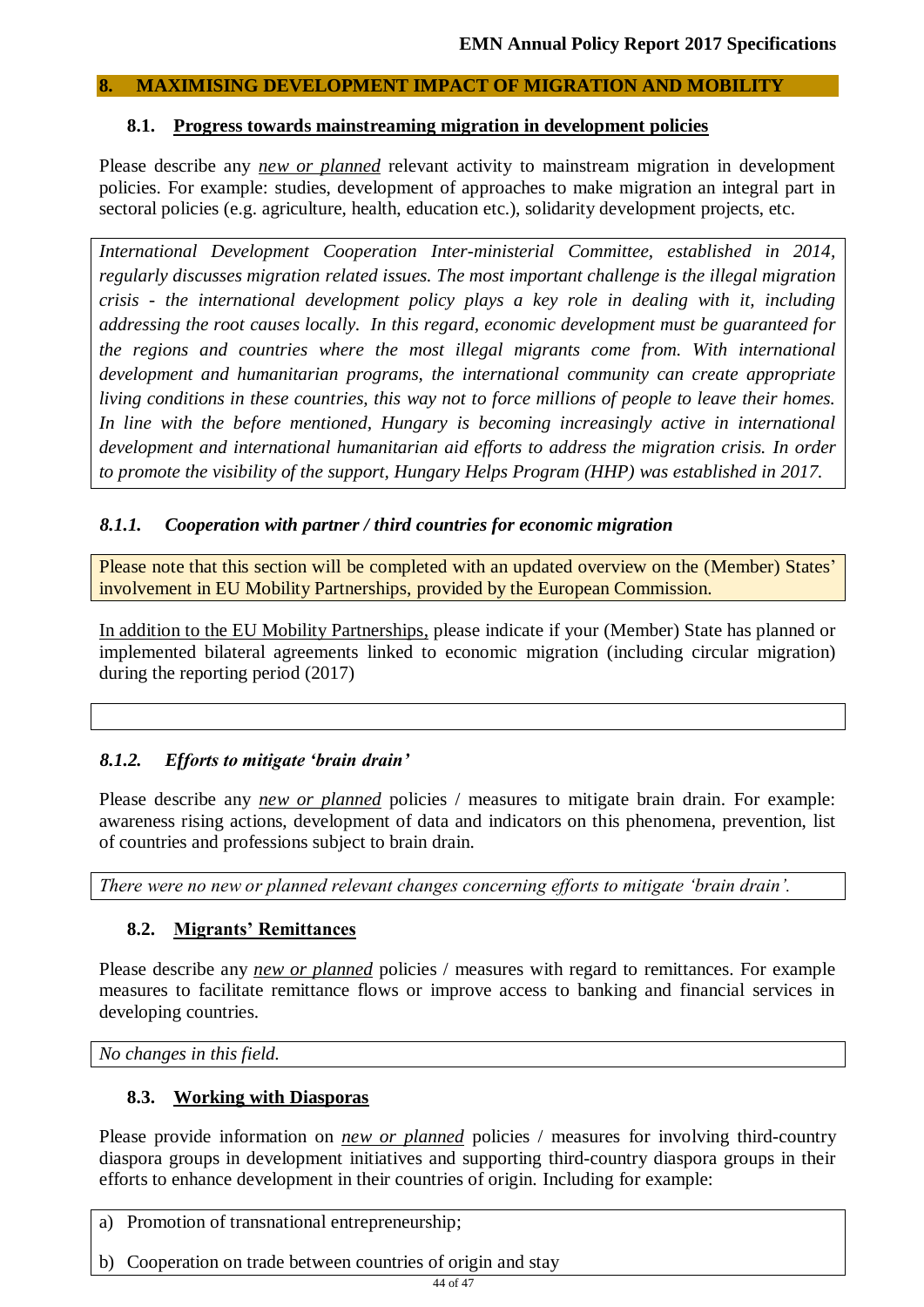c) Others (e.g. education).

*There were no new relevant changes.*

\*\*\*\*\*\*\*\*\*\*\*\*\*\*\*\*\*\*\*\*\*\*\*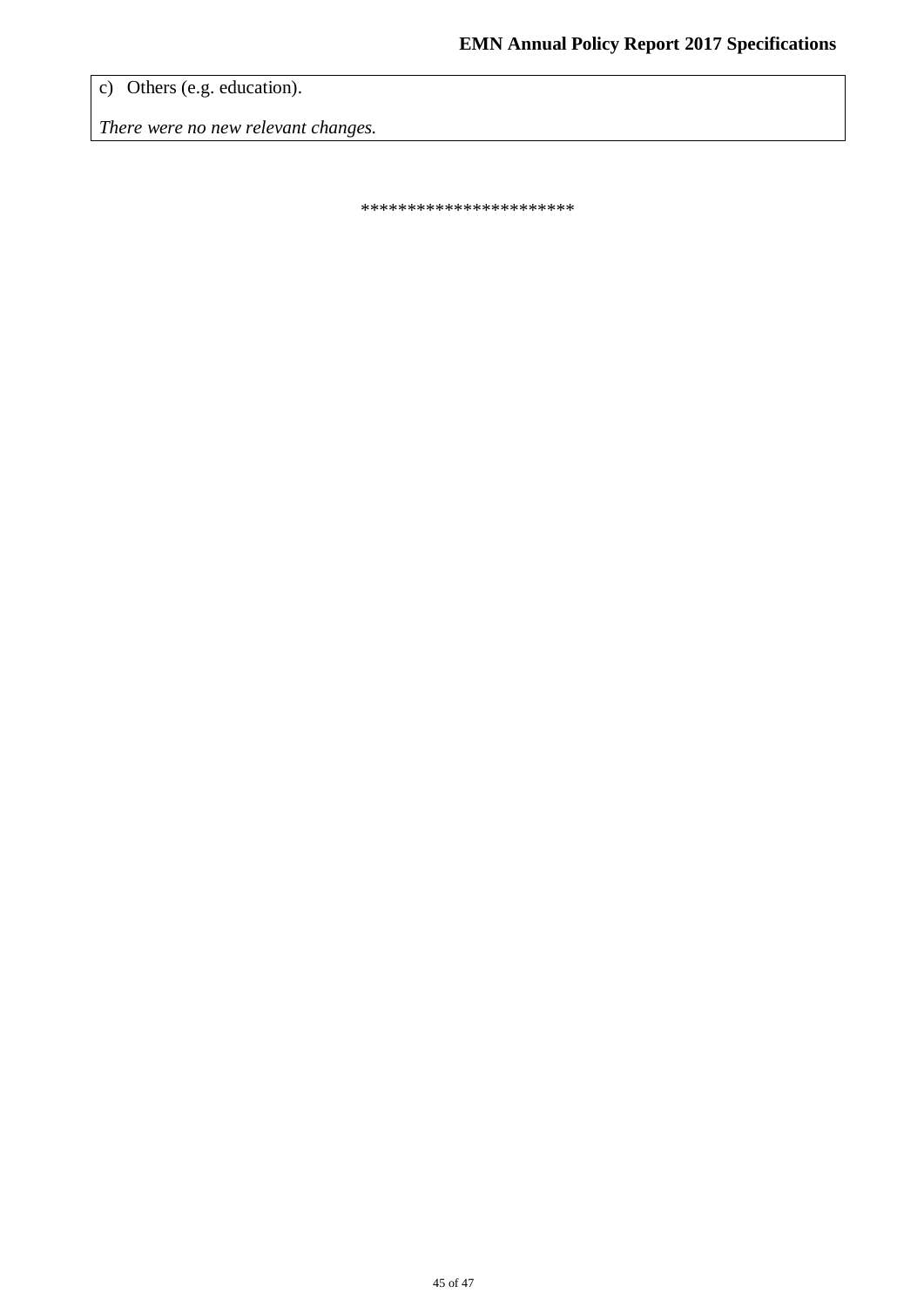# **ANNEX 1**

# **STATISTICS ANNEX 2017**

# **CONTRIBUTING TO COMMISSION AND EASO ANNUAL REPORTS**

The key statistics requested in this Statistics Annex are in line with Council Regulation 862/2007 on Union Statistics on migration and international protection and will provide some "headline" statistics in the area of migration, international protection and external border management.

Please note that the complete Statistical Annex APR 2017 will be published later in the year separately to the ARM 2017 Synthesis Report which will provide only statistics which are available by the time of publication, including where available quarterly statistics.

In addition, EMN NCPs are requested to provide statistics which are not available through Eurostat, but are relevant for topics covered under the Commission's Annual Report. We would, therefore, request that you provide, where possible, statistics on any of the following on or before the submission date of **30th April 2018**:

- First residence permits granted, by reason<sup>17</sup>, including:
	- o Applicable fees according to the type and length of the residence permits;
- $\triangleright$  The number of visas issued in 2017 (including the number of Schengen visas and national visas);
- $\triangleright$  The number of third-country nationals being returned to their home country as part of forced return measures, the number of third-country nationals being returned voluntarily and, within these, the number of third-country who returned as part of an assisted return programme and, if available, the number of persons among the returned (forcibly or voluntarily) who had applied for international protection and were served with a final negative decision;
- $\triangleright$  The number of third-country nationals relocated to your (Member) State;
- $\triangleright$  The number of third-country nationals resettled in your (Member) State (unless provided to Eurostat);
- $\triangleright$  The number of unaccompanied minors (UAMs), differentiating between those applying and those not applying for asylum;
- $\triangleright$  The number of third-country nationals requested/granted a reflection period / residence permit as victims of trafficking in human beings, and the number of traffickers arrested and convicted.

#### **PLEASE NOTE that your national data provided for the Statistical Annex shall be submitted in the Excel file that has been made available**

The Tables in the Statistics Annex are designed to collect these statistics in a standardised format. Please provide, if possible, statistics for the whole of 2017 within the same timeframe as set out in your final and complete National Report Part 2: i.e. by

<u>.</u>

 $17$ These statistics are compiled by Eurostat from the national statistical institutes (NSIs), but are usually not available for the publication of the Commission's Annual Report on Immigration and Asylum.

Commission européenne/Europese Commissie, 1049 Bruxelles/Brussel, BELGIQUE/BELGIË - Tel. +32 22991111 Office: LX46 02/167 - Tel. direct line +32 229-66295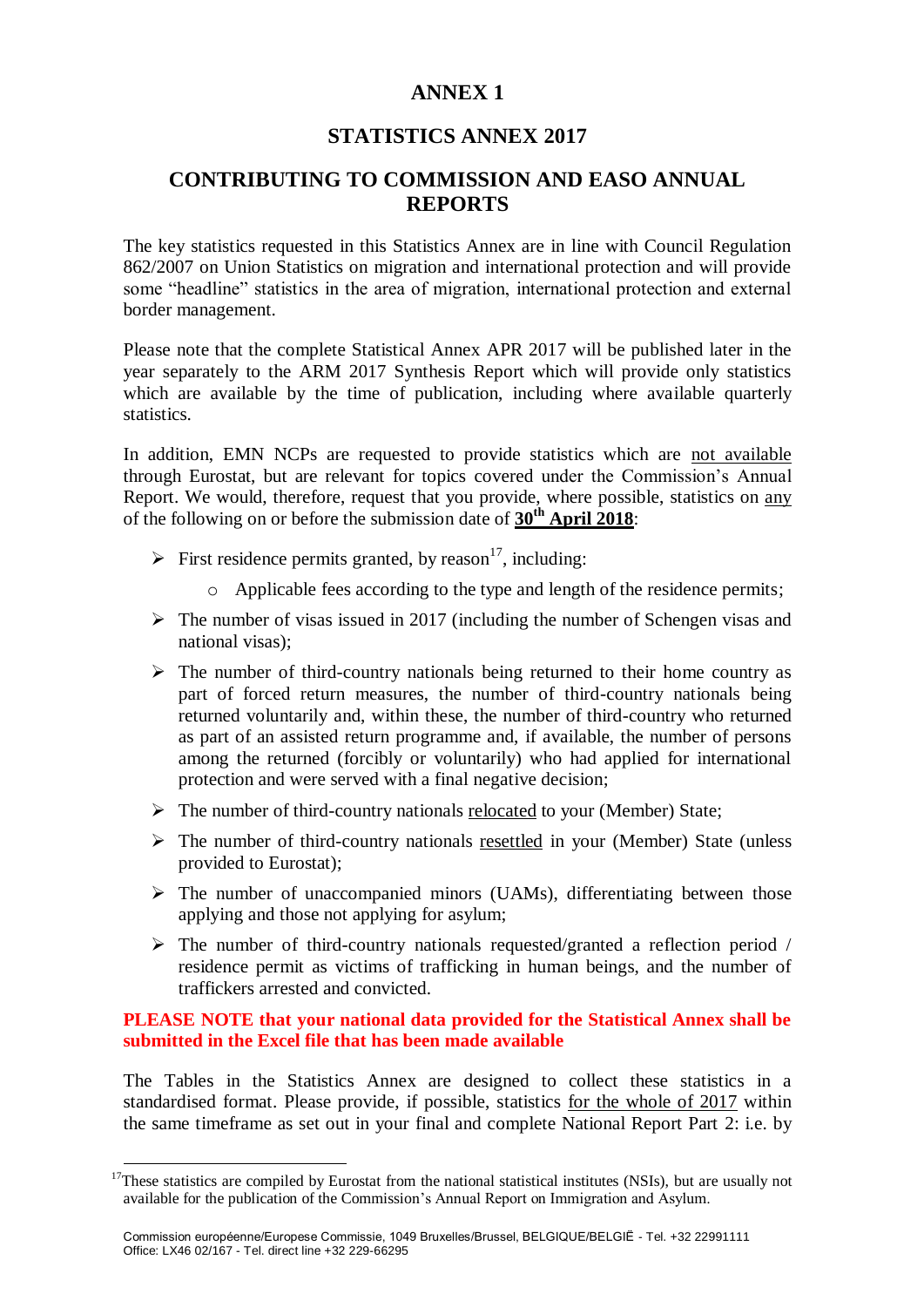the **30th April 2018**. In addition, for all the additional statistics that you provide, please give the source.

By requesting all EMN NCPs to provide such statistics for the same time period  $(1<sup>st</sup>)$ January 2017 to  $31<sup>st</sup>$  December 2017), it will then be possible to provide an EU-28 overview, plus Norway, as well as better comparability between (Member) States. Denmark (not participating in the EMN) is invited to submit a report.

In view of taking into account the gender dimension of EU policies, we kindly ask EMN NCPs to distinguish, to the extent possible, or relevant, between men/women, boys/girls both in their National Reports and also in the statistics tables, to enable conclusions to be drawn on gender specific challenges. EMN NCPs are therefore asked to provide, in the tables that follow, all totals, and to the extent possible separate statistics by gender. Where relevant, a breakdown by age should also be provided.

In specific cases, when one (Member) State reports figures related to other(s) (Member) State(s) (e.g. resettlement figures) and the figures provided by one (Member) State differ from those provided by another (Member) State, discrepancies will be discussed trilaterally, between the concerned EMN NCPs, the Commission and the EMN Service Provider. In order to assist your gathering of the necessary statistics, if needed, each EMN NCP is encouraged to make contact with your relevant Ministry(ies) and other relevant entities (e.g. your corresponding National Contact Points on Integration (NCPI), EASO NCP, national Frontex risk analysis Network (FRAN) member etc.

\*\*\*\*\*\*\*\*\*\*\*\*\*\*\*\*\*\*\*\*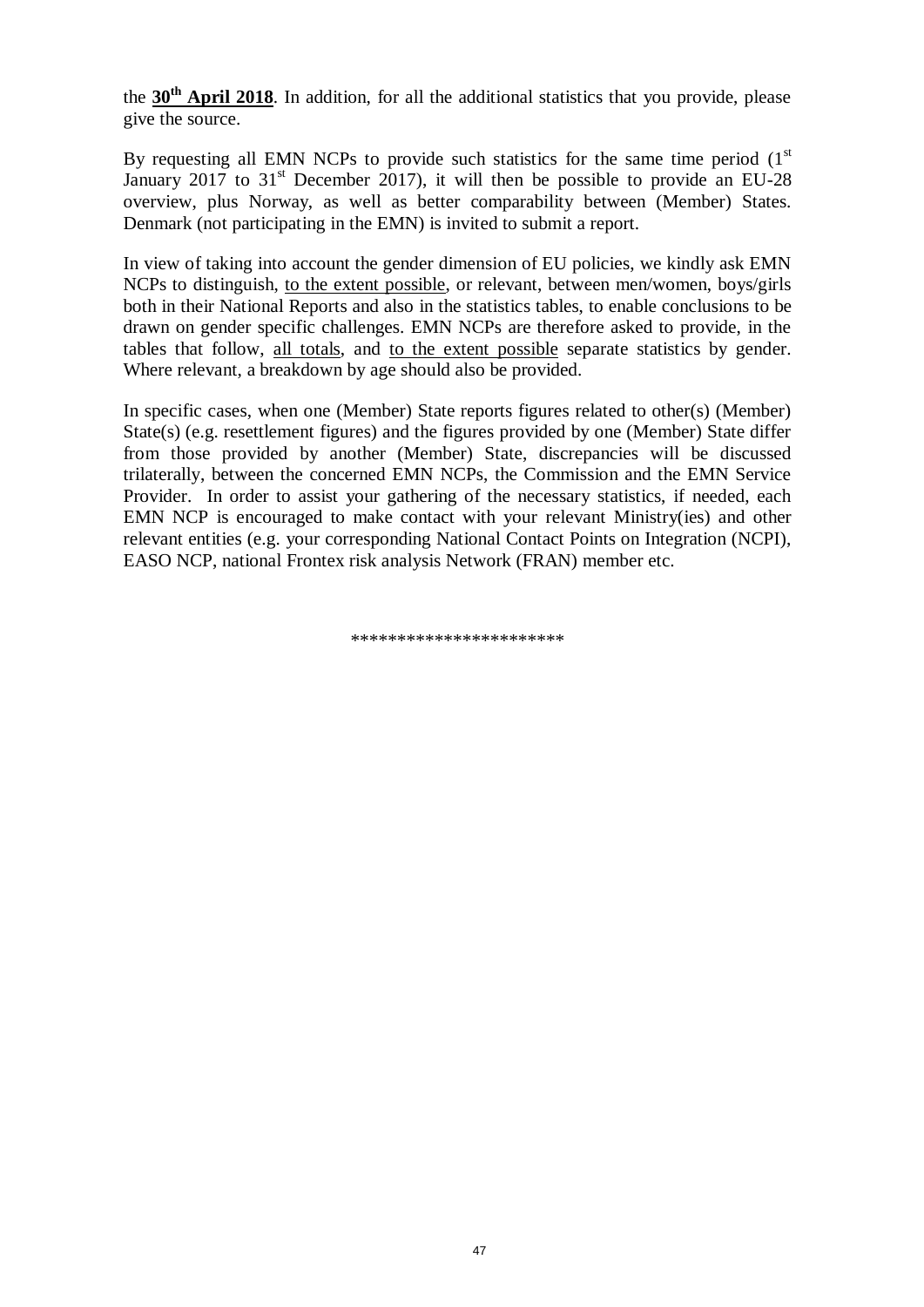# **ANNUAL REPORT 2017**

# **ON MIGRATION AND ASYLUM POLICY (PART 2)**

# **IN HUNGARY**

#### **Executive Summary**

The Annual Policy Report 2017 provides an overview of the developments in migration and asylum policy in Hungary for the time period from 1 January 2017 to 31 December 2017. The present report was drafted by the Hungarian National Contact Point of the European Migration Network (**EMN**) seated within the Ministry of Interior of Hungary.

### **Legal Migration and Mobility**

The directive (EU) 2016/801 on the conditions of entry and residence of third-country nationals for the purposes of research, studies, training, voluntary service, pupil exchange schemes or educational projects and au pairing was implemented by Hungary in 2017 and the new measures came into force on the 1st January 2018.

### **International Protection including Asylum**

As a result of Act XX of 2017 on the Amendment of Certain Acts Relating to Strengthening the Procedure Conducted in Border Surveillance Areas, from 28th March 2017 asylum applications shall only and exclusively be made and lodged in personally to the authority in the transit zones, unless the applicant is under the effect of a measure restricting personal freedom of subject to a criminal sanction or under the effect of a previously ordered alien policing measure restricting personal freedom; or the conditions for ordering asylum detention are met, or the applicant is lawfully residing in Hungary and does not request placement in a reception canter. All necessary information is given to the applicants when they submit their application in front of the asylum authority in the transit zones.

A new legal framework was created which is applicable in crisis situation caused by mass immigration. New rules on the field of the judicial review has been made. The procedural rules hasn't changed. The authority examines the applications according to the general rules.

#### **Unaccompanied Minors and other vulnerable groups**

The new regulations regarding unaccompanied minors distinguish those minors who hasn't got legal capacity from those who has. In case of minors above 14 the regulations for crisis situations will be applicable as in the asylum procedure, but legal capacity is granted to asylum seekers between the age of 14 and 18.

#### **Integration**

No significant developments took place in the policy area.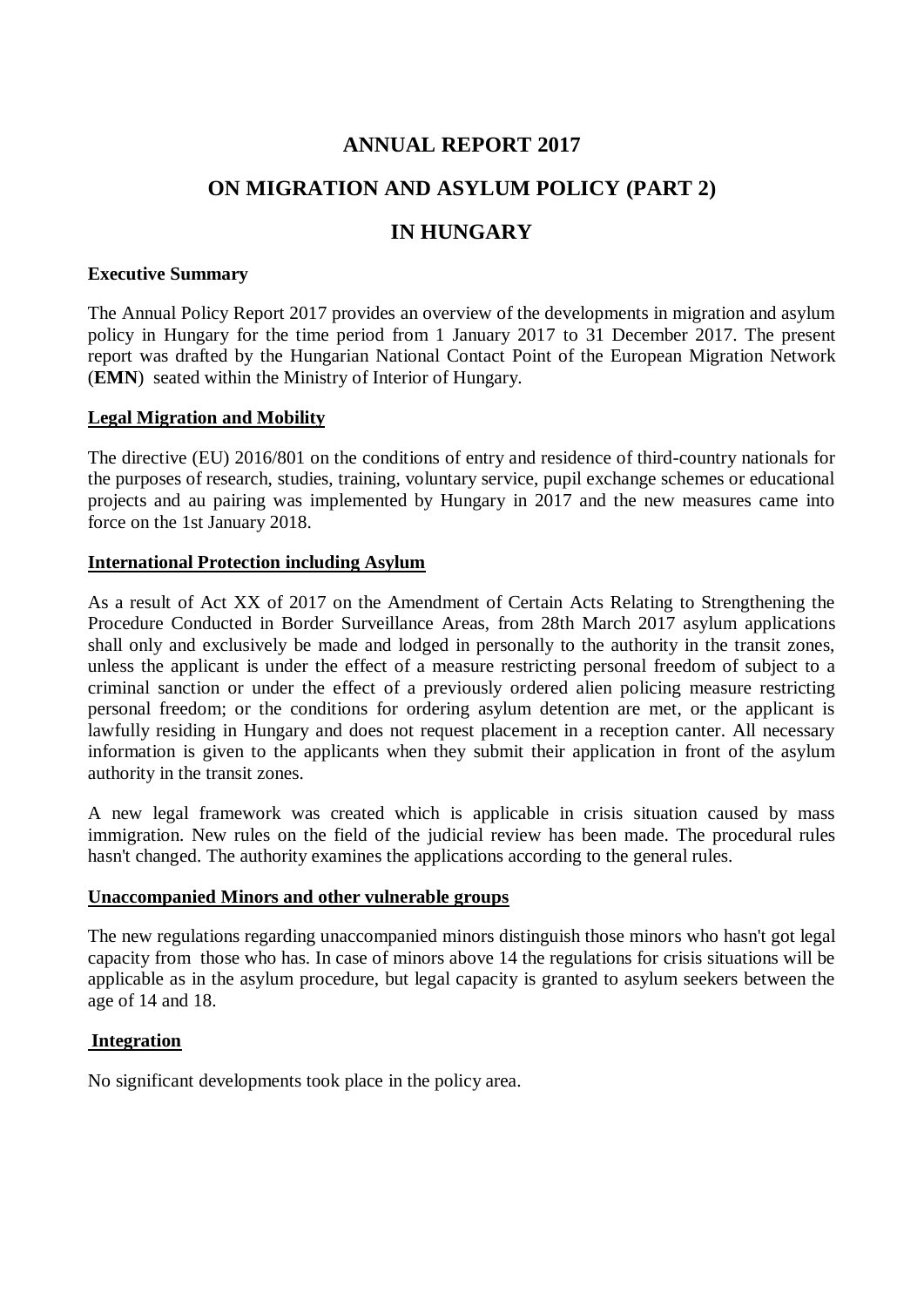# **Irregular Migration**

Hungary passed a new law in March 2017 (Act XX of 2017 on the Amendment of Certain Acts Relating to Strengthening the Procedure Conducted in Border Surveillance Areas).

According to the new law asylum seekers are required to remain in one of the transit zones for a final ruling on their asylum requests, migrants of unclear status are not allowed to enter the territory of Hungary and the EU without authorisation.

The objective of the new law is to stem illegal immigration, to close down the Balkan migration route, to avoid the uncontrolled influx of third country nationals entering the territory of the EU, and to reduce the security risk by protecting Europe's borders.

# **Return**

Hungary notified the European Commission on 27 July 2017 about the exception specified in Article 2(2)(a) of the Return Directive.

Implementing Protocol between Hungary and Montenegro has been signed (24.02.2017) and the Hungarian – Ukraine agreement has been negotiated and will be signed early 2018.

### **Actions against trafficking in human beings**

The next national strategy on anti-THB are to be phrased and filled with content that is coherent with the principles of the EU's Strategy and the domestic measures determined for due implementation are to be outlined in accordance with the EU Guidelines. The timetable for developing a new national strategy is therefore also subject to the adoption of a new EU-level strategic document (following the implementation period of the EU Strategy towards the Eradication of Trafficking in Human Beings 2012–2016.)

In order to help the wider identification of trafficking victims the group of organizations cooperating in the identification was extended with the legal aid services and the probation services as from 1 January 2018 (amendment of Government Decree No. 354/2012 (XII.13) on the Identification Order of Victims of Trafficking in Human Beings). Legal aid officers will play an important role in the identification of the trafficking victims in the transit zones.

# **Maximising development impact of migration and mobility**

Hungary is becoming increasingly active in international development and international humanitarian aid efforts to address the migration crisis. The Hungary Helps Program established in 2017 provides an excellent opportunity to ensure our visibility and promote our geographically broad activities, including EU development, humanitarian and law enforcement contribution, as well as our support in the field of military and civil crisis management and education.

# **1. INTRODUCTION**

The EMN Annual Policy Report 2017 of Hungary aims to highlight and summarize the most significant developments that took place in the various fields of migration and asylum in the given period of time for its national audience. The reference period of the present Report extends from 1 January to 31 December 2017.

In Hungary, the Ministry of Interior is in charge of policy-making in the field of migration and asylum, as well as it is in charge of related EU matters. It works in close cooperation with other relevant ministries such as the Ministry of Foreign Affairs and Trade, the Ministry of Justice, the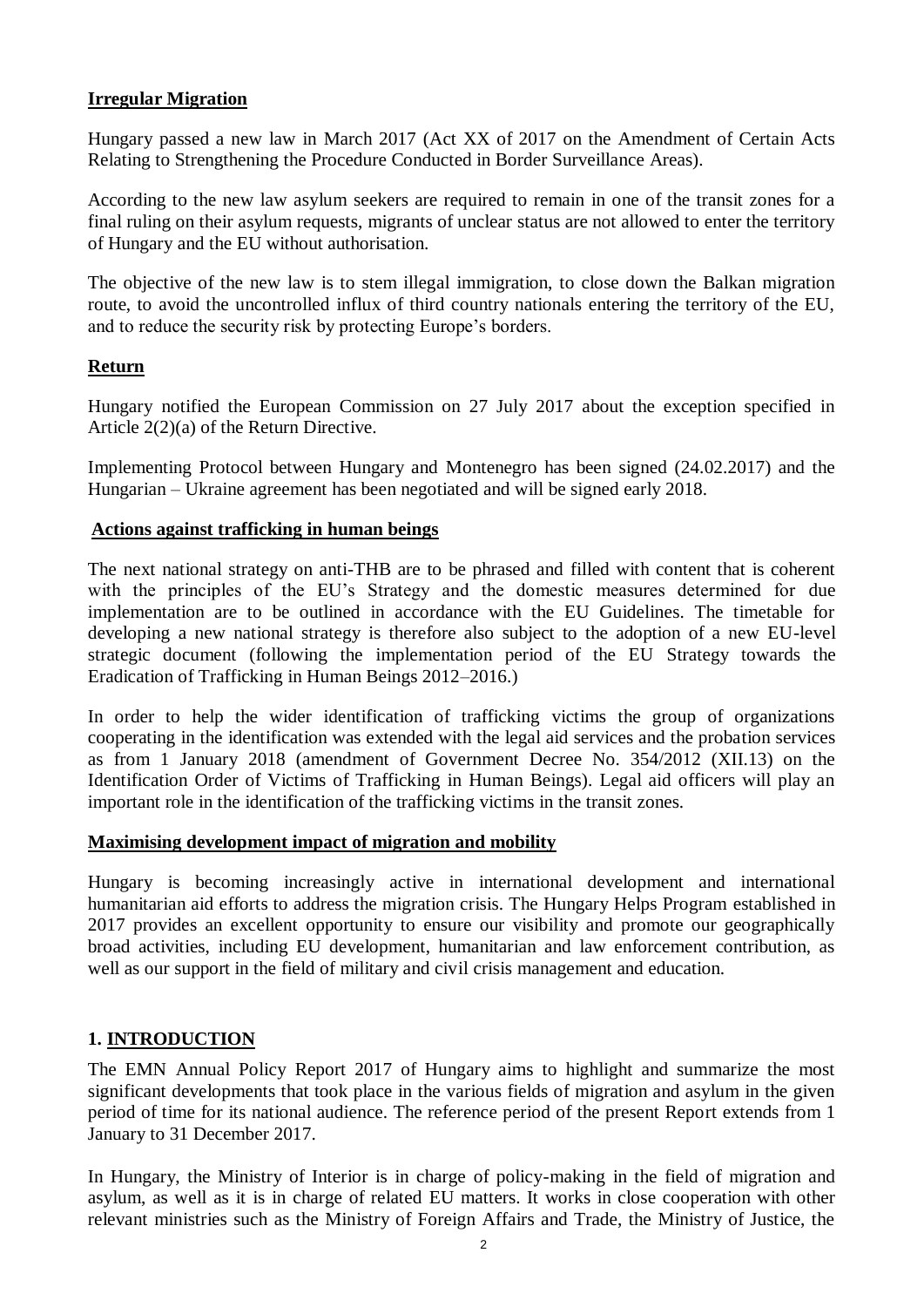Ministry of National Economy, and the Ministry of Human Resources. Further, the most important executive authorities of the Ministry of Interior of Hungary are the OIN and the Police. In addition to government bodies, relevant international organisations such as UNHCR, ICMPD, IOM, as well as local and national civil society organisations also contribute to the work of the Ministry of Interior.

The present Report is compiled by the Hungarian National Contact Point of the EMN (**EMN HU NCP**) seated within the Department of European Cooperation of the Ministry of Interior (**MoI**) of Hungary. The EMN HU NCP collected information from the Immigration and Asylum Office and Nationality (**IAO**), a subordinated governmental body and various divisions of the Police, a separate entity, both in charge of the implementation of legislation relevant to migration and asylum. Reports and analysis of relevant non-governmental and civil society organizations (**NGOs**) were also taken into account when drafting the present Report. Statistical data were drawn from databases maintained and presented by the IAO, the Police and the Ministry of Foreign Affairs and Trade.

# **2. OVERVIEW OF ASYLUM AND MIGRATION POLICY DEVELOPMENTS**

In Hungary, the asylum and migratory situation further stabilized throughout 2017. Nevertheless, due to the unprecedented irregular and/or mixed migration pressure faced by Hungary in 2015, combatting irregular migration still the utmost priority. This overarching goal serves as the basis for the comprehensive approach towards all fields relating to migration such as border management, law enforcement, return and readmission and asylum issues.

Based on the above, Hungary puts a great emphasis on international and cross-border cooperation by taking active part in international processes where most relevant stakeholders (such as countries of origin, countries of transit and also countries of possible destinations) are duly represented (e.g. Prague Process, Budapest Process).

In 2017 the Hungarian authorities reported the number of registered asylum applications were 3 397 in total. The Immigration and Asylum Office has made decisions in 6 220 cases; final decisions have been made in 4 171 cases, as the rest of the procedures have been terminated because before they could be completed asylum seekers have left for unknown destinations. From the 4 171 decisions, 2 880 were negative. The recognition rate was 21% within the period (positive decisions/all decisions).

In total, 1291 people have been granted international protection, i.e. this is the number of migrants who have been recognized as refugees, persons granted subsidiary protection or persons permitted to stay temporarily.

| <b>Decisions made by Asylum Authorities</b> |                              |  |  |
|---------------------------------------------|------------------------------|--|--|
| <b>Type of Decision</b>                     | Number of the decisions made |  |  |
| <b>Beneficiary of Refugee Status</b>        | 106                          |  |  |
| <b>Beneficiary of Subsidiary Protection</b> | 1110                         |  |  |
| <b>Beneficiary of Non-refoulement</b>       | 75                           |  |  |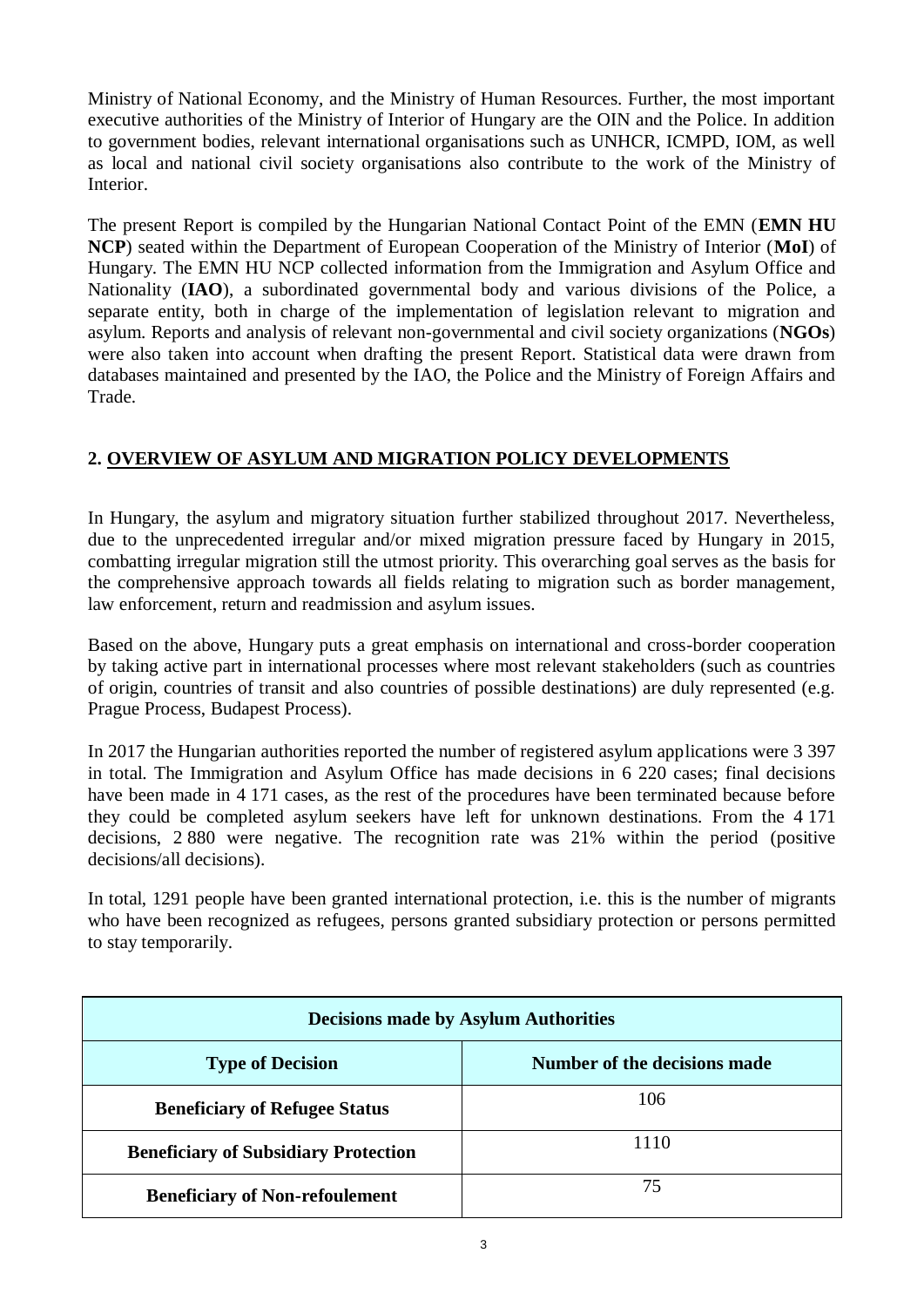| <b>Termination of Procedure</b>                  | 2 0 4 9 |
|--------------------------------------------------|---------|
| <b>Rejection</b>                                 | 2880    |
| <b>Pending Cases</b><br>(as of 31 December 2017) | 678     |

During the year 1432 applicants came from Afghanistan, 812 from Iraq and 577 from Syria. Other significant countries of origin were Pakistan (163), Iran (109) and Algeria (62).

Hungary's position has been clear and explicit right from the beginning: Hungary is pursuing a policy which seeks to counter the process of mass migration flows. We take the view that migration is a process which cannot be adequately managed and controlled, and must be brought to an end.

# **3. LEGAL MIGRATION AND MOBILITY**

The directive (EU) 2016/801 on the conditions of entry and residence of third-country nationals for the purposes of research, studies, training, voluntary service, pupil exchange schemes or educational projects and au pairing was implemented by Hungary in 2017 and the new measures came into force on the 1st January 2018.

As a result of the amendments of legislation in 2017 the following changes are relevant in 2018:

Applicants can submit their appeal against the rejection of a visa application verbally or in writing at the competent consulate. Illiterate applicants shall appear personally at the consulate where their appeal will be recorded and all pages of the document will be signed by the applicant.

If the annulment or the revocation of a visa was made by the consular officer, the applicant will have the opportunity to appeal at the competent consulate within three days.

If the annulment or the revocation of a visa was made at the border, the appeal shall be submitted at the Police after the notification of the decision but no later than three days after the notification. The second instance body of the Police will decide about the appeal within eight days.

If the annulment or revocation of a visa was made by one of the Regional Directorates of the Immigration and Asylum Office, the appeal should be lodged at that Regional Directorate. The regional Directorate will forward the appeal to the Head Office. The Head Office will decide on the appeal within eight days.

If a warrant of an annulled or a revoked visa document shall be issued by the regional directorate and the decision about the annulment or the revocation has been made by the consular officer or the Minister of Foreign Affairs or the Police, the warrant shall be registered by the Regional Directorate in the place of residence of the applicant, which information was given by the applicant, according to the information of the authority which has taken the decision.

Major planned changes in the visa process are the following:

The cost of the use of mother tongue in the notification of the decision shall be paid by the applicant.

In the procedural activities where the appearance in person of the applicant is required, electronic communication by the applicant to the consulate is not allowed.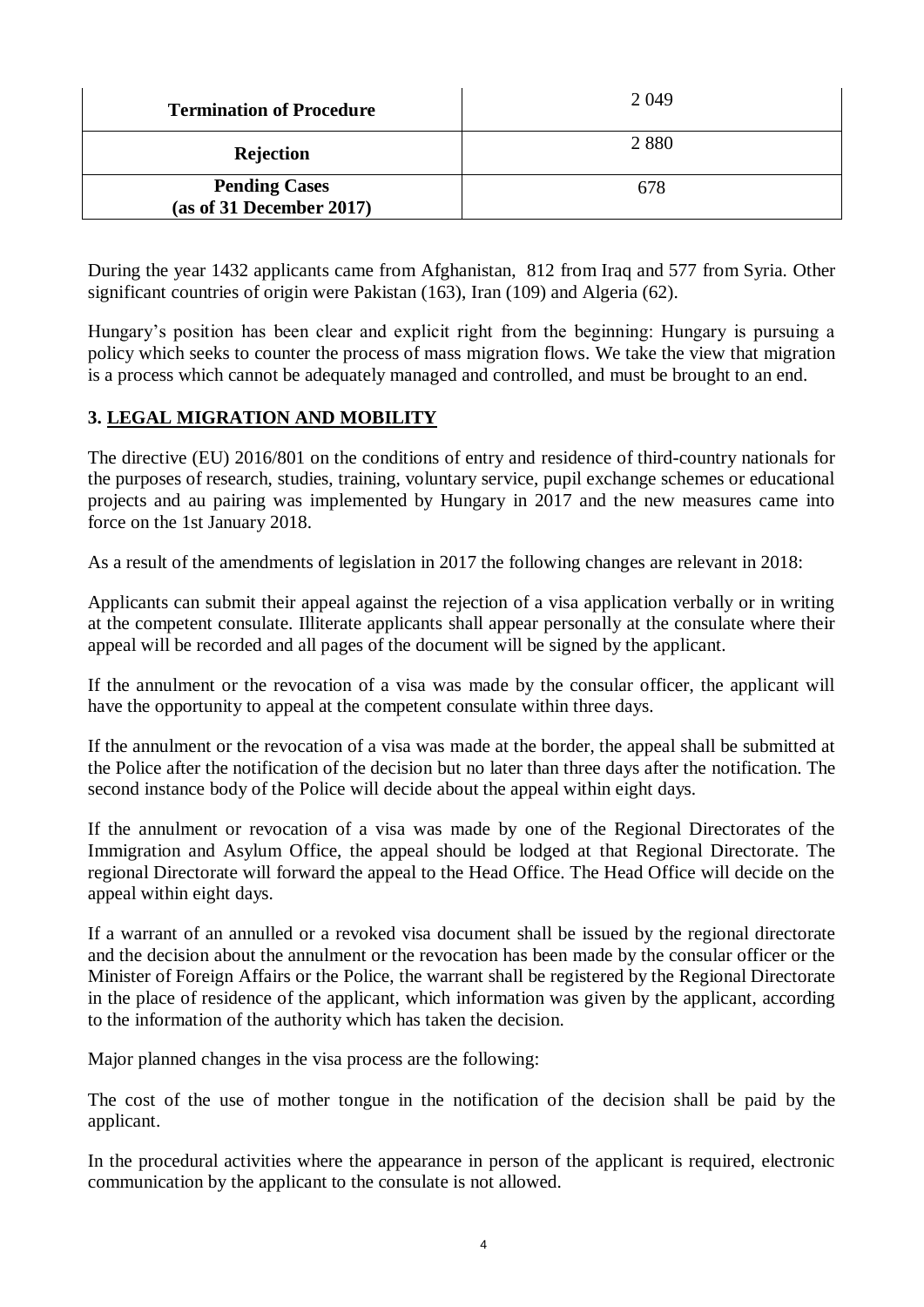# **4. INTERNATIONAL PROTECTION**

As a result of Act XX of 2017 on the Amendment of Certain Acts Relating to Strengthening the Procedure Conducted in Border Surveillance Areas, from 28th March 2017 asylum applications shall only and exclusively be made and lodged in personally to the authority in the transit zones, unless the applicant is under the effect of a measure restricting personal freedom of subject to a criminal sanction or under the effect of a previously ordered alien policing measure restricting personal freedom; or the conditions for ordering asylum detention are met, or the applicant is lawfully residing in Hungary and does not request placement in a reception canter. All necessary information is given to the applicants when they submit their application in front of the asylum authority in the transit zones.

From 28th March transit zones Tompa (250) and Röszke (450) operate with upgraded capacity. Both zones are set up with 4 different accommodation areas separately for families, single men, single women, unaccompanied minors between 14-18 yrs. Unaccompanied minors under 14 years are not accommodated in transit zones. Besides living containers other containers are in use for office, storage and other purposes, including dining, community/sport/religious activities, social and medical care. All living areas have their separate dining, community, storage and social areas, only the medical care area is shared by all residents. There are no changes to previous provisions available to asylum seekers, all provisions are provided on site (food, housing, etc) same as in reception centres, specialist medical care is provided in neighbouring towns with transport and escort by the Police.

During the crisis situation extraordinary rules are effective, therefore the terms of the crisis situation is defined by law. A crisis situation caused by mass immigration can be declared if the number of foreigners arriving in Hungary and seeking recognition exceeds five hundred people a day as a month's average or seven hundred and fifty people per day as the average of two subsequent weeks or eight hundred people per day as a week's average. It can be declared aslo when the number of people staying in the transit zones in Hungary exceeds one thousand people per day as a month's average, or one thousand five hundred people per day as the average of two subsequent weeks or one thousand and six hundred people per day as a week's average. In addition to the instances specified in paragraphs a) and b), a crisis situation can be declared in the following cases as well: the development of any circumstance related to the migration situation directly endangering the protection of the Hungarian border corresponding to Section 2. of the Schengen Borders Code or directly endangering the public security, public order or public health of territory of Hungary within 60 meters from the Hungarian border corresponding to Section 2. of the Schengen Borders Code, as well as of any settlement, in particular the breakout of unrest or the occurrence of violent acts in the reception center or another facility used for accommodating foreigners located within or in the outskirts of the settlement concerned.

# **5. UNACCOMPANIED MINORS AND OTHER VULNERABLE GROUPS**

In the year 2017, no central measure was taken nor planned for raising the number of child protection professionals providing care or legal representation for unaccompanied minors applying for international protection placed in the child protection system. Thematic training of professionals was organized by the International Organization for Migration (IOM) and similar trainings are also planned in the future.

Act 20 of 2017 amending certain laws related to the tightening of the procedure in the border area Act and Related Implementing Regulations has been amended in such a way by 28 March 2017 that the legislation on the placement and care of unaccompanied minors who are at least 14 years of age and who are asylum seekers are placed in the transit zone during a mass immigration crisis.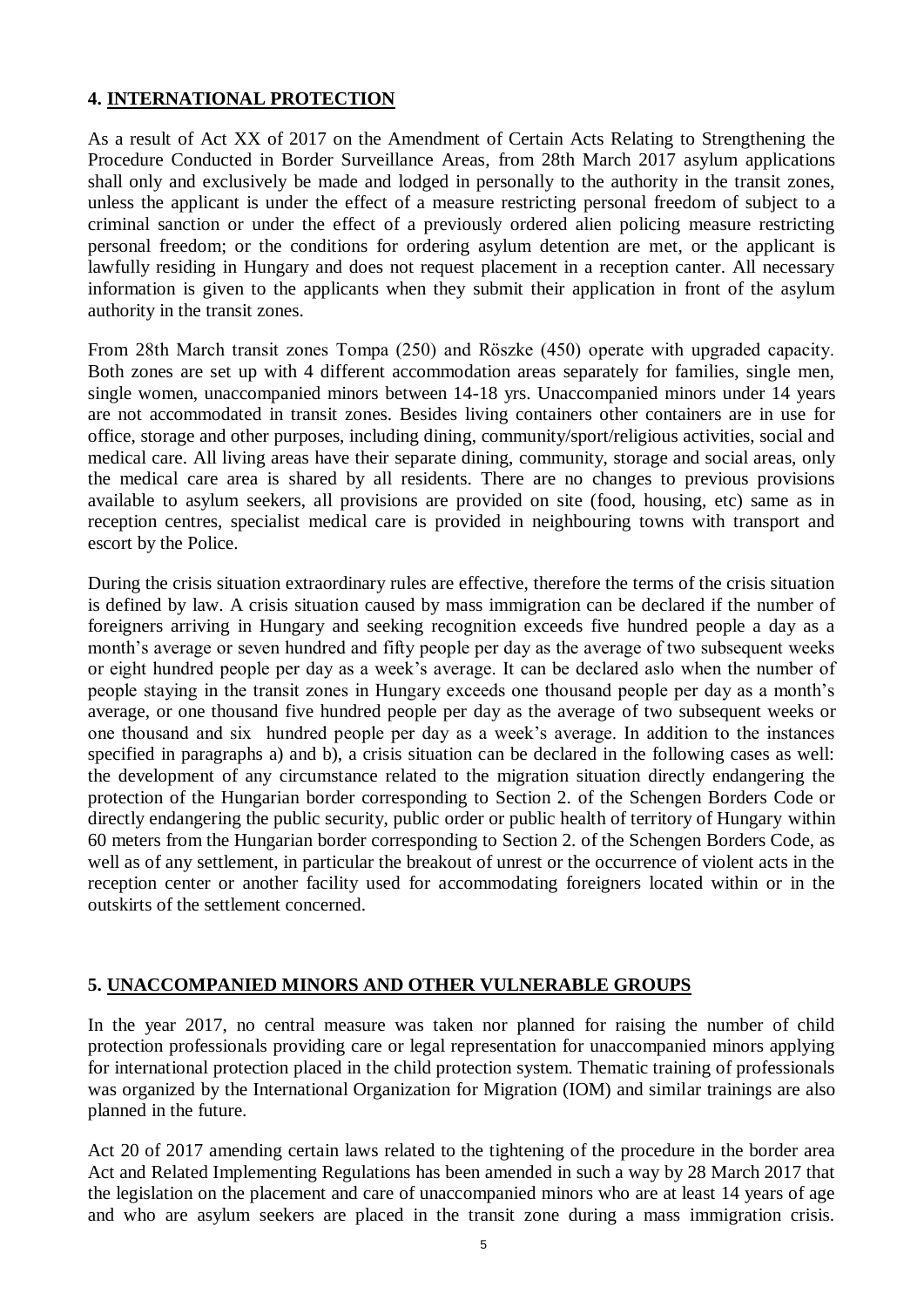Accordingly, unaccompanied minors over the age of 14 do not enter child protection service until their application for refugee status is handed down (they are not covered by the Child Protection Act) and therefore do not have a child protection status, which means that no child protection guard can be ordered. Concerning the Decree of the Government 149/1997. (IX. 10.) on Child Protection and Guardianship Procedures, a temporary guardian will be seconded. In the case of unaccompanied minors over 14 years of age, as a temporary guardian, a law enforcement officer acting on their legal assistance duties may be seconded to a state official in the transit zone to ensure that the seconded legal representative is accessible to the unaccompanied minor in the transit zone.

# **6. INTEGRATION**

No significant developments took place in the policy area.

# **7. IRREGULAR MIGRATION INCLUDING SMUGGLING**

Hungary passed a new law in March 2017 (Act XX of 2017 on the Amendment of Certain Acts Relating to Strengthening the Procedure Conducted in Border Surveillance Areas). According to the new law - in state emergency situation – asylum seekers will be required to remain in one of the transit zones for a final ruling on their asylum requests, migrants of unclear status will not be allowed to enter the territory of Hungary and the EU without authorisation.

The objective of the new law is to stem illegal immigration, to close down the Balkan migration route, to avoid the uncontrolled influx of third country nationals entering the territory of the EU, and to reduce the security risk by protecting Europe's external borders.

Procedure in state of crises caused by mass immigration:

The aim of the legal amendments is to guarantee the widespread applicability of border procedures by making it possible to escort those third country nationals that are illegally staying in Hungary, through the gate of the facility established for the protection of the order of the state border. The objective of this measure is to eliminate the pull factor for illegal border-crossings.

The general rules governing the border procedure do not apply in state of crises caused by mass immigration. In such a crisis the new law provides "special rules": it is possible to examine the asylum requests on their merits while the migrants are required to remain in one of the transit zones. As a result, migrants of unclear status are not allowed to enter the territory of the EU without authorisation.

# **8. RETURN**

Hungary notified the European Commission on 27 July 2017 about the exception specified in Article 2(2)(a) of the Return Directive.

Hungary organized as a leading member state for the first time a joint return operation to Afghanistan, Kabul, under the umbrella of the 'Joint Way Forward on migration issues between Afghanistan and the EU' document, with the coordination and finance of FRONTEX. Based on the II. part, 2. Article of the JWF the competent Afghani authorities have 4 weeks to issue a travel document, dating from the submission of the request for identification and the issuance of the travel document. In case the competent Afghani authorities do not issue such travel document, the possibility to issue an EU standard travel document (EU Laissez Passer) arises. The Hungarian clients have been returned with EU Laissez Passers issued by the Hungarian authorities.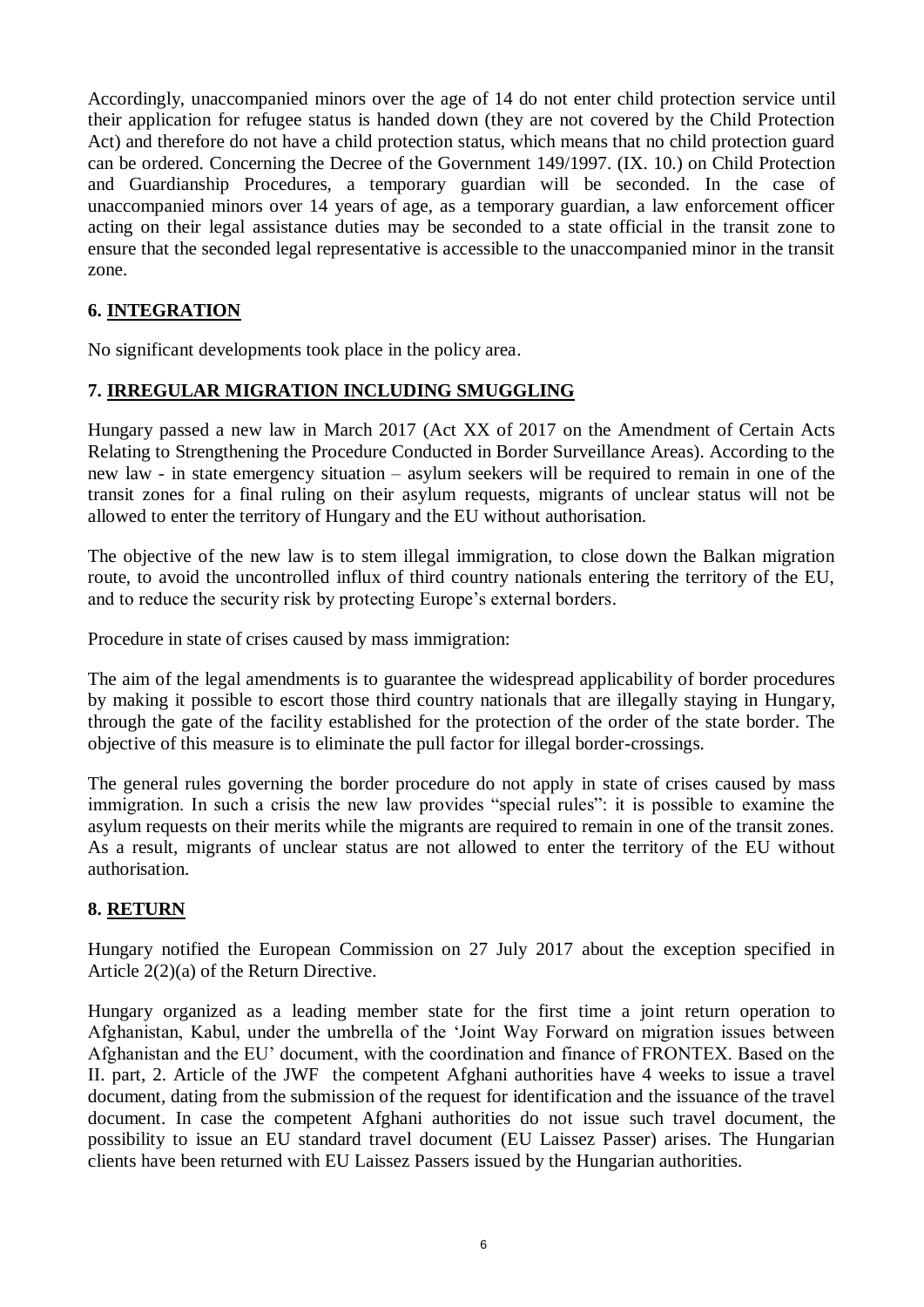In 2017 Hungarian police ordered 715 person's expulsion, and executed 686 effective returns (effectiveness: 96 %). All of them were implemented in the frame of readmission agreements (EU or bilateral).

# **9. COUNTERING TRAFFICKING IN HUMAN BEINGS**

The next national strategy on anti-THB is to be phrased and filled with content that is coherent with the principles of the EU's Strategy as well as the Commission Communication, and the domestic measures determined for due implementation are to be outlined in accordance with the EU Guidelines.

In order to help wider identification of trafficking victims the group of organizations cooperating in the identification was extended with the legal aid services and the probation services as from 1 January 2018. Legal aid officers will play an important role in the identification of third-country national trafficking victims in the transit zones.

The Immigration and Asylum Office ensured the preparation of its officials and staff under the project "Successful Identification of Victims of Trafficking in Human Beings in the Procedures of the Immigration and Asylum Office" for more efficient identification of third-country national victims. The project was funded by the Internal Security Fund. In addition to further training courses, the Office provides a professional brochure for its staff, serving them a comprehensive overview of the phenomenon of trafficking in human beings and the legal environment of combating trafficking, familiarizing them with the recommended techniques of victim identification and victim referral measures, and gaining insight into the domestic system of victim protection.

In the framework of a further project Hungary organised eight local forums1 gathering officers of the local branches of law enforcement agencies, courts, prosecutors, immigration authorities, public education institutions, municipalities, victim counsellors, child welfare and family support staff, civil society organizations and churches. The aim of the project is to invigorate the cooperation and communication at the regional and county level as a part of the mechanism that supports the victims of human trafficking.

Given that Hungary is one of the main countries of origin of victims of human trafficking identified in Switzerland, IOM Budapest developed the project "Swiss-Hungarian Transnational Cooperation on the Referral of Victims of Trafficking", in participation with the most relevant Swiss and Hungarian counter-trafficking actors. The aim of the project was to create a reliable network of stakeholders and to establish the cornerstones of the Swiss-Hungarian transnational referral mechanism.

# **10. MAXIMISING DEVELOPMENT IMPACT OF MIGRATION AND MOBILITY**

International Development Cooperation Inter-ministerial Committee, established in 2014, regularly discusses migration related issues. The most important challenge is the illegal migration crisis - the international development policy plays a key role in dealing with it, including addressing the root causes locally. In this regard, economic development must be guaranteed for the regions and countries where the most illegal migrants come from. With international development and humanitarian programs, the international community can create appropriate living conditions in these countries, this way not to force millions of people to leave their homes. In line with the before mentioned, Hungary is becoming increasingly active in international development and international

<u>.</u>

<sup>&</sup>lt;sup>1</sup> The project entitled *"Cooperation with the relevant public, non-governmental actors, international communities, organizations and agencies in order to enhance fight against human trafficking"* was implemented by the National Police Headquarters.